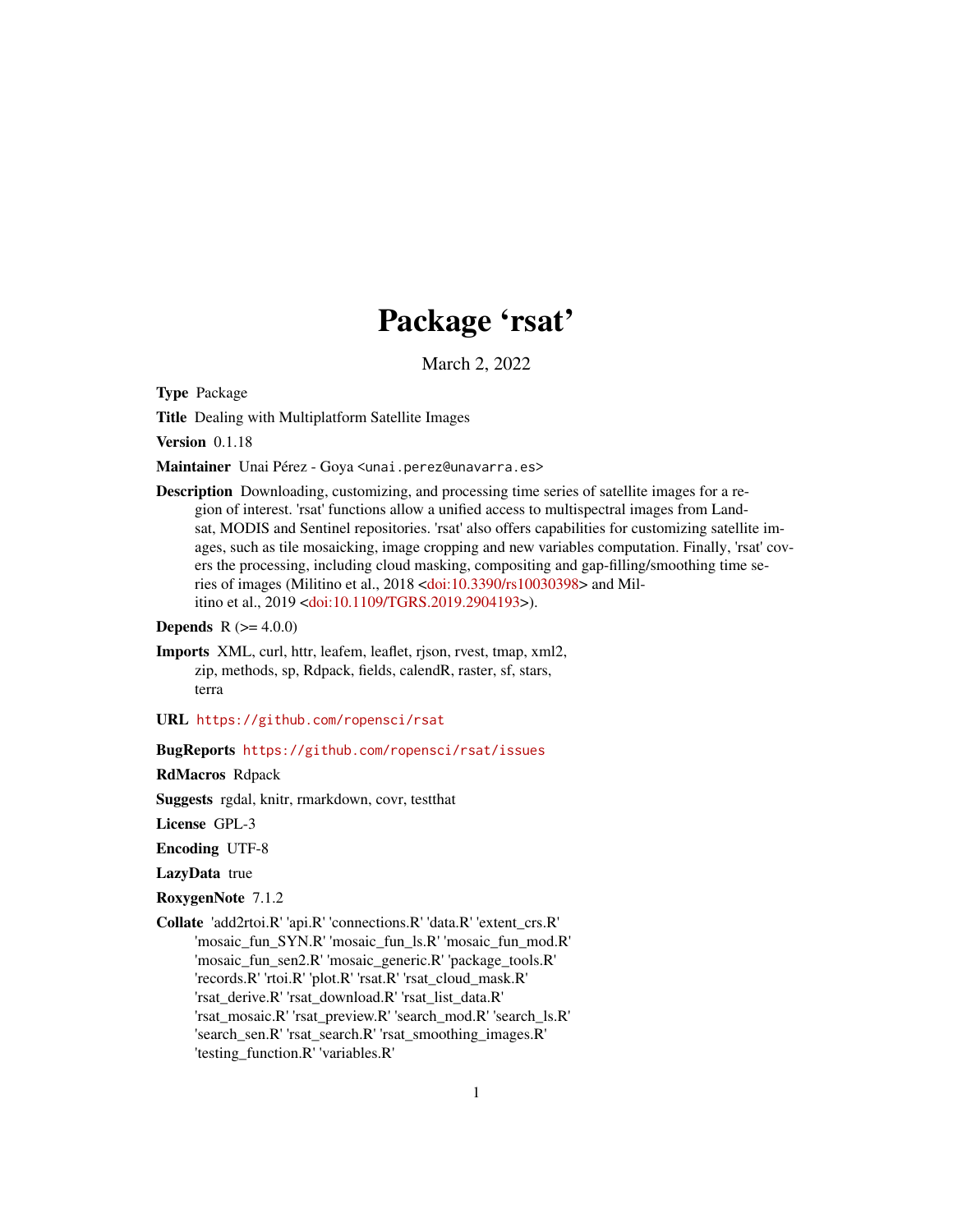### VignetteBuilder knitr

### NeedsCompilation no

Author Unai Pérez - Goya [aut, cre] (<<https://orcid.org/0000-0002-2796-9079>>), Manuel Montesino - SanMartin [aut] (<<https://orcid.org/0000-0002-0822-600X>>), Ana F Militino [aut] (<<https://orcid.org/0000-0002-0631-3919>>), Maria Dolores Ugarte [aut] (<<https://orcid.org/0000-0002-3505-8400>>), Marc Weber [rev] (Marc reviewed rsat (v. 0.1.14) for rOpenSci, see <<https://github.com/ropensci/software-review/issues/437>>), Kelly Hondula [rev] (Kelly reviewed rsat (v. 0.1.14) for rOpenSci, see <<https://github.com/ropensci/software-review/issues/437>>)

### Repository CRAN

Date/Publication 2022-03-02 09:10:02 UTC

## R topics documented:

|                                                                                                                           | 3              |
|---------------------------------------------------------------------------------------------------------------------------|----------------|
|                                                                                                                           | $\overline{4}$ |
|                                                                                                                           | 5              |
|                                                                                                                           | 6              |
|                                                                                                                           | $\overline{7}$ |
|                                                                                                                           | $\overline{7}$ |
|                                                                                                                           | $\overline{7}$ |
|                                                                                                                           | $\overline{7}$ |
|                                                                                                                           | 8              |
|                                                                                                                           | $\overline{8}$ |
|                                                                                                                           | 9              |
| 10                                                                                                                        |                |
| 11                                                                                                                        |                |
| 12                                                                                                                        |                |
| 13                                                                                                                        |                |
| 14                                                                                                                        |                |
| 15                                                                                                                        |                |
|                                                                                                                           |                |
| 16                                                                                                                        |                |
| 18                                                                                                                        |                |
| 19<br>$plot, rtoi, Date-method \dots \dots \dots \dots \dots \dots \dots \dots \dots \dots \dots \dots \dots \dots \dots$ |                |
| 22                                                                                                                        |                |
| 23                                                                                                                        |                |
| 24                                                                                                                        |                |
| 24                                                                                                                        |                |
| 25                                                                                                                        |                |
| 26                                                                                                                        |                |
| 27                                                                                                                        |                |
| 28                                                                                                                        |                |
| 29<br>rsat.                                                                                                               |                |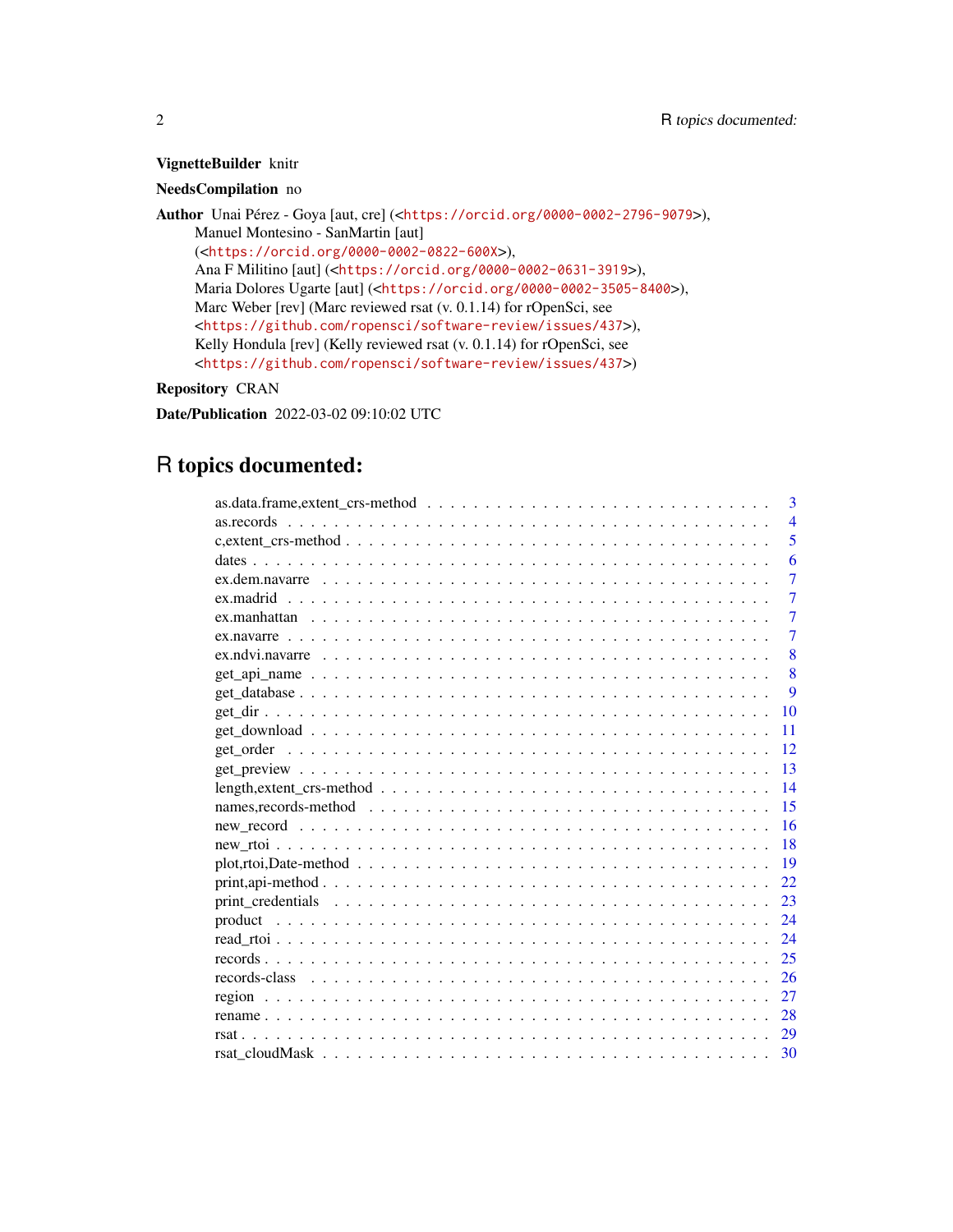<span id="page-2-0"></span>

| -48                                                                                                                      |
|--------------------------------------------------------------------------------------------------------------------------|
| show, extent_crs-method $\ldots \ldots \ldots \ldots \ldots \ldots \ldots \ldots \ldots \ldots \ldots \ldots \ldots$     |
|                                                                                                                          |
|                                                                                                                          |
|                                                                                                                          |
| unique, records, ANY-method $\ldots \ldots \ldots \ldots \ldots \ldots \ldots \ldots \ldots \ldots \ldots \ldots \ldots$ |
|                                                                                                                          |

#### **Index** [53](#page-52-0)

as.data.frame,extent\_crs-method

*Coerce to a Data Frame*

### Description

Functions to check if an object is a data frame, or coerce it if possible.

### Usage

```
## S4 method for signature 'extent_crs'
as.data.frame(x)
```
## S4 method for signature 'records' as.data.frame(x)

### Arguments

x Any R object.

## Value

returns a data frame, normally with all row names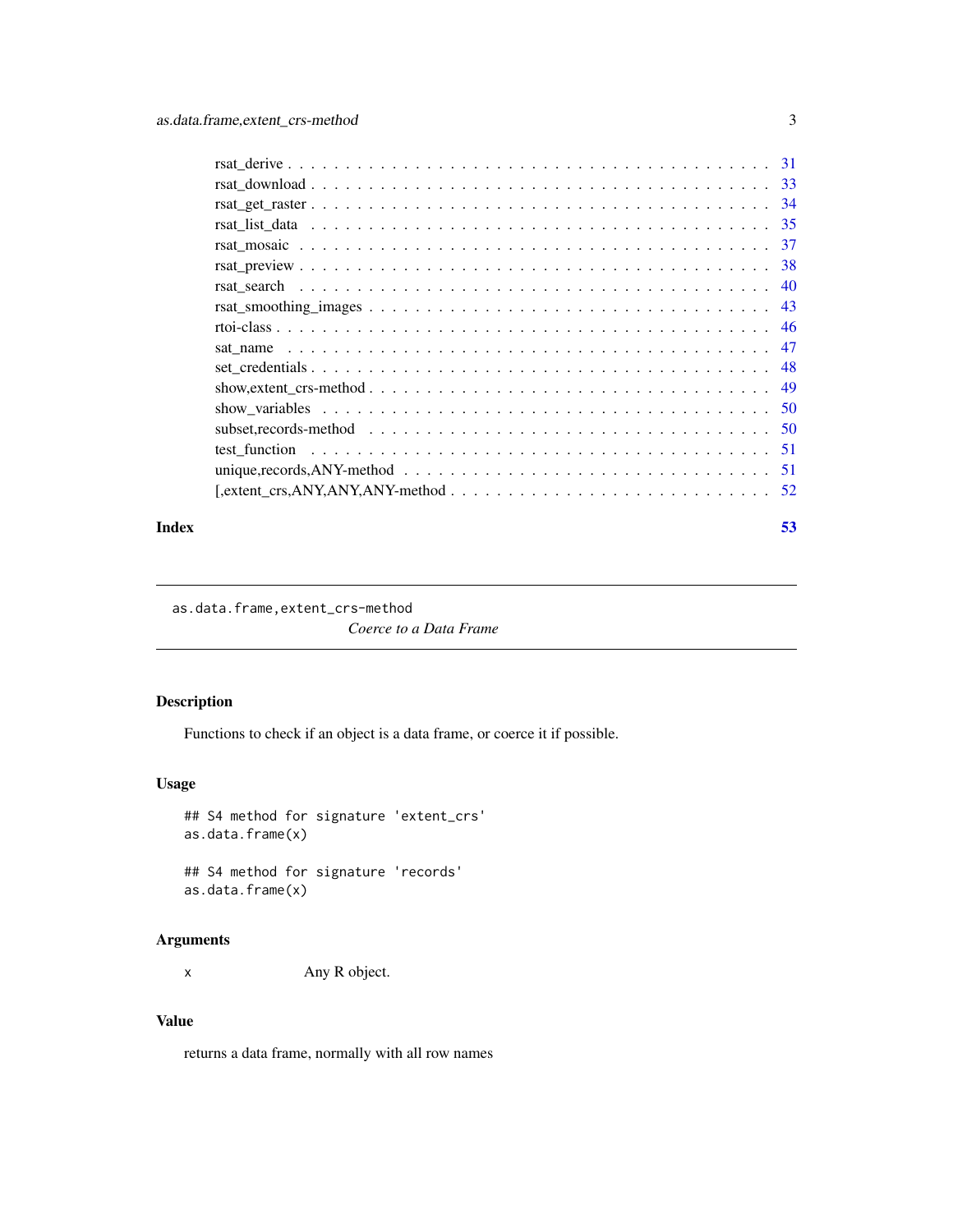#### 4 assessment and the contract of the contract of the contract of the contract of the contract of the contract of the contract of the contract of the contract of the contract of the contract of the contract of the contract

### Examples

```
## Not run:
# load example rtoi
file.copy(from=system.file("ex/Navarre",package="rsat"),
         to=tempdir(),
         recursive = TRUE)
navarre <- read_rtoi(file.path(tempdir(),"Navarre"))
# get the records
rcds <- records(navarre)
# coerce the records to rtoi
df <- as.data.frame(rcds)
# print the dataframe
print(df)
## End(Not run)
```
as.records *Create records object from data frame*

### Description

Create records object from data frame

#### Usage

```
as.records(x)
## S4 method for signature 'data.frame'
as.records(x)
```
#### Arguments

x a data.frame with columns representing the slots of records.

### Value

returns a records objects with the columns values in x

```
## Not run:
# load example rtoi
file.copy(from=system.file("ex/Navarre",package="rsat"),
         to=tempdir(),
        recursive = TRUE)
```

```
navarre <- read_rtoi(file.path(tempdir(),"Navarre"))
```
<span id="page-3-0"></span>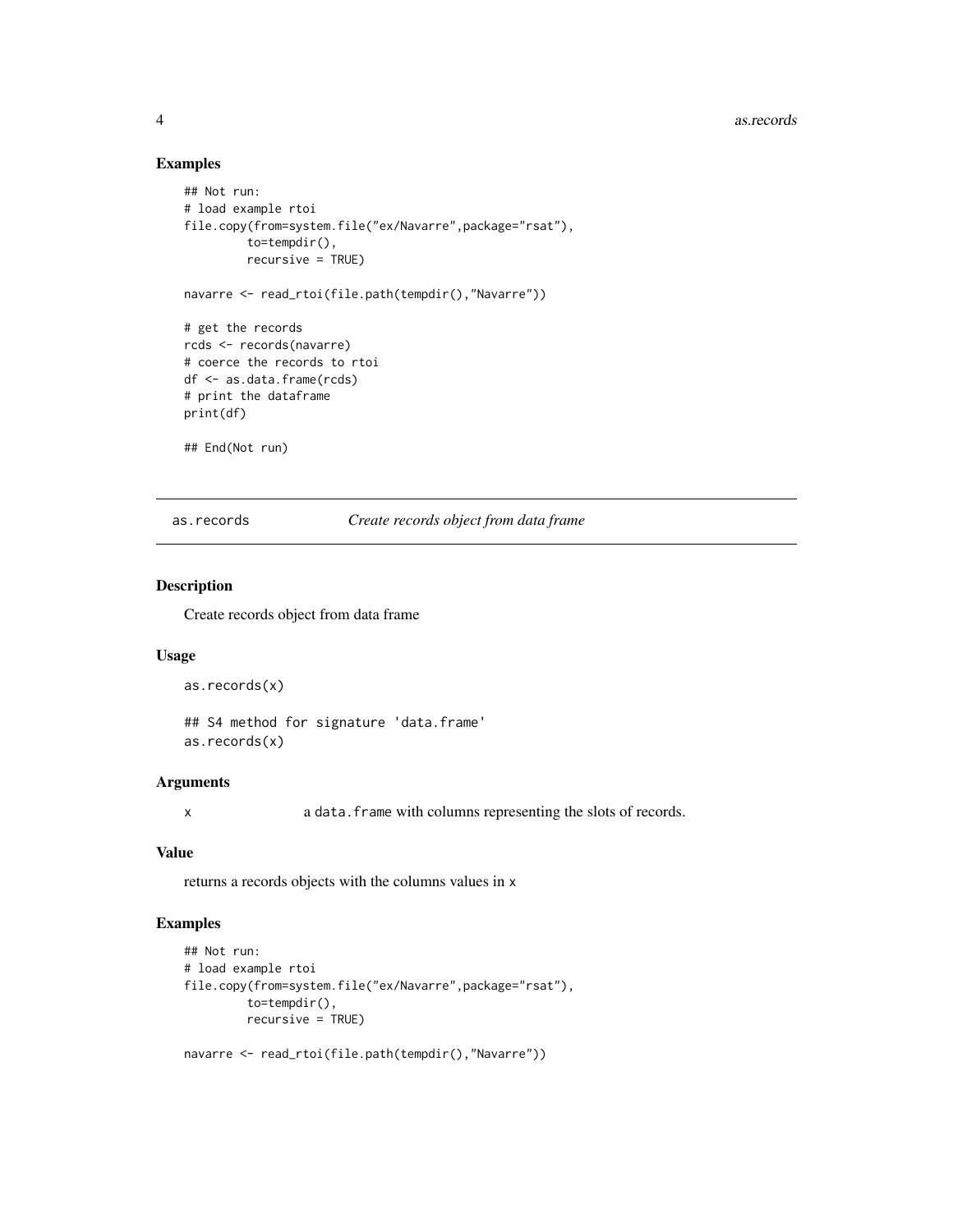```
# get the records
rcds <- records(navarre)
# coerce the records to dataframr
df <- as.data.frame(rcds)
# print the dataframe
print(df)
# coerce the dataframe to records
rcds2 <- as.records(df)
# check the conversion
identical(rcds,rcds2)
## End(Not run)
```
c,extent\_crs-method *Combine values into a vector or a list*

### Description

This is a generic function which combines its arguments.

### Usage

```
## S4 method for signature 'extent_crs'
c(x, \ldots)
```
## S4 method for signature 'records'  $c(x, \ldots)$ 

### Arguments

| x       | a records object.     |
|---------|-----------------------|
| $\cdot$ | additional arguments. |

#### Details

The default method combines its arguments to form a vector. All arguments are coerced to a common type which is the type of the returned value. All attributes except names are removed.

### Value

a combination of 'x' class elements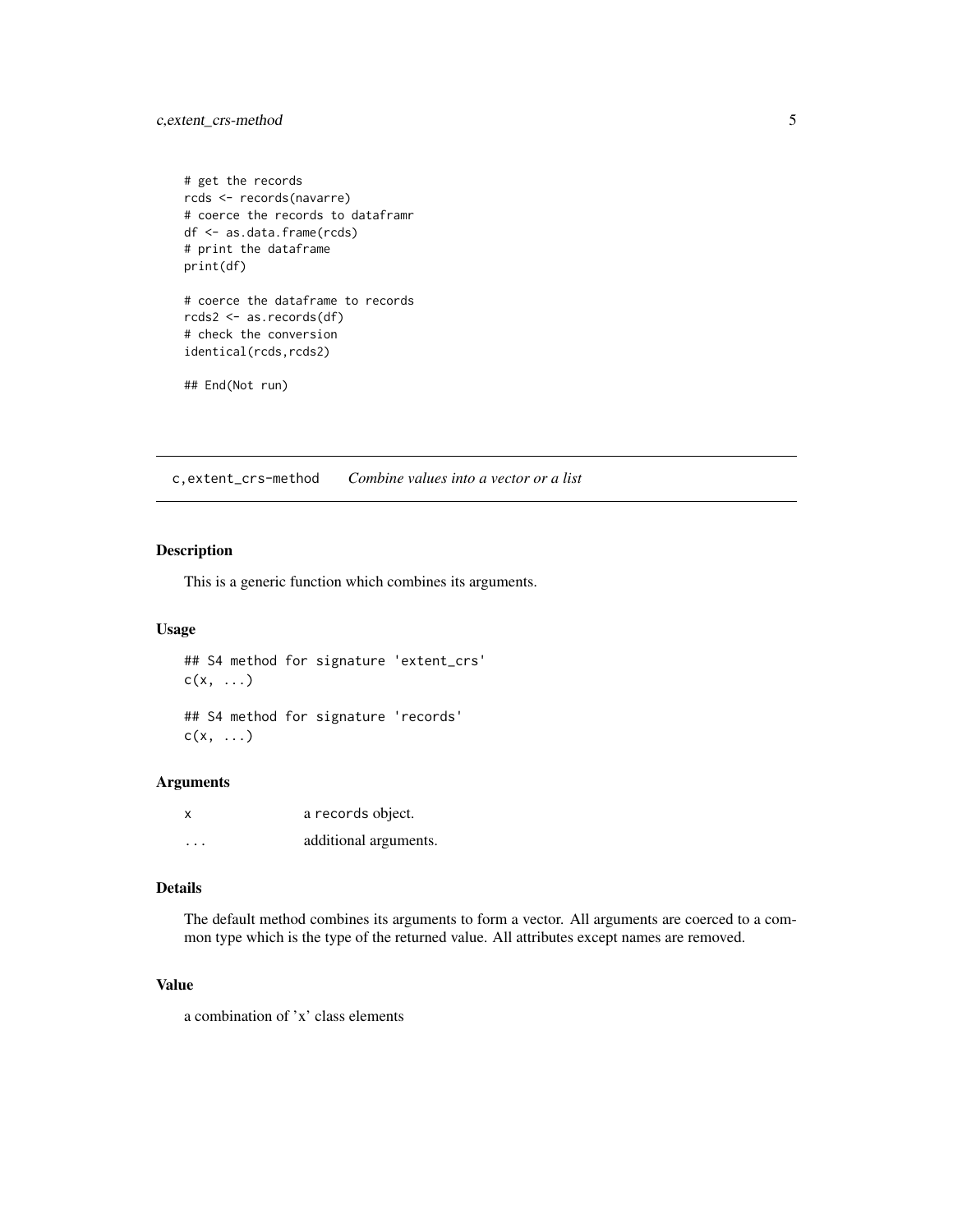<span id="page-5-0"></span>

#### Description

Get/set the dates from a records or an rtoi

### Usage

```
dates(x)
```

```
## S4 method for signature 'records'
dates(x)
```
 $dates(x) < - value$ 

## S4 replacement method for signature 'records'  $dates(x) < - value$ 

## S4 method for signature 'rtoi' dates(x)

### Arguments

| x     | a records or an rtoi object. |
|-------|------------------------------|
| value | the new date to asign        |

#### Value

returns a vector of Date class

### Examples

```
## Not run:
# load example rtoi
file.copy(from=system.file("ex/Navarre",package="rsat"),
         to=tempdir(),
         recursive = TRUE)
```
navarre <- read\_rtoi(file.path(tempdir(),"Navarre"))

```
# get a vector of dates includes in rtoi
dates(navarre)
```
# get the records rcds <- records(navarre)

# coerce the records to dataframr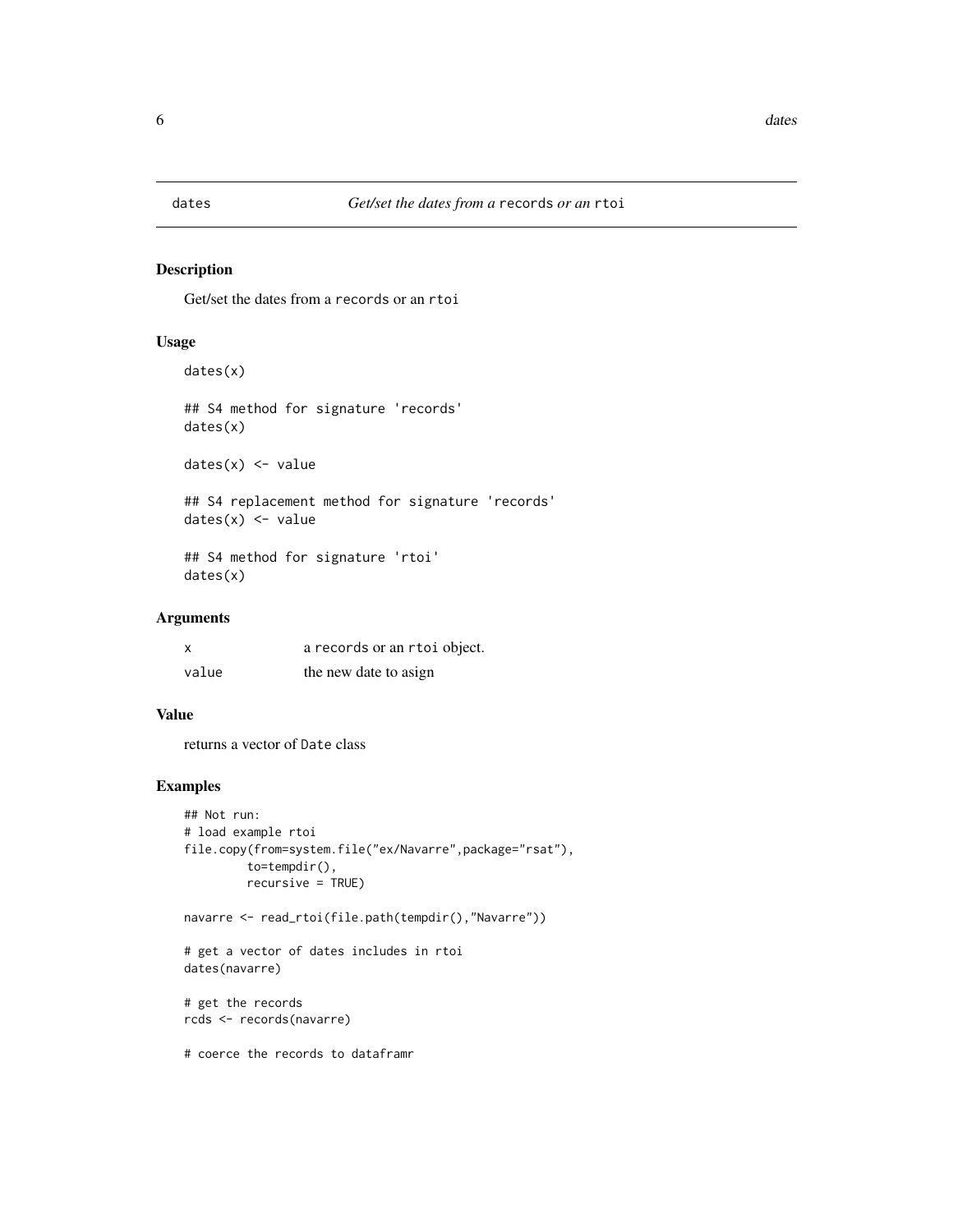### <span id="page-6-0"></span>ex.dem.navarre 7

dates(rcds)

## End(Not run)

ex.dem.navarre *A Digital Elevation Model (DEM) of the region of Navarre (Spain)*

#### Description

Geographically projected RasterStack with the digital elevation model (DEM) of the region of Navarre (Spain). The DEM was obtained from the [National Center for Geographic Information](http://centrodedescargas.cnig.es/CentroDescargas/locale?request_locale=en) of Spain. The DEM is used as a covariate in the Image Mean Anomaly (IMA) algorithm ([rsat\\_smoothing\\_images](#page-42-1)).

#### Format

The RasterStack contains 6 layers with the same DEM, one for every image in [ex.ndvi.navarre](#page-7-1). The RasterStack coordinates are in the Sinusoidal projection.

name layer names contain the capturing date of the corresponding image in the format "YYYYJJJ". size 113 rows by 105 columns and 6 layers.

ex.madrid *A polygon with the border of Madrid (Spain)*

#### **Description**

Spatial feature (sf) representing the border of Madrid with coordinates in the longitude/latitude format.

ex.manhattan *A polygon with the border of Manhattan (USA)*

### **Description**

Spatial feature (sf) representing the border of Manhattan with coordinates in the NAD83 format.

ex.navarre *A polygon with the border of Navarre (Spain)*

#### Description

Spatial feature (sf) representing the border of Navarre with coordinates in the longitude/latitude format.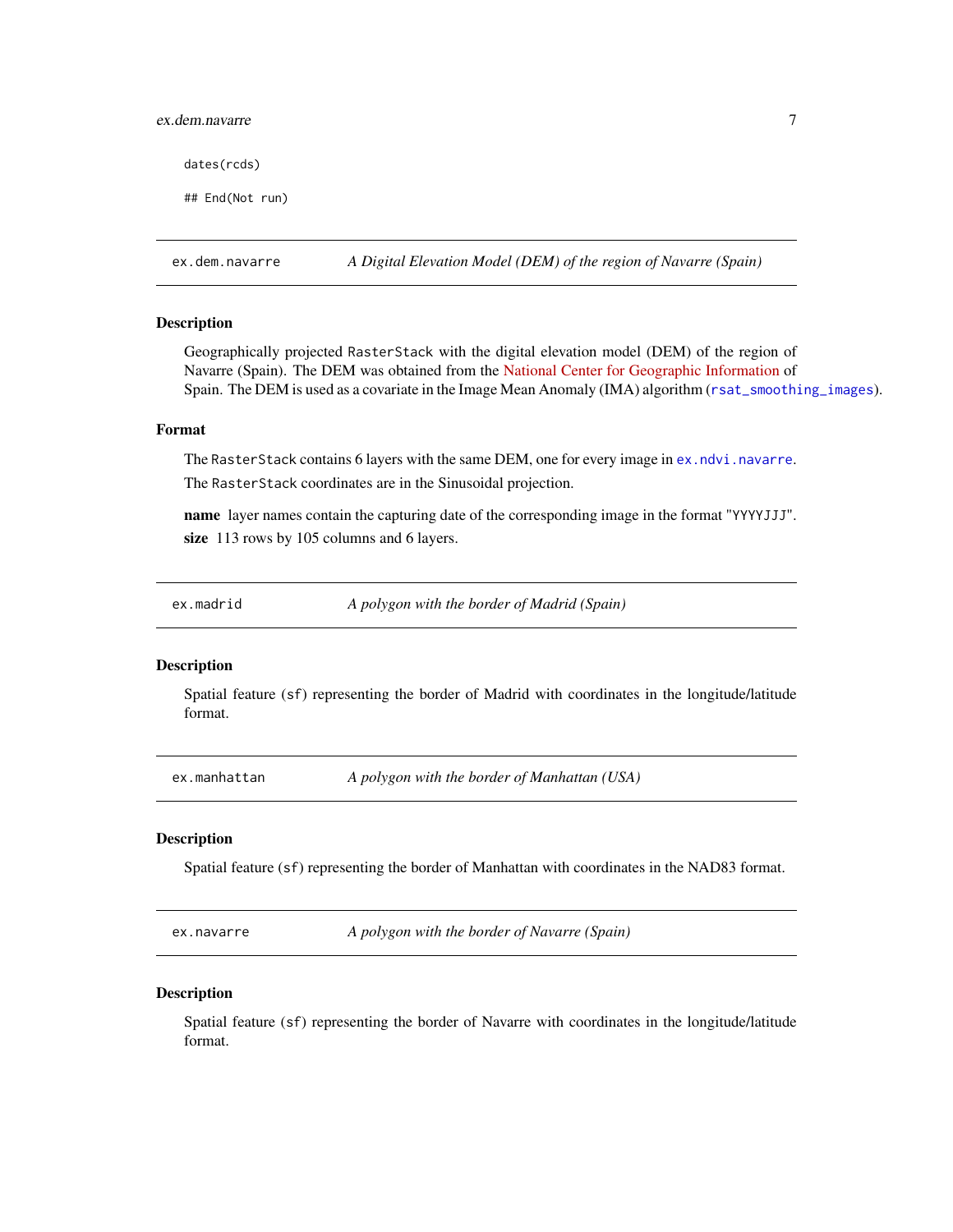<span id="page-7-1"></span><span id="page-7-0"></span>

### Description

Geographically projected RasterBrick object of the normalized difference vegetation index (NDVI) in Navarre.

### Format

The RasterBrick contains 6 images, from the 2nd to the 4th of August in 2017 and 2018. The RasterBrick coordinates are in the Sinusoidal projection:

name layer names contain the date of the image in the format "YYYYJJJ".

size each layer contains 113 rows and 105 columns.

get\_api\_name *Get the API name of a* records

### Description

A function to get or set the api names of an object.

#### Usage

```
get_api_name(x)
```
## S4 method for signature 'records' get\_api\_name(x)

#### Arguments

x a records object.

## Value

a character vector containing the API names of the elements in x.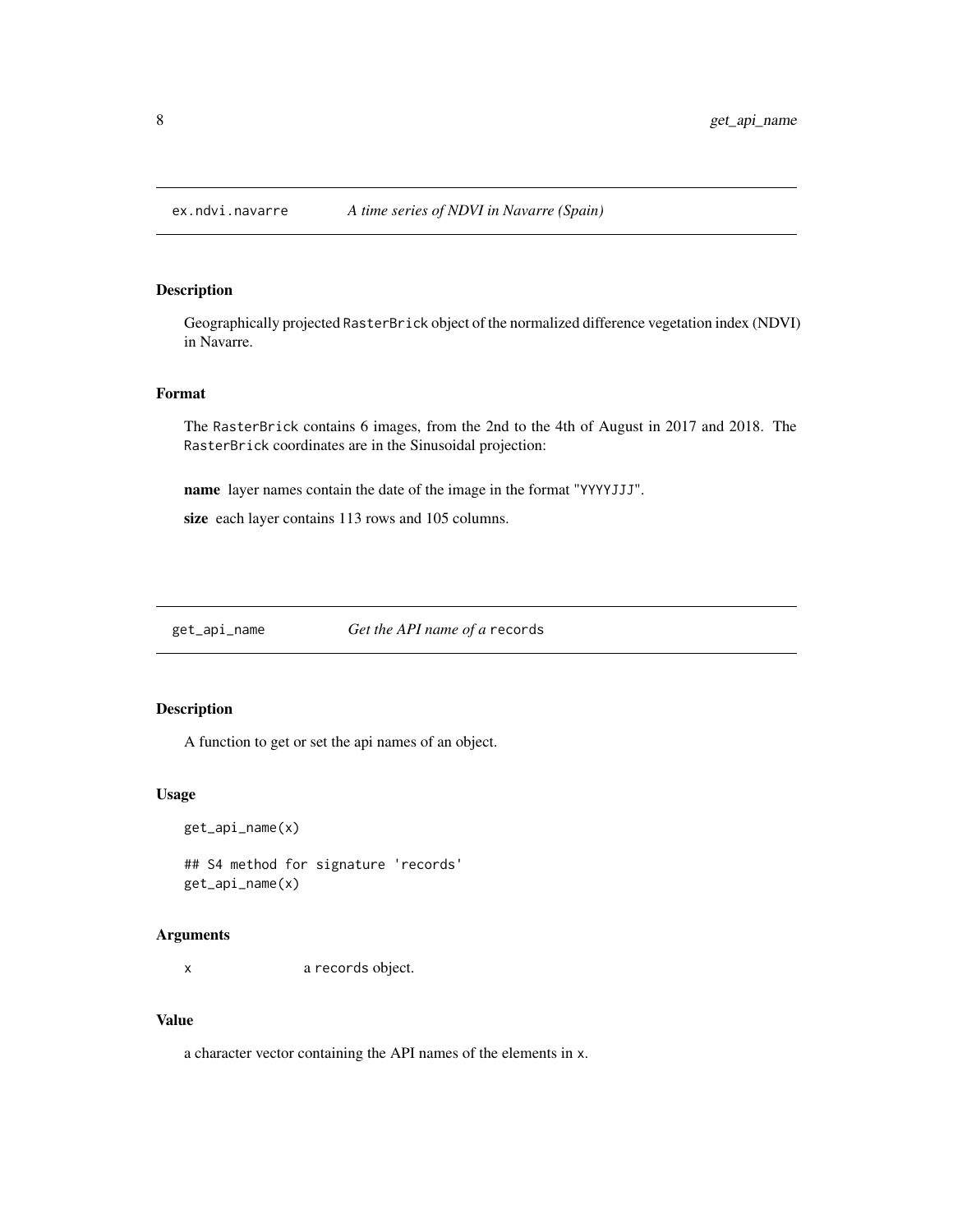### <span id="page-8-0"></span>get\_database 9

### Examples

```
## Not run:
# load example rtoi
file.copy(from=system.file("ex/Navarre",package="rsat"),
         to=tempdir(),
         recursive = TRUE)
navarre <- read_rtoi(file.path(tempdir(),"Navarre"))
# get the records
rcds <- records(navarre)
# get a vector with the api name of each records
get_api_name(rcds)
## End(Not run)
```
get\_database *Extracts or assign the path of the database*

#### Description

Extracts the path to the database from an rtoi/package environment. If both, environment and rtoi database are defined the rtoi database is used.

#### Usage

```
get_database(x)
## S4 method for signature 'rtoi'
get_database(x)
## S4 method for signature 'missing'
get_database()
set_database(x, ...)
## S4 method for signature 'rtoi'
set_database(x, value)
## S4 method for signature 'character'
```
set\_database(x)

#### **Arguments**

|                         | an rtoi object.                                                       |
|-------------------------|-----------------------------------------------------------------------|
| $\cdot$ $\cdot$ $\cdot$ | additional arguments.                                                 |
| value                   | character argument. The value for change the database directory of x. |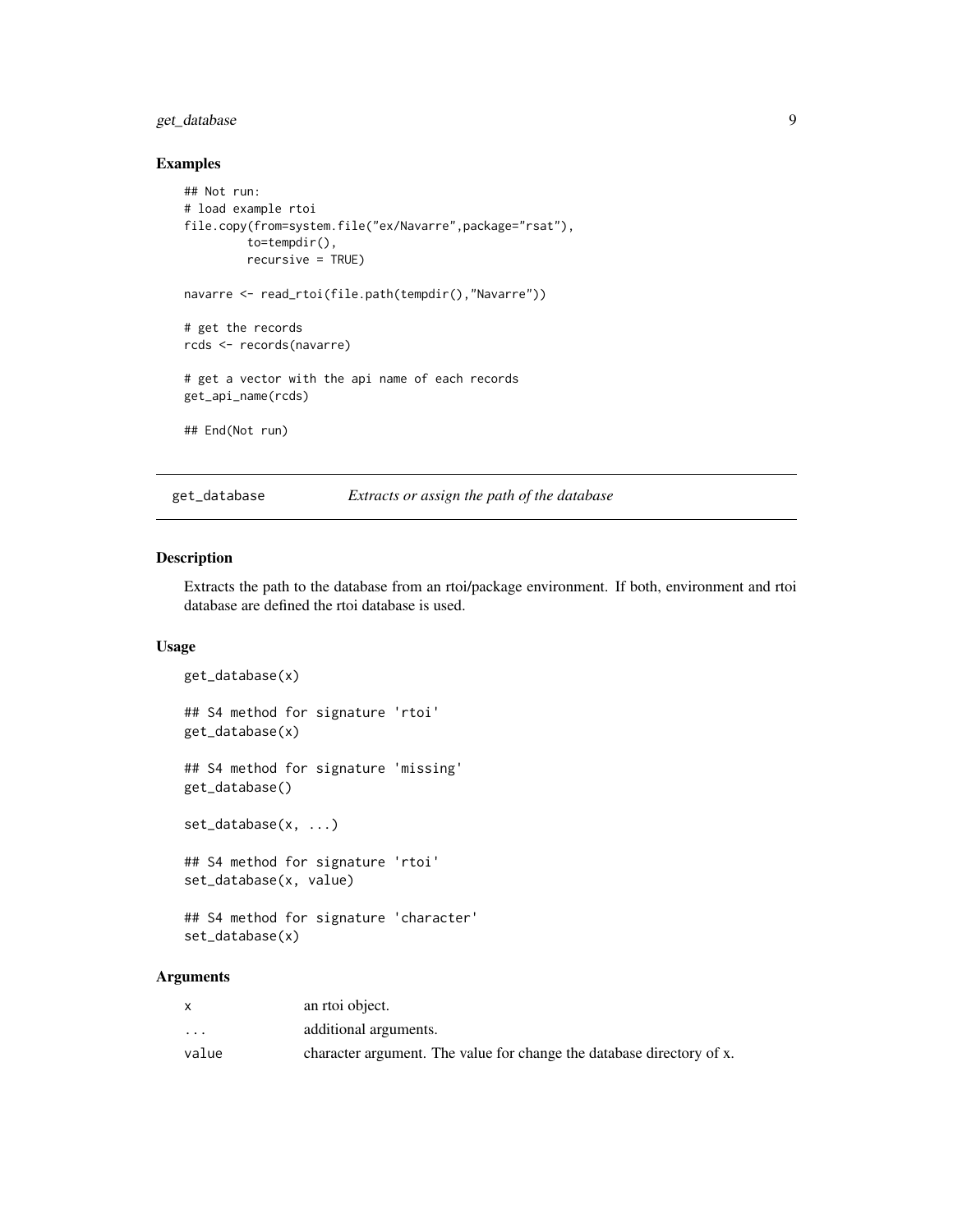### Value

the database path of an rtoi

### Examples

```
## Not run:
# load example rtoi
file.copy(from=system.file("ex/Navarre",package="rsat"),
         to=tempdir(),
         recursive = TRUE)
navarre <- read_rtoi(file.path(tempdir(),"Navarre"))
# get the databse used by navarre
get_database(navarre)
# set the a new database path
set_database(navarre,"new_path")
# get the database used by rsat by default
get_database()
# set the a new database path for the entire environment
set_database("new_path")
## End(Not run)
```
### get\_dir *Get the file path of a* records *or an* rtoi

### Description

Get the file path of a records or an rtoi

### Usage

```
get_dir(x)
```
## S4 method for signature 'records' get\_dir(x)

## S4 method for signature 'records' get\_order(x)

## S4 method for signature 'rtoi' get\_dir(x)

<span id="page-9-0"></span>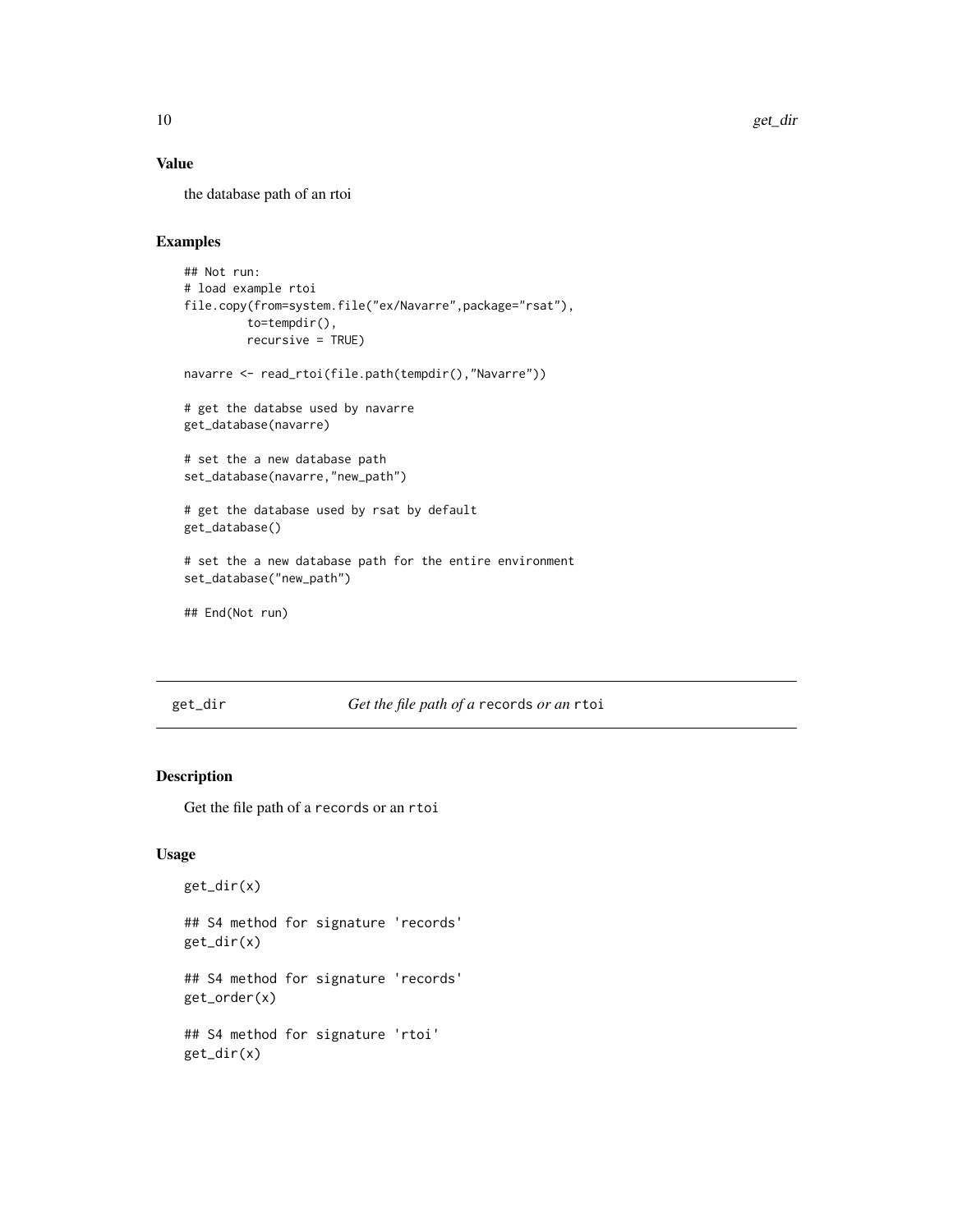### <span id="page-10-0"></span>get\_download 11

### Arguments

 $x \sim 1$ 

### Value

the file path in the records

### Examples

```
## Not run:
# load example rtoi
file.copy(from=system.file("ex/Navarre",package="rsat"),
         to=tempdir(),
         recursive = TRUE)
navarre <- read_rtoi(file.path(tempdir(),"Navarre"))
# get the path of the
get_dir(navarre)
# get the records
rcds <- records(navarre)
# gets the relative path to store records data
get_dir(rcds)
## End(Not run)
```
#### get\_download *Extract the url to download a data record*

### Description

It returns a character with the url to download the image.

#### Usage

```
get_download(x)
```
### Arguments

x a records object.

### Value

download url of a records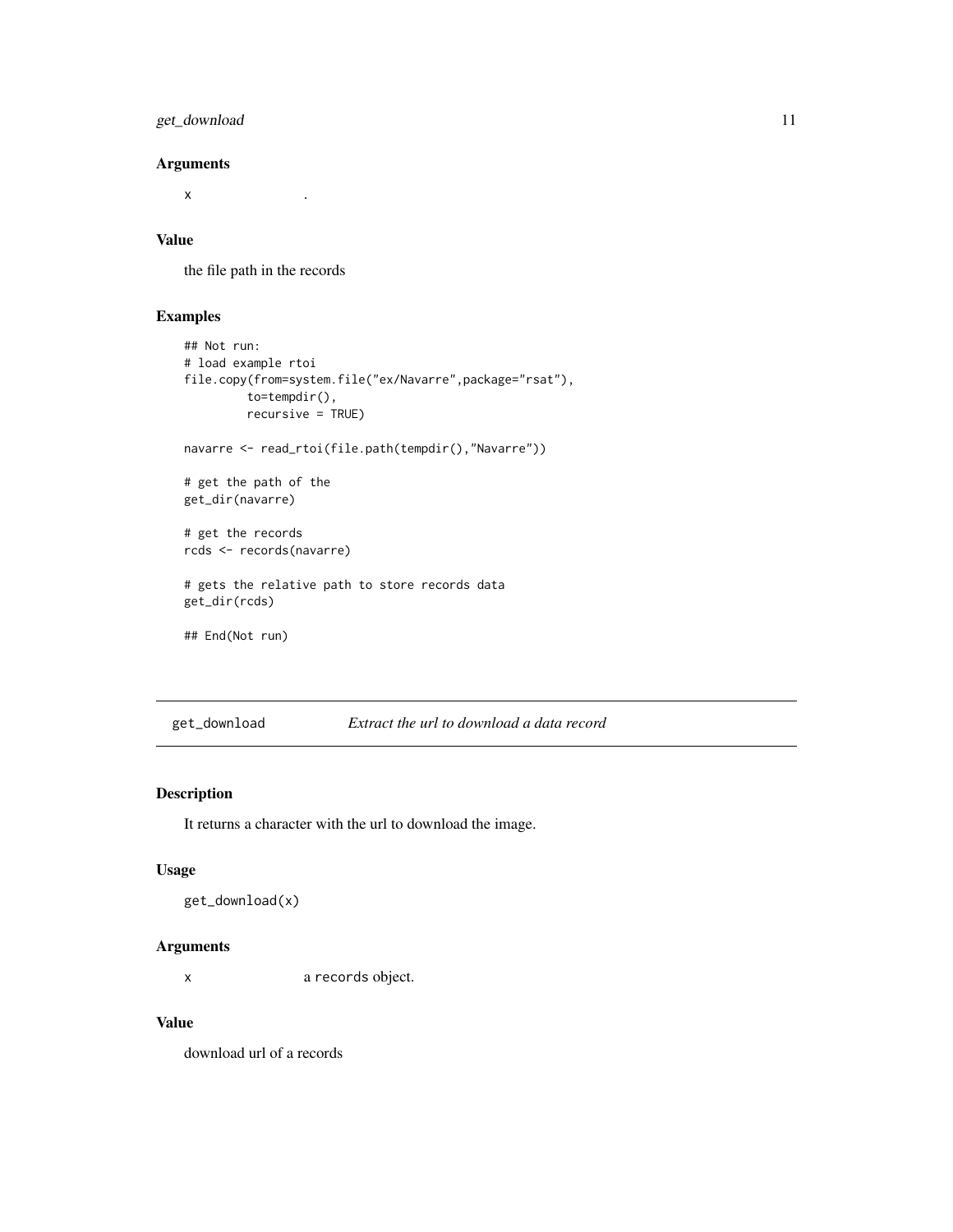### Examples

```
## Not run:
# load example rtoi
file.copy(from=system.file("ex/Navarre",package="rsat"),
         to=tempdir(),
         recursive = TRUE)
navarre <- read_rtoi(file.path(tempdir(),"Navarre"))
# get the records
rcds <- records(navarre)
# coerce the records to rtoi
get_download(rcds)
## End(Not run)
```
get\_order *Get the slot called order from a* records *or an* rtoi

#### Description

Get the slot called order from a records or an rtoi

### Usage

```
get_order(x)
```
get\_order(x) <- value

## S4 replacement method for signature 'records' get\_order(x) <- value

### Arguments

| X     | a records or an rtoi object.           |
|-------|----------------------------------------|
| value | logical argument. The new value for x. |

#### Value

the value of called order

```
## Not run:
# load example rtoi
file.copy(from=system.file("ex/Navarre",package="rsat"),
        to=tempdir(),
        recursive = TRUE)
```
<span id="page-11-0"></span>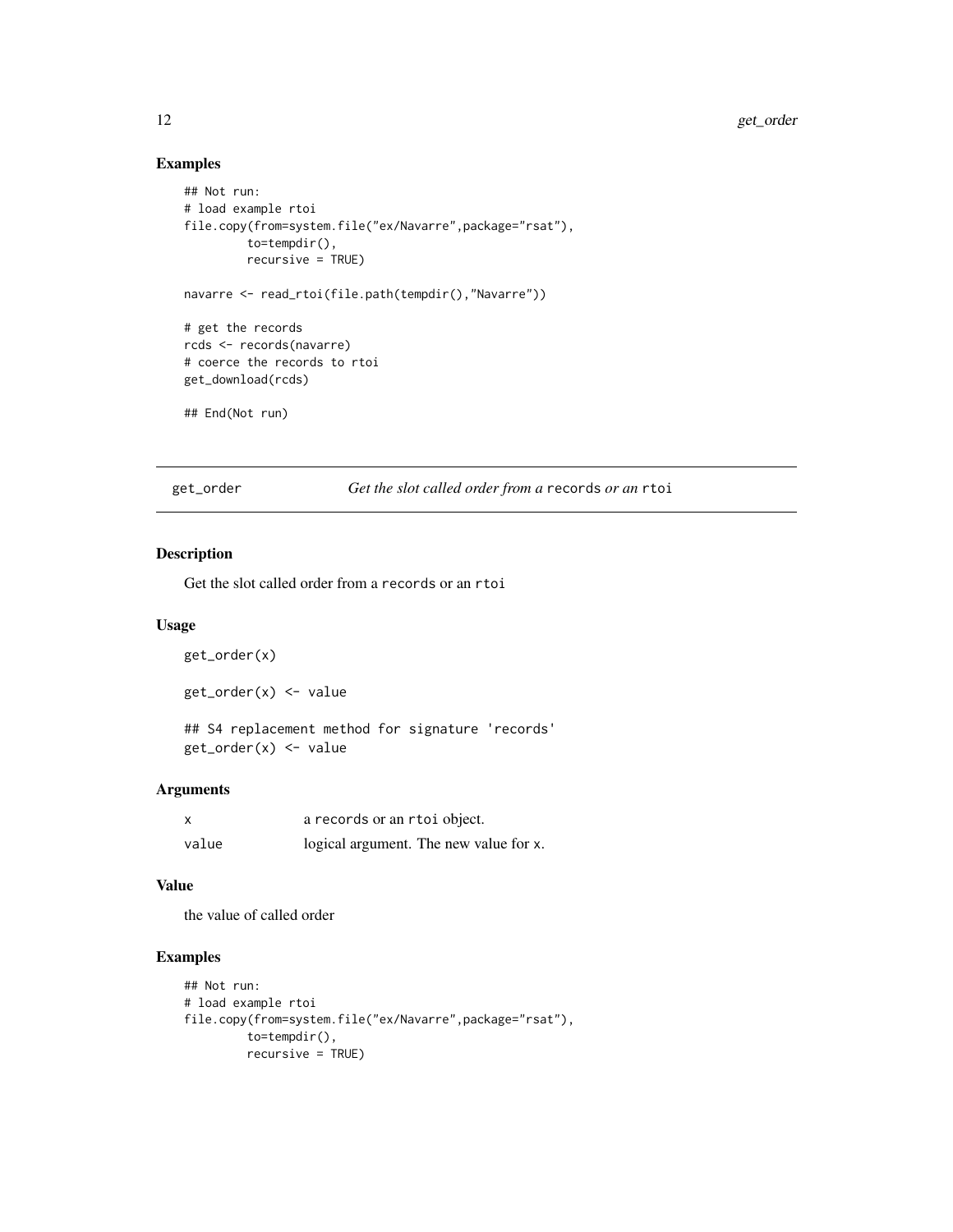### <span id="page-12-0"></span>get\_preview 13

```
navarre <- read_rtoi(file.path(tempdir(),"Navarre"))
# get the records
rcds <- records(navarre)
# gets a boolean
get_order(rcds)
## End(Not run)
```
get\_preview *Extract the url of the preview*

### Description

It returns a character vector of urls to preview the data records.

### Usage

```
get_preview(x)
```
## S4 method for signature 'records' get\_preview(x)

## S4 method for signature 'records' get\_download(x)

### Arguments

x a records object.

#### Value

preview url of a records

### Examples

```
## Not run:
# load example rtoi
file.copy(from=system.file("ex/Navarre",package="rsat"),
         to=tempdir(),
         recursive = TRUE)
```
navarre <- read\_rtoi(file.path(tempdir(),"Navarre"))

# get the records rcds <- records(navarre)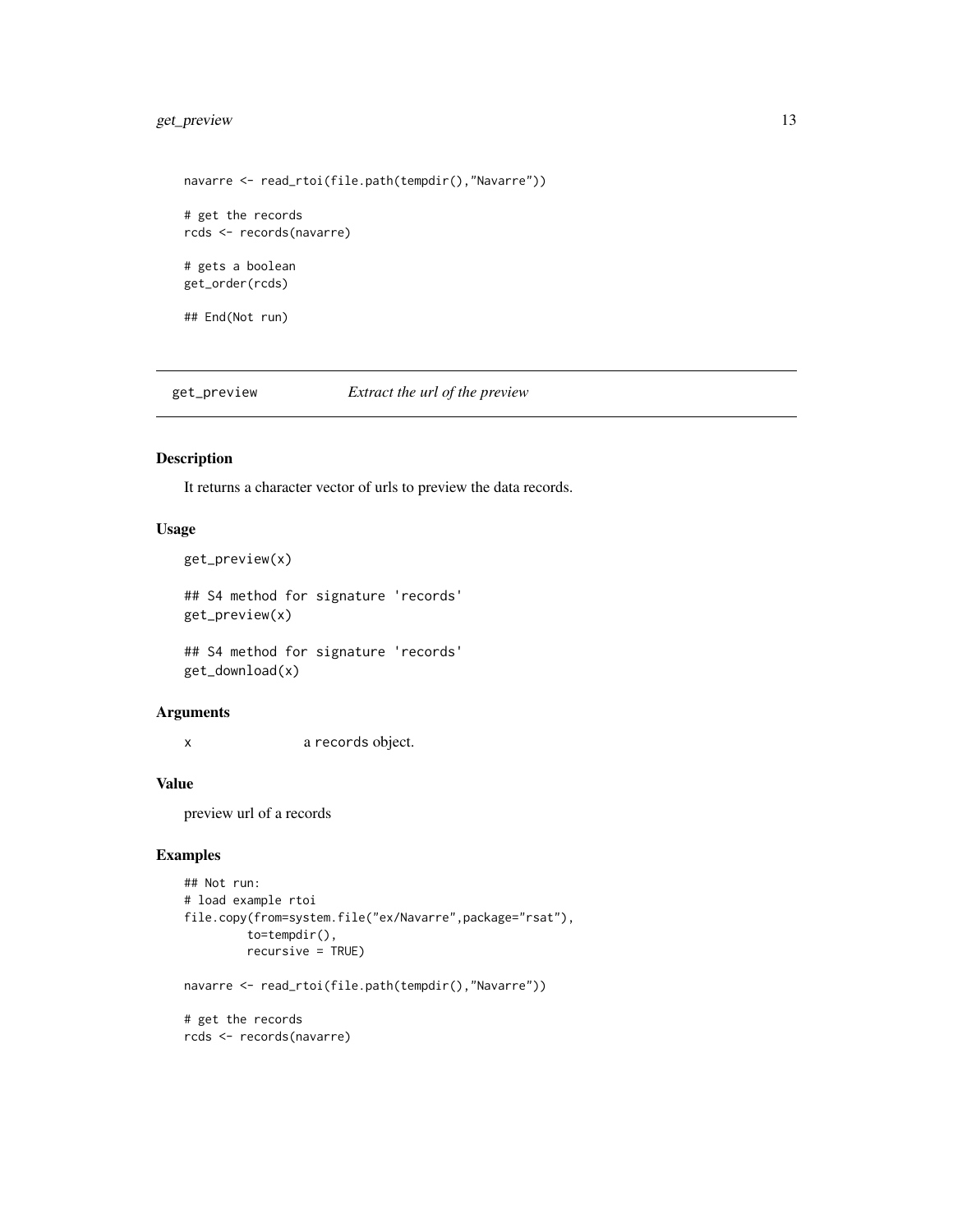# get a vector with the preview url of each record get\_api\_name(rcds) ## End(Not run)

### length,extent\_crs-method

*Length of an object*

### Description

Get or set the length of vectors (including lists) and factors, and of any other R object for which a method has been defined.

#### Usage

## S4 method for signature 'extent\_crs' length(x)

## S4 method for signature 'records' length(x)

### Arguments

x a records object to compute its length.

#### Value

Length currently returns a non-negative integer of length 1

```
## Not run:
# load example rtoi
file.copy(from=system.file("ex/Navarre",package="rsat"),
        to=tempdir(),
         recursive = TRUE)
navarre <- read_rtoi(file.path(tempdir(),"Navarre"))
# get the records
rcds <- records(navarre)
length(rcds)
## End(Not run)
```
<span id="page-13-0"></span>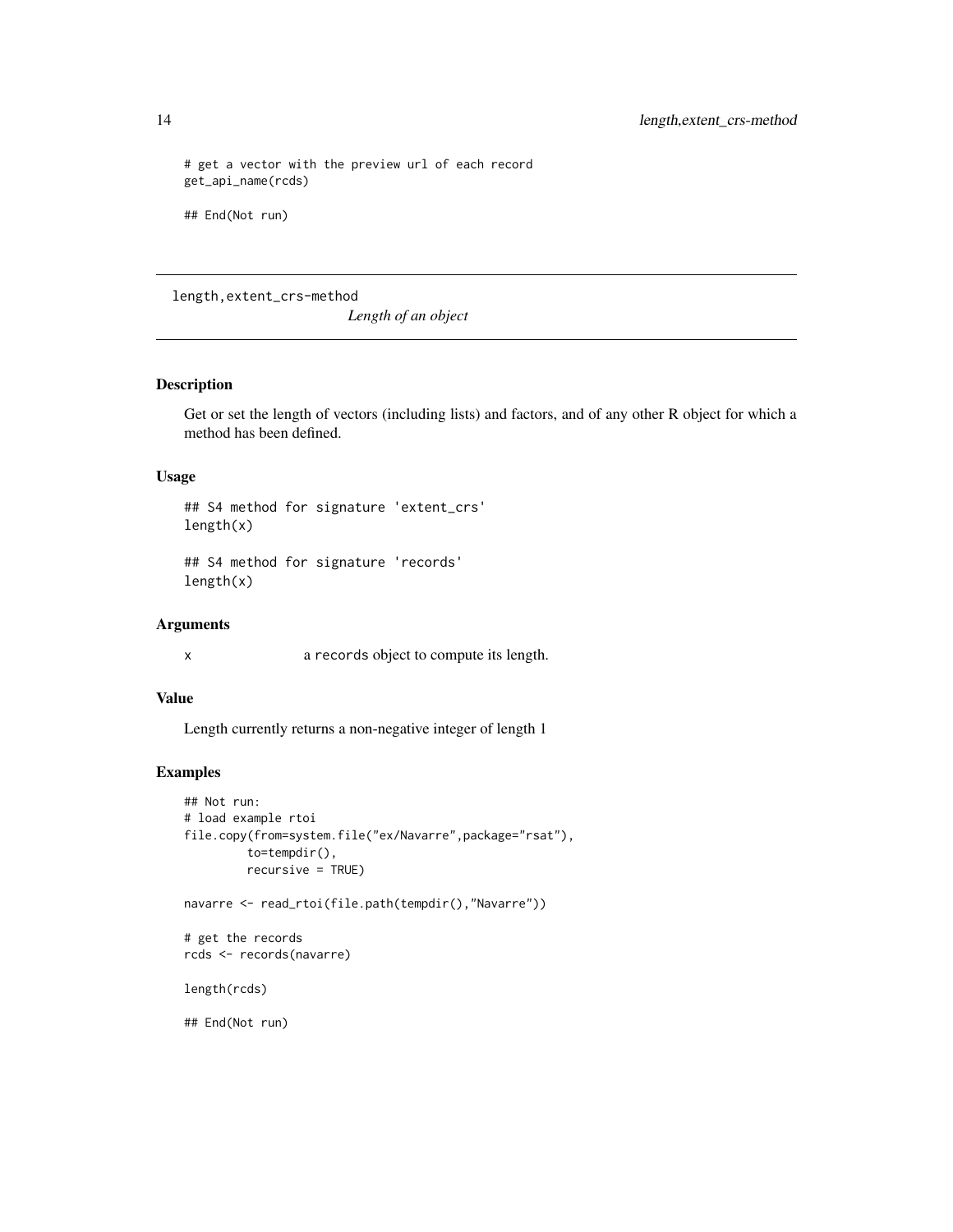<span id="page-14-0"></span>names,records-method *Get the name of the object*

### Description

A function to get or set the names of an object.

### Usage

```
## S4 method for signature 'records'
names(x)
## S4 method for signature 'rtoi'
names(x)
```
## S4 replacement method for signature 'rtoi, character'  $names(x)$  <- value

## Arguments

| $\boldsymbol{\mathsf{x}}$ | a records or an rtoi object.             |
|---------------------------|------------------------------------------|
| value                     | character argument. The new value for x. |

### Value

a character vector containing the name of all the names in x.

```
## Not run:
# load example rtoi
file.copy(from=system.file("ex/Navarre",package="rsat"),
         to=tempdir(),
         recursive = TRUE)
navarre <- read_rtoi(file.path(tempdir(),"Navarre"))
names(navarre)
names(navarre) <- "New name"
names(navarre)
rcrds <- records(navarre)
names(rcrds)
## End(Not run)
```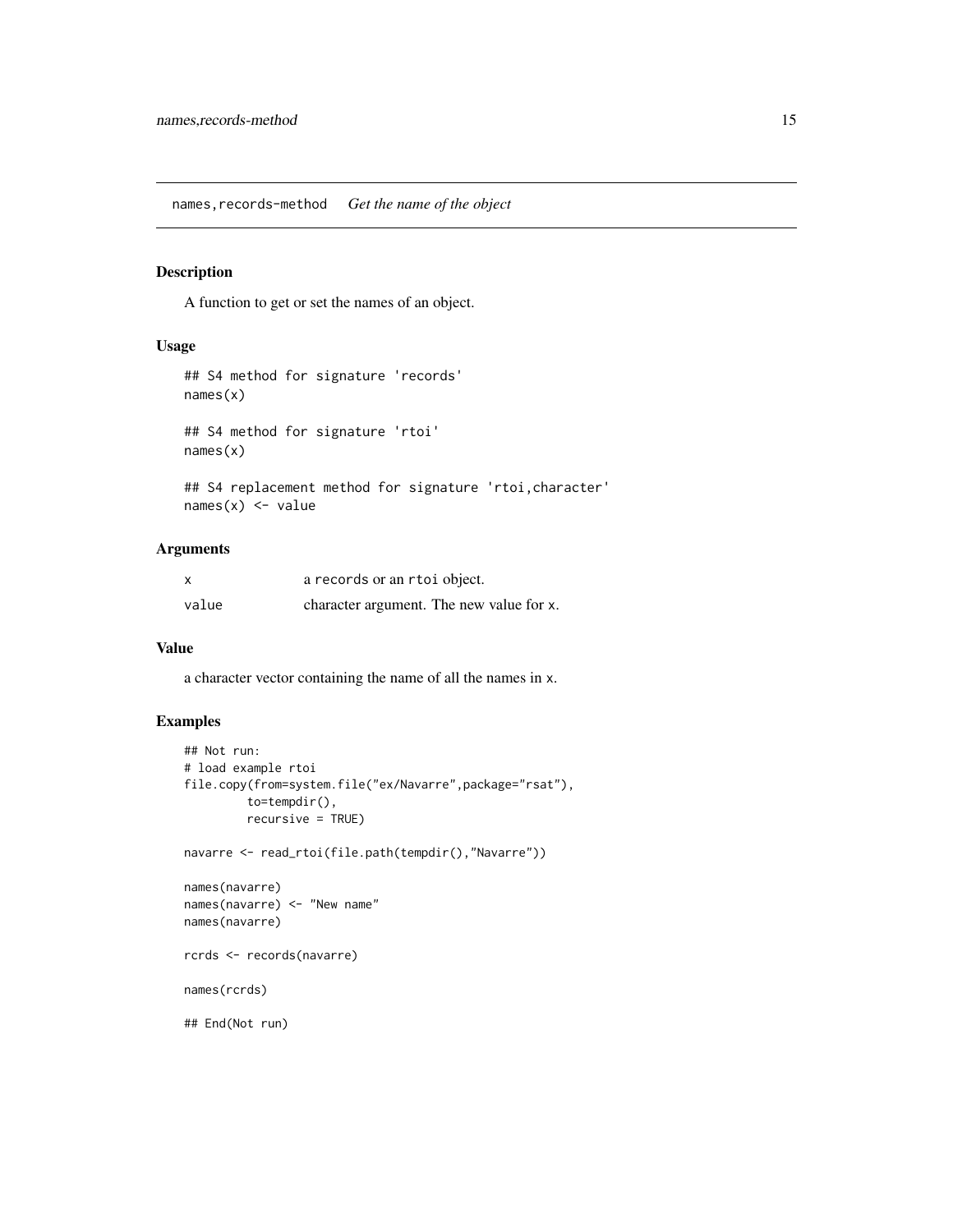<span id="page-15-0"></span>

### Description

Create a new records object from scratch

### Usage

```
new_record(
  sat,
 name,
 date,
 product,
 download,
 file_path,
 path,
 row,
  tileid,
 preview,
  api_name,
 order,
  extent_crs
\mathcal{L}## S4 method for signature
## 'character,
## character,
## Date,
## character,
## character,
## character,
## numeric,
## numeric,
## character,
## character,
## character,
## logical,
## extent_crs'
new_record(
  sat,
 name,
 date,
 product,
 download,
  file_path,
 path,
```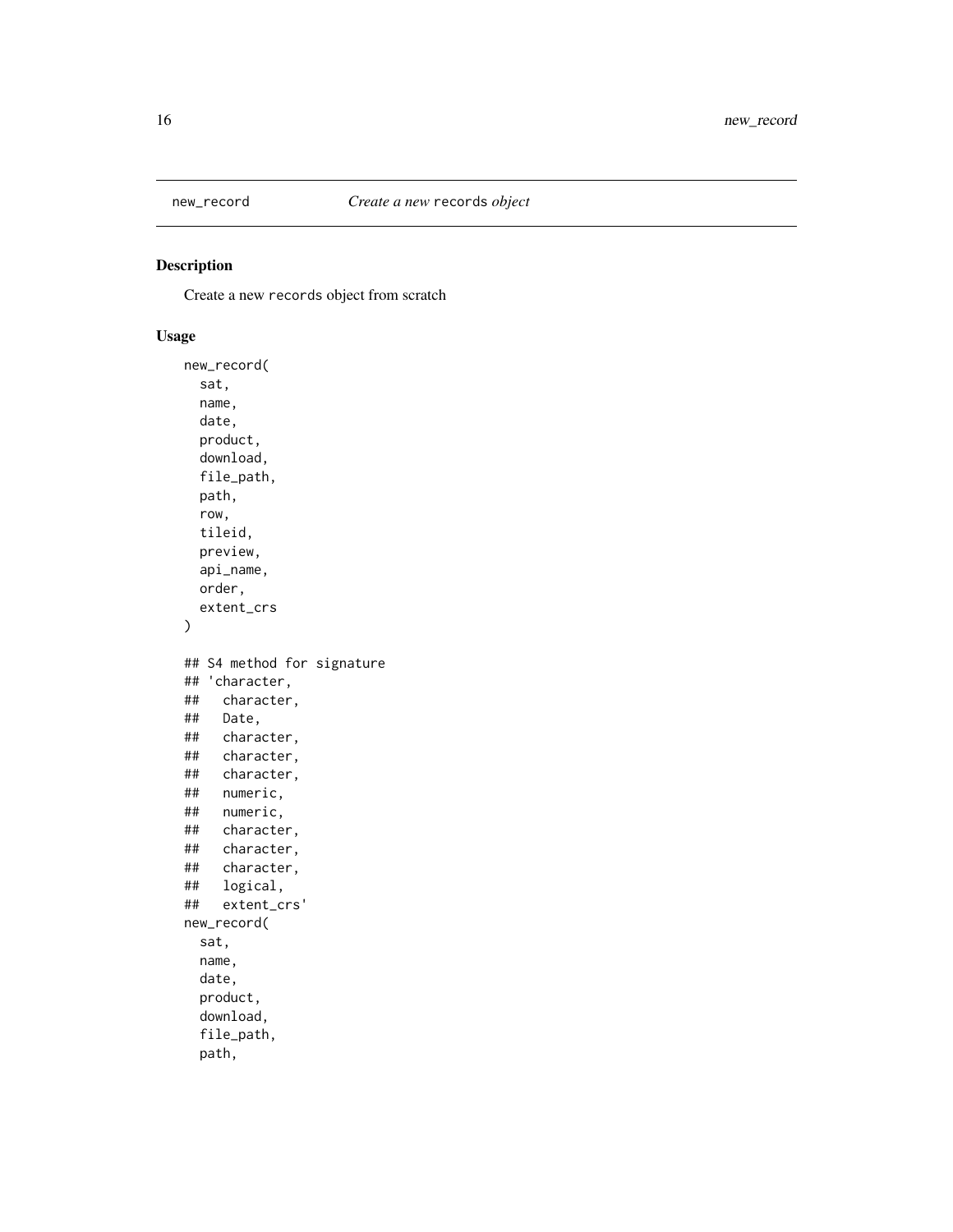new\_record 17

```
row,
 tileid,
 preview,
 api_name,
 order,
 extent_crs
)
## S4 method for signature
## 'character,
## character,
## Date,
## character,
## character,
## character,
## numeric,
## numeric,
   character,
## character,
   character,
## logical,
## missing'
new_record(
 sat,
 name,
 date,
 product,
 download,
 file_path,
 path,
  row,
 tileid,
 preview,
 api_name,
 order
\mathcal{L}
```
### Arguments

| sat       | the name of the satellite to which the record belongs. |
|-----------|--------------------------------------------------------|
| name      | the name of the record.                                |
| date      | the date of the record.                                |
| product   | the product.                                           |
| download  | the url to download the satellite record.              |
| file_path | the saving directory for the satellite record.         |
| path      | the path of the tiling system.                         |
| row       | the row of the tiling system.                          |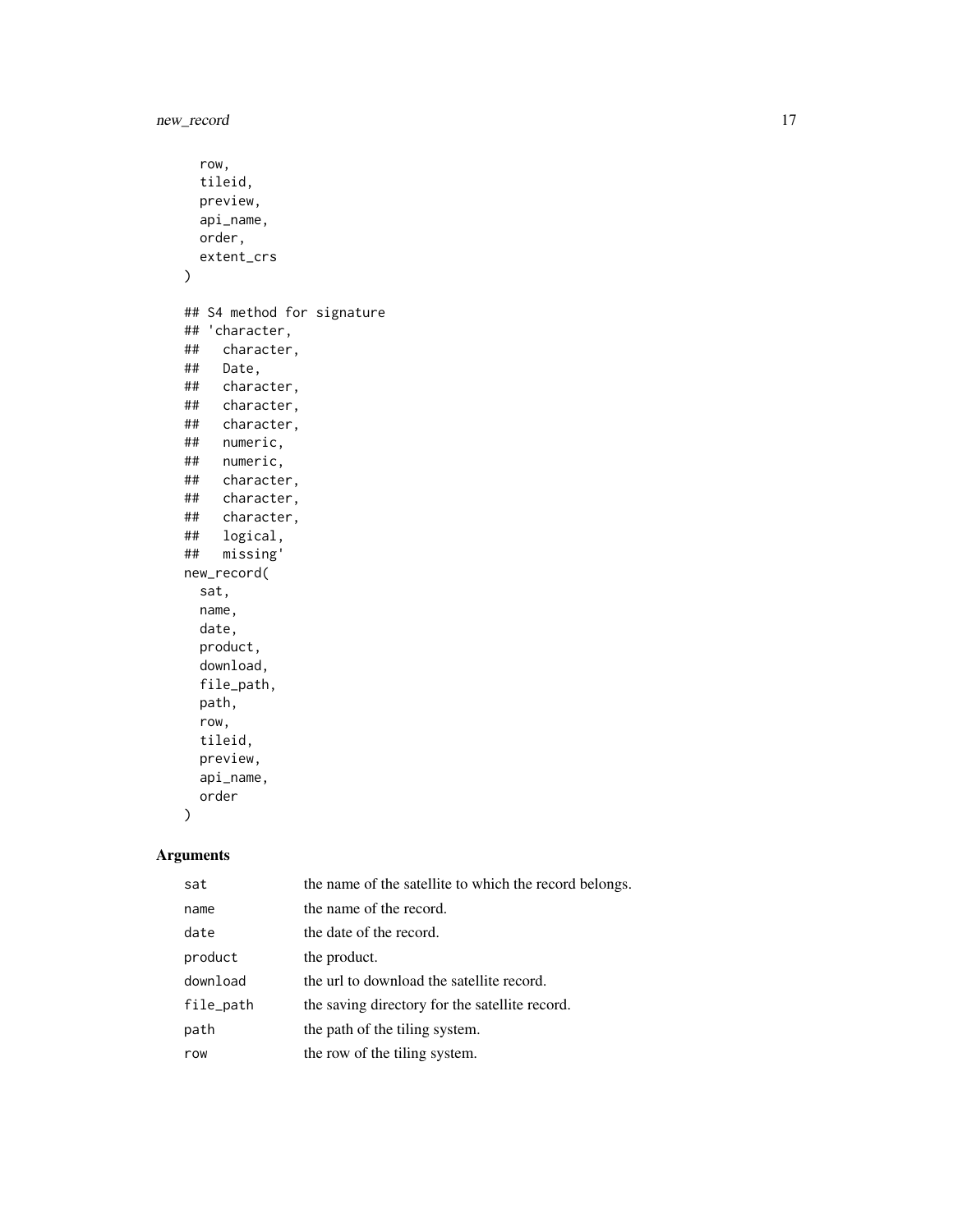<span id="page-17-0"></span>

| tileid     | the tile id.                                            |
|------------|---------------------------------------------------------|
| preview    | the url of the preview of the satellite record.         |
| api_name   | the api name.                                           |
| order      | boolean, defines if the image must be requested or not. |
| extent_crs | extent (used to project the preview).                   |

#### Value

records object

#### Examples

```
## Not run:
# create a new record from scrach
rcds <- new_record(
 sat = "modis",
 name = "mod09a",
 date = as.Date("2011087", "%Y%j"),
 product = "product",
 download = "url/aaa/download",
 file_path = "file_path",
 path = 1,
 row = 1,
 tileid = "exampleid",
 preview = "url",
 api_name = "nasa_inventory",
 order = FALSE
)
rcds
## End(Not run)
```
new\_rtoi *Creates a new* rtoi *object*

#### Description

Creates a new rtoi object

#### Usage

new\_rtoi(name, region, rtoi\_path, db\_path, records, size)

## S4 method for signature 'character, sf, character, missing, missing, missing' new\_rtoi(name, region, rtoi\_path)

## S4 method for signature 'character, sf, character, character, missing, missing' new\_rtoi(name, region, rtoi\_path, db\_path)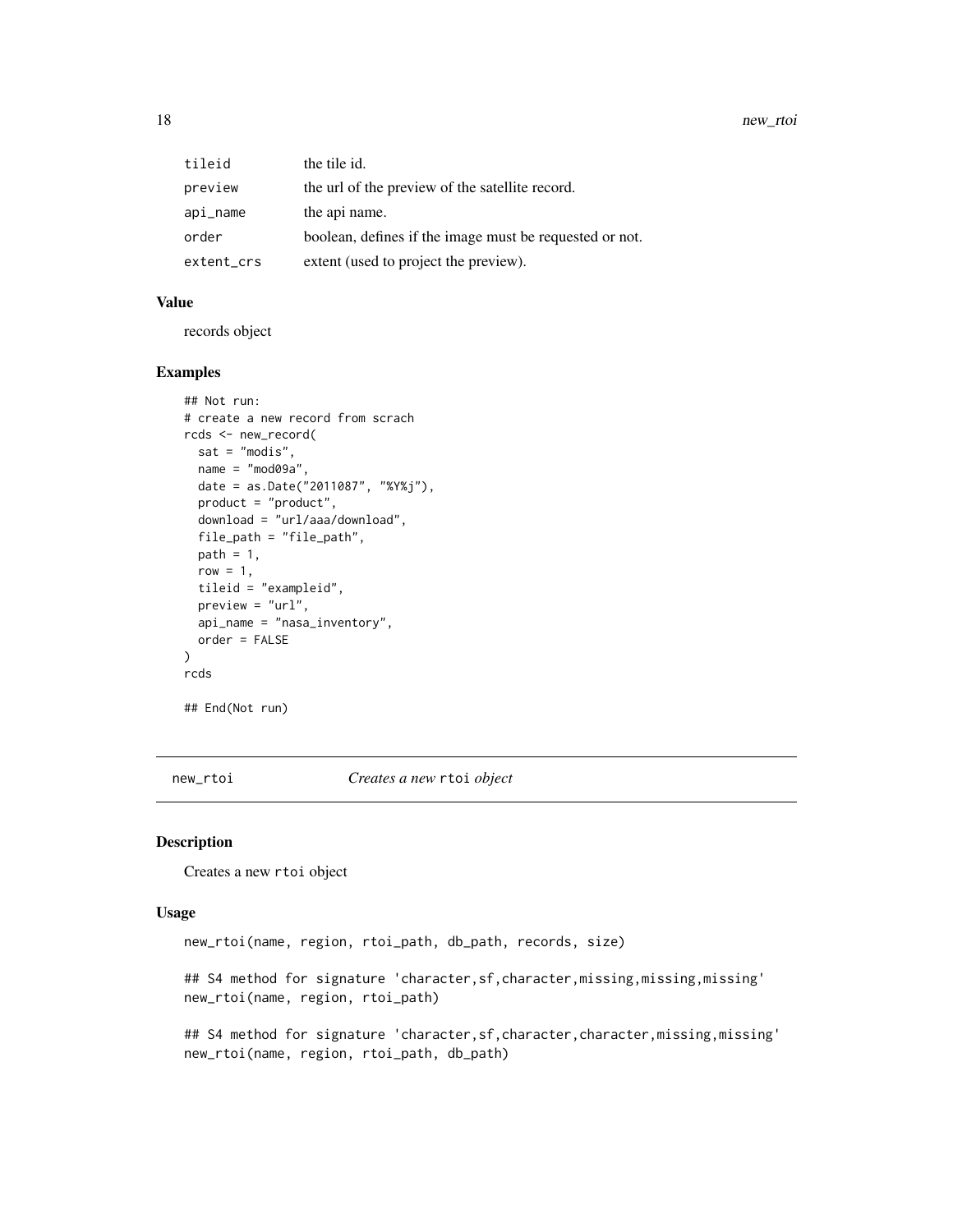<span id="page-18-0"></span>## S4 method for signature 'character,sf,character,character,records,missing' new\_rtoi(name, region, rtoi\_path, db\_path, records)

## S4 method for signature 'character,sf,character,character,records,numeric' new\_rtoi(name, region, rtoi\_path, db\_path, records, size)

### Arguments

| name      | the name of the region of interest.                                       |
|-----------|---------------------------------------------------------------------------|
| region    | an sf object.                                                             |
| rtoi_path | the path to the rtoi folder.                                              |
| db_path   | the path to the database.                                                 |
| records   | a records object.                                                         |
| size      | the size of rtoi folder. By default, the size is computed from rtoi_path. |

### Value

the reference of the rtoi object

plot,rtoi,Date-method *Plot an* rtoi *object*

### Description

Plot (a map of) the values of an rtoi or records object.

### Usage

```
## S4 method for signature 'rtoi,Date'
plot(
 x,
 y,
  ...,
 variable = "rgb",
 band_name = c("red", "green", "blue"),
  verbose = FALSE,
 xsize = 250,
 ysize = 250
\mathcal{L}## S4 method for signature 'rtoi,character'
plot(
 x,
 y,
  ...,
```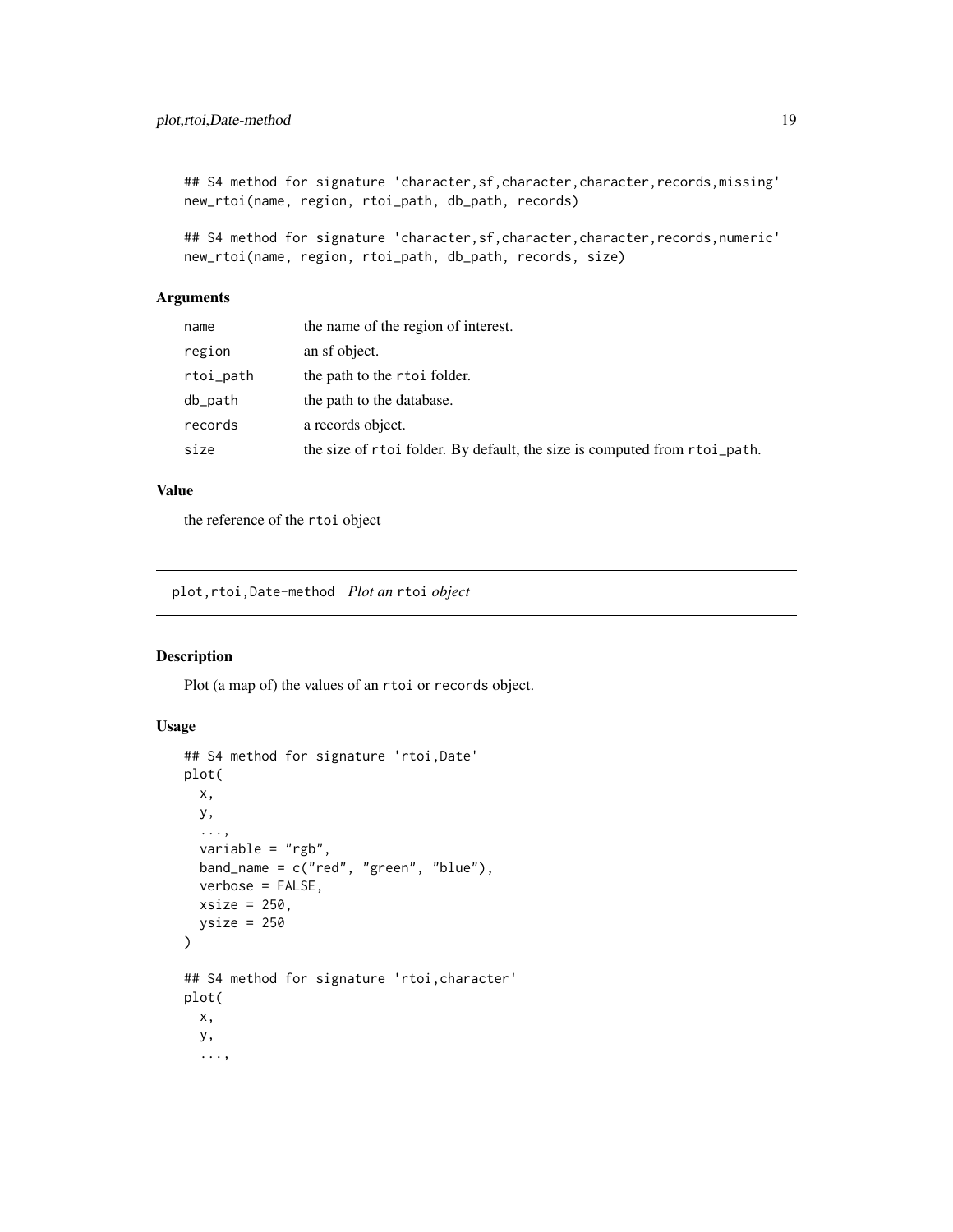```
variable = "rgb",
 product = "ALL",
 band_name = c("red", "green", "blue"),
 dates = NULL,
 verbose = FALSE,
 xsize = 250,
 ysis = 250\mathcal{L}## S4 method for signature 'records,ANY'
plot(x, y, verbose = FALSE, ...)
```

```
## S4 method for signature 'rtoi,missing'
plot(x, y, verbose = FALSE, ...)
```
### Arguments

| $\mathsf{x}$ | an rtoi or records.                                                                                                      |
|--------------|--------------------------------------------------------------------------------------------------------------------------|
| У            | character argument. The valid values are "dates", "preview", or "view".                                                  |
| .            | additional arguments.                                                                                                    |
| variable     | character argument. The variable to be plotted. By default, a color (RGB) vari-<br>able is selected.                     |
| band_name    | character vector argument. Enables false color plots. By default, usual bands<br>are selected c("red", "green", "blue"). |
| verbose      | logical argument. If TRUE, the function prints the running steps and warnings.                                           |
| xsize        | the number of samples on the horizontal axis.                                                                            |
| ysize        | the number of samples on the vertical axis.                                                                              |
| product      | character argument. The product name to be plotted.                                                                      |
| dates        | date vector argument. The dates to be plotted.                                                                           |

#### Value

tmap plot.

### Examples

```
library(rsat)
## Not run:
# load example rtoi
file.copy(from=system.file("ex/Navarre",package="rsat"),
        to=tempdir(),
        recursive = TRUE)
```

```
navarre <- read_rtoi(file.path(tempdir(),"Navarre"))
```
print(navarre)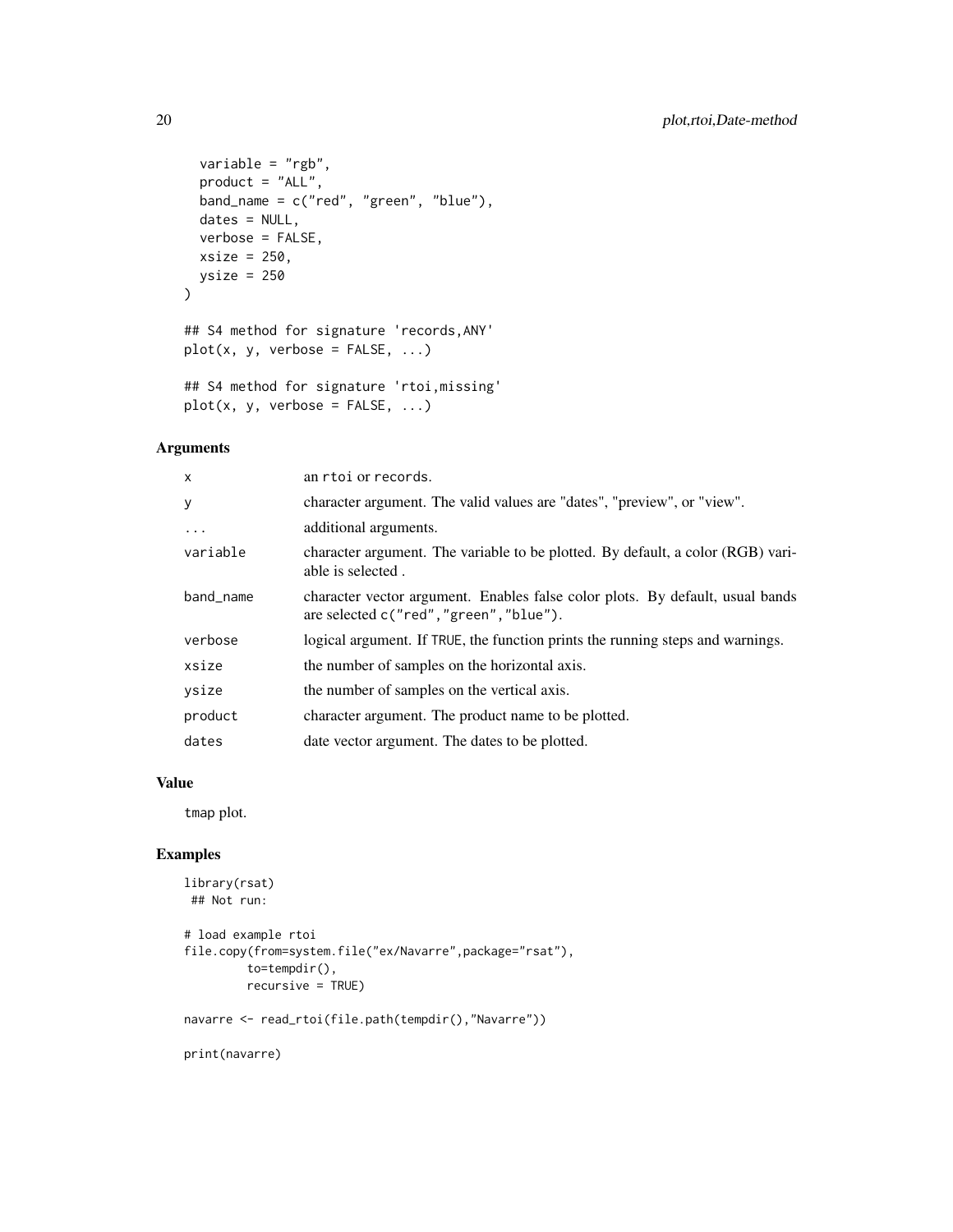```
# plot the calendar
plot(navarre, "dates")
# replace with your own "username" and "password"
set_credentials("username", "password")
# plot the quicklook images before the download
# needs credentials to download preview images
plot(navarre, y = "preview")
# select partially cloud free
rcds <- records(navarre)
rcds <- rcds[dates(rcds) %in% as.Date(c("20210310", "20210313"), "%Y%m%d")]
records(navarre) <- rcds
plot(navarre, "preview")
file.copy(from=system.file("ex/Pamplona",package="rsat"),
        to=tempdir(),
        recursive = TRUE)
# plot already mosaicked rtoi ("view" mode)
pamplona <- read_rtoi(file.path(tempdir(),"Pamplona"))
rsat_list_data(pamplona)
# plot can compute the rgb image on the fly from mosaicek bands
plot(pamplona, "view", product="mod09ga")
# plot on the fly with false color
plot(pamplona, "view",
     product = "mod09ga",
     band_name = c("nir", "red", "green"))
file.copy(from=system.file("ex/PamplonaDerived",package="rsat"),
        to=tempdir(),
         recursive = TRUE)
# plot already mosaicked rtoi ("view" mode)
pamplona.derived <- read_rtoi(file.path(tempdir(),"PamplonaDerived"))
rsat_list_data(pamplona.derived)
# plot derived variables
plot(pamplona.derived, "view",
     product = "mod09ga",
     variable = "NDVI")
# Set the max and min value in plot
plot(pamplona.derived,"view",
     variable="NDVI",
     product="mod09ga",
```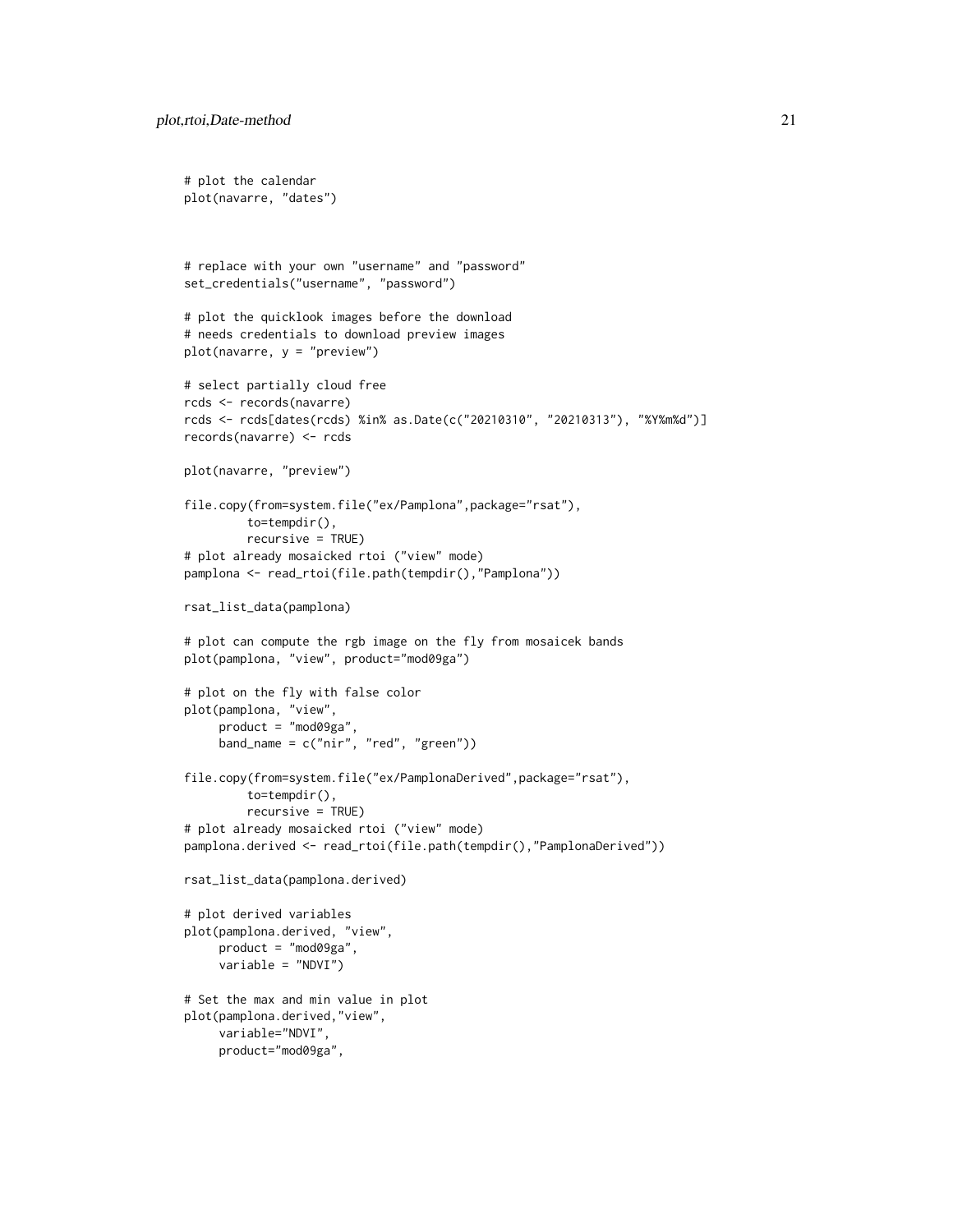<span id="page-21-0"></span> $zlim=c(0,1))$ 

## End(Not run)

print,api-method *Prints the values*

### Description

prints an object and returns it invisibly (via invisible $(x)$ ).

### Usage

## S4 method for signature 'api' print(x) ## S4 method for signature 'extent\_crs' print(x) ## S4 method for signature 'records' print(x) ## S4 method for signature 'rtoi' print(x)

```
## S4 method for signature 'variables'
print(x, \ldots)
```
#### Arguments

| X        | an object to be printed |
|----------|-------------------------|
| $\cdots$ | additional arguments.   |

#### Value

prints rtoi metadata

```
## Not run:
library(rsat)
```

```
# load example rtoi
file.copy(from=system.file("ex/Navarre",package="rsat"),
        to=tempdir(),
        recursive = TRUE)
```

```
navarre <- read_rtoi(file.path(tempdir(),"Navarre"))
```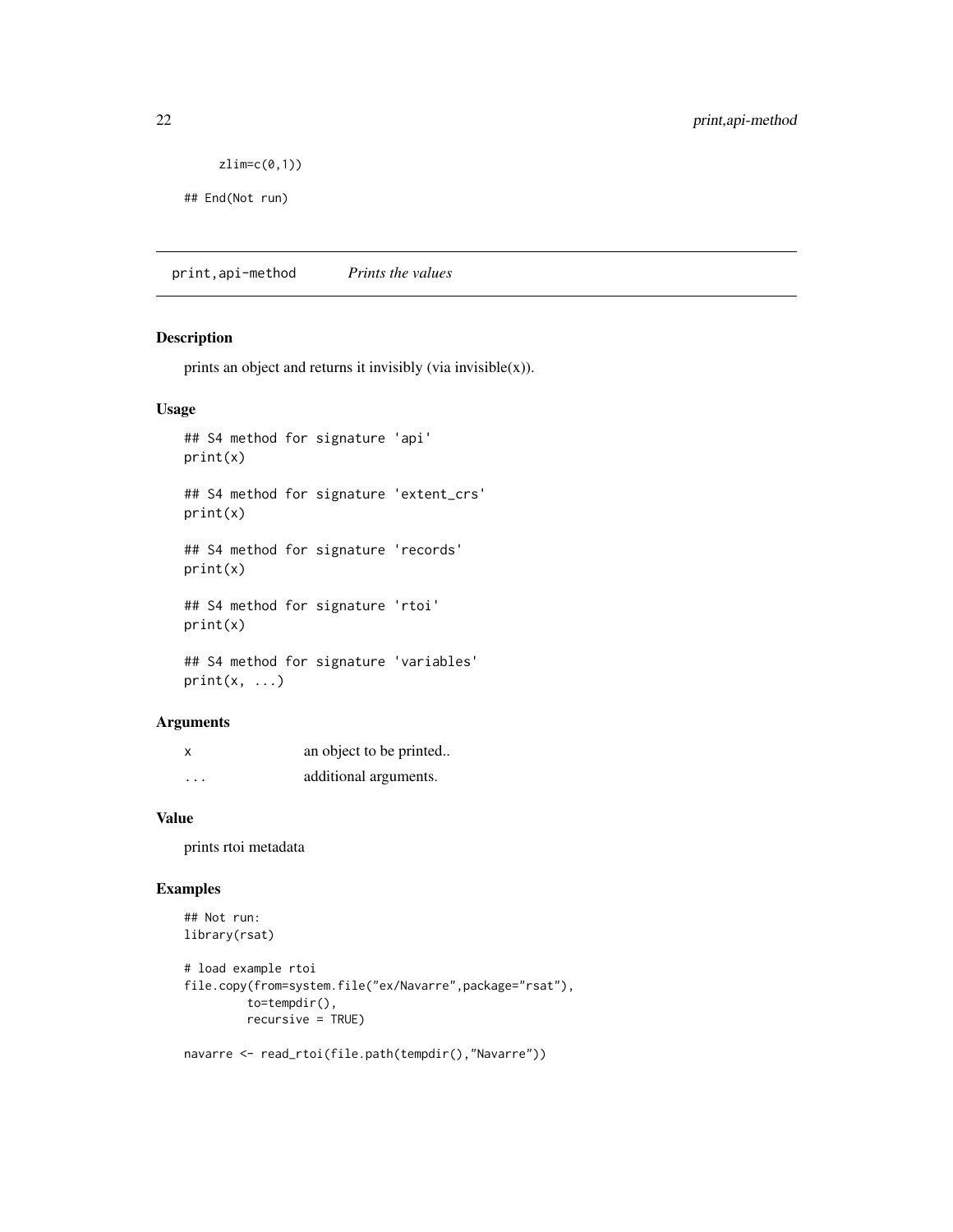### <span id="page-22-0"></span>print\_credentials 23

print(navarre)

# get records rcrds <- records(navarre)

print(rcrds)

## End(Not run)

print\_credentials *Prints the credentials for the web services*

### Description

Prints the credentials for the web services

### Usage

```
print_credentials(...)
## S4 method for signature 'ANY'
print_credentials()
```
### Arguments

... additional arguments.

### Value

print the credentials asigned in the package environment variable

```
print_credentials()
set_credentials("example", "example", "earthdata")
print_credentials()
```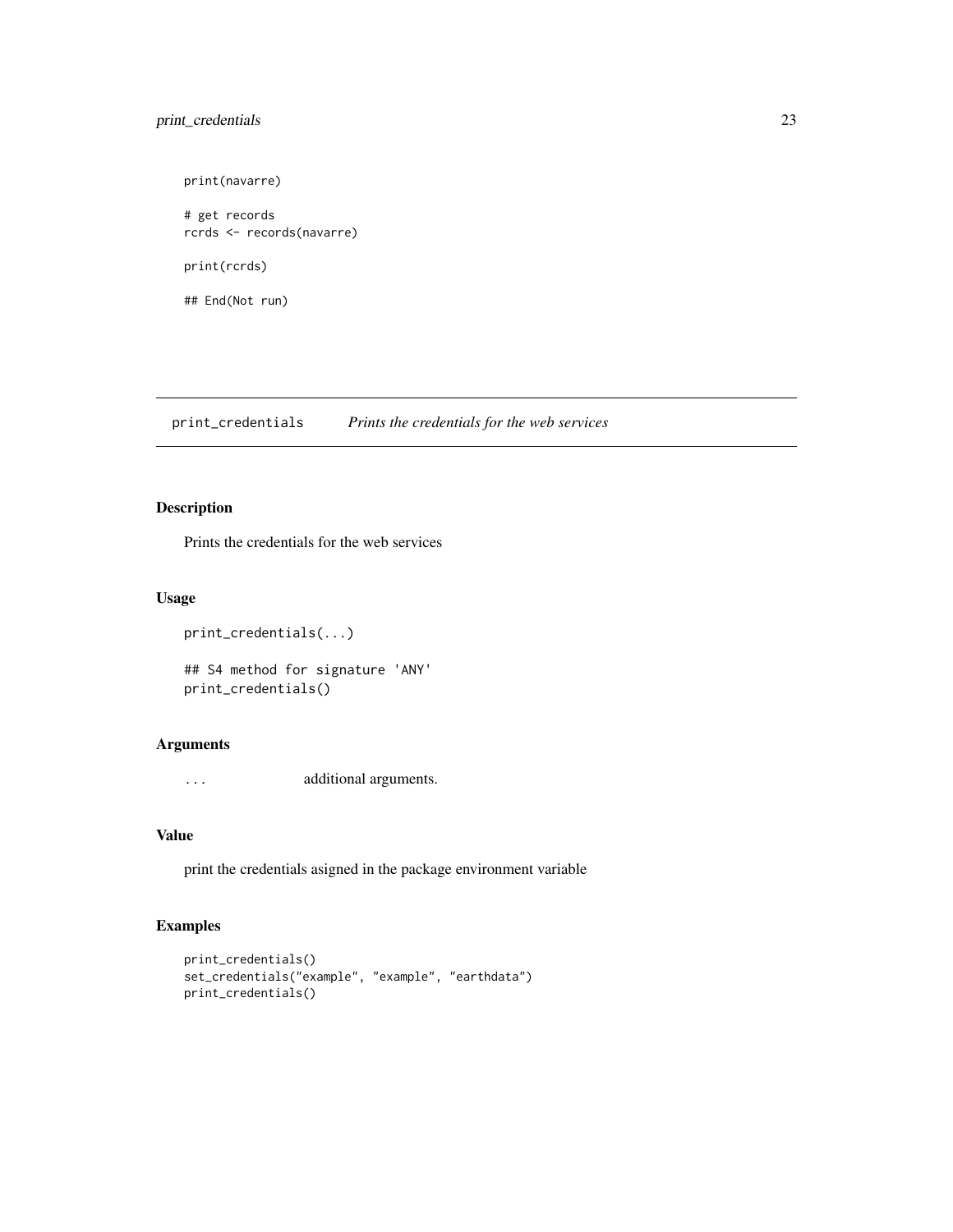<span id="page-23-0"></span>

### Description

Get the name of the product from a records or an rtoi

#### Usage

```
product(x)
## S4 method for signature 'records'
product(x)
## S4 method for signature 'rtoi'
product(x)
```
### Arguments

x a records or an rtoi object.

### Value

the name of the product in the records

read\_rtoi *Reads an rtoi from the hard drive*

### Description

Reads an rtoi from the hard drive

### Usage

read\_rtoi(path, ...)

## S4 method for signature 'character' read\_rtoi(path, ...)

#### Arguments

| path     | an rtoi object.       |
|----------|-----------------------|
| $\cdots$ | additional arguments. |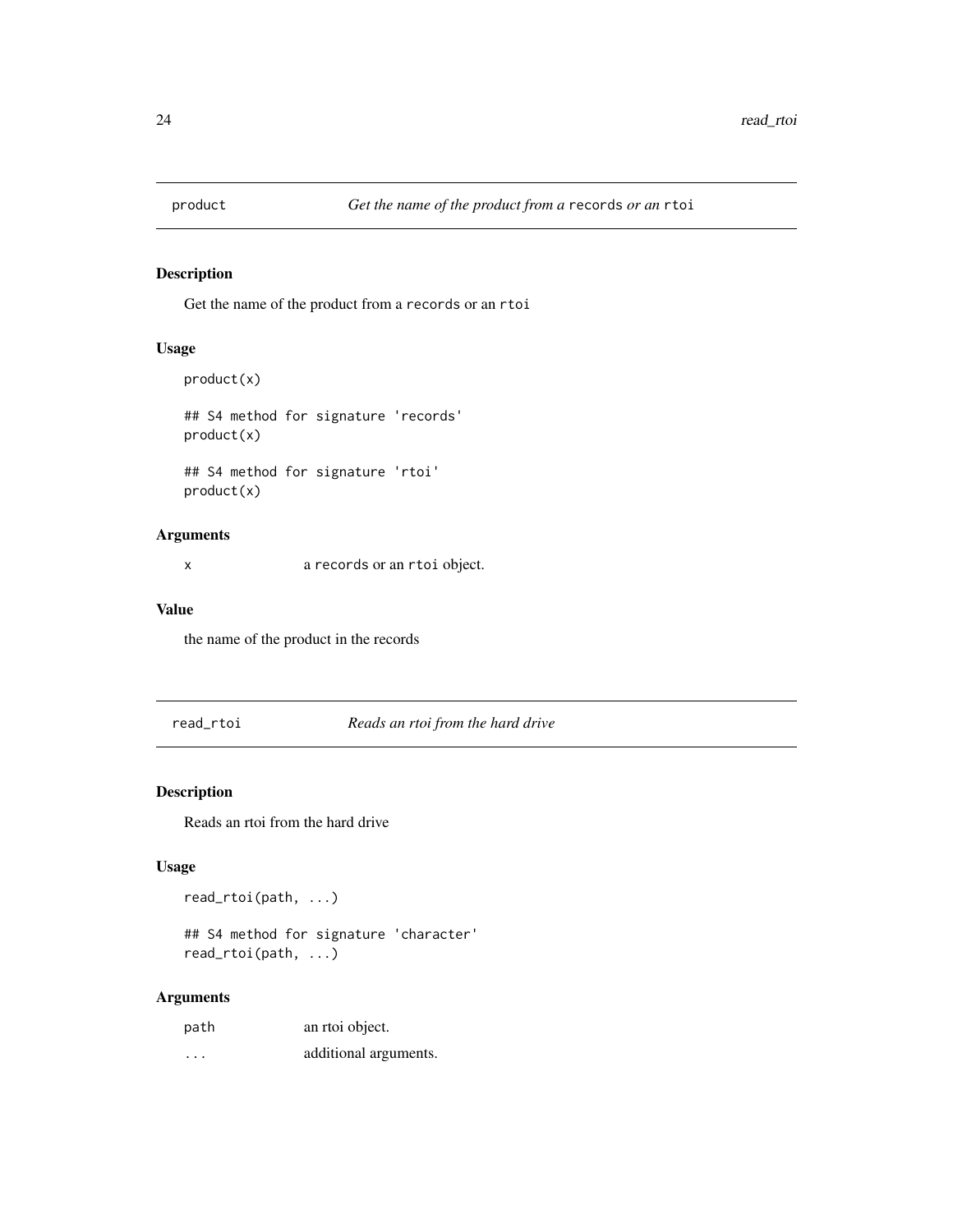#### <span id="page-24-0"></span>records 25

### Value

rtoi object readed from disk.

### Examples

```
## Not run:
library(rsat)
```

```
# load example rtoi
file.copy(from=system.file("ex/Navarre",package="rsat"),
         to=tempdir(),
        recursive = TRUE)
navarre <- read_rtoi(file.path(tempdir(),"Navarre"))
```
print(navarre)

## End(Not run)

records *Extracts the satellite records*

### Description

returns the object records from an rtoi.

### Usage

records(x)

## S4 method for signature 'rtoi' records(x)

 $records(x) < - value$ 

## S4 replacement method for signature 'rtoi,records'  $records(x)$  <- value

### Arguments

|       | an rtoi object                   |
|-------|----------------------------------|
| value | a records object to be set to x. |

#### Value

a set of records in x rtoi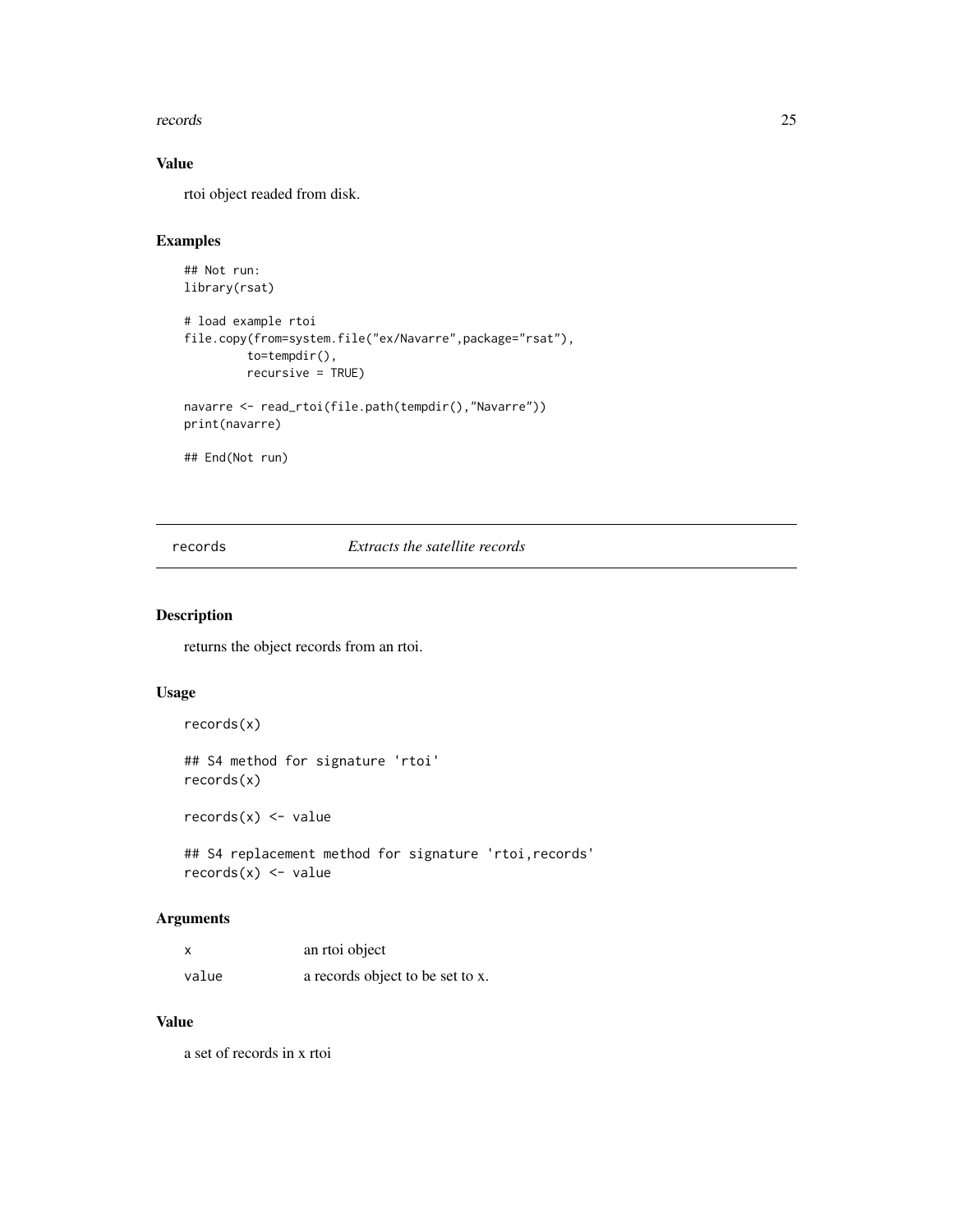### Examples

```
## Not run:
#' library(rsat)
# create a copy of navarre
file.copy(from=system.file("ex/Navarre",package="rsat"),
         to=tempdir(),
         recursive = TRUE)
# load example rtoi
navarre <- read_rtoi(file.path(tempdir(),"Navarre"))
print(navarre)
rcrds <- records(navarre)
records(navarre)<-rcrds[1]
print(navarre)
records(navarre) <- rcrds
print(navarre)
unlink(file.path(tempdir(),"Navarre"),recursive=TRUE)
## End(Not run)
```
records-class *A class object for satellite image metadata*

### Description

This class object organizes the attributes of satellite images' metadata from several missions/programs uniformly. Structuring the information facilitates managing, previewing, and downloading data records.

#### Details

records works as vector. It accepts usual R methods such as c, [], length(), subset() or unique(). Each record (vector element) contains several parameters or slots.

The object can be coerced into a data.frame by using the function as.data.frame(). The data.frame can be transformed back into a records with the function as.records().

#### Slots

sat the name of the satellite.

name the name of the file.

date capturing date of the image.

product name of the data product.

path the path of the tiling system.

row the row of the tiling system.

<span id="page-25-0"></span>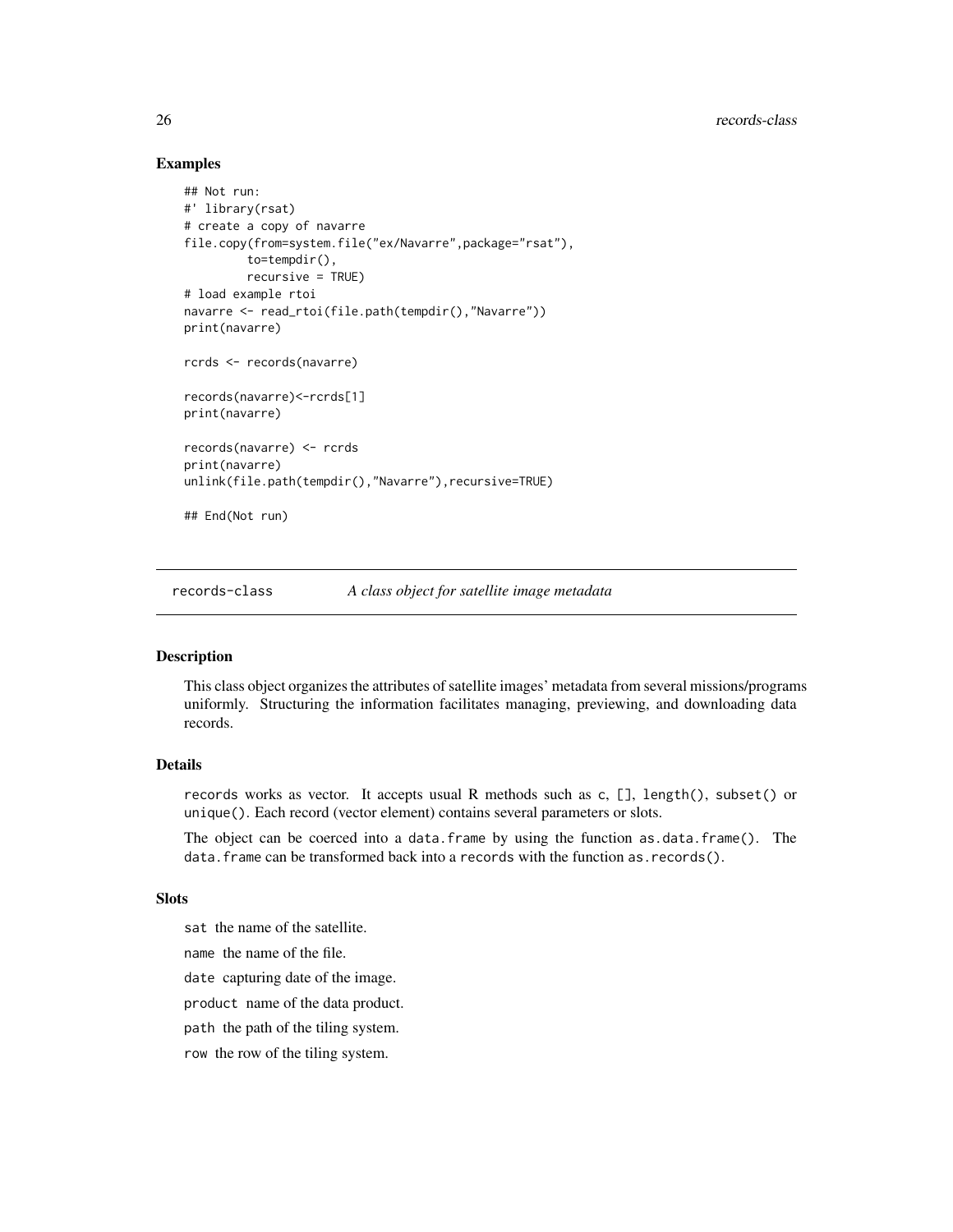#### <span id="page-26-0"></span>region and the contract of the contract of the contract of the contract of the contract of the contract of the contract of the contract of the contract of the contract of the contract of the contract of the contract of the

tileid the tile identification number. download the download url. file\_path the saving directory for the satellite record. preview the preview url. api\_name the name of the API. order boolean, whether the image needs to be ordered. extent\_crs coordinate reference system of the preview.

### Examples

```
## Not run:
library(rsat)
# create a copy of navarre
file.copy(from=system.file("ex/Navarre",package="rsat"),
         to=tempdir(),
         recursive = TRUE)
# load example rtoi
navarre <- read_rtoi(file.path(tempdir(),"Navarre"))
rcrds <- records(navarre)
modis.rcrds <- rcrds[sat_name(rcrds)%in%"Modis"]
ls8.rcrds <- rcrds[sat_name(rcrds)%in%"Landsat-8"]
class(modis.rcrds)
dates(ls8.rcrds)
modis.ls8.records <- c(ls8.rcrds, modis.rcrds)
print(modis.ls8.records)
## End(Not run)
```
region *Extracts region from an rtoi*

#### Description

gets the sf that specifies the region of an rtoi.

### Usage

```
region(x)
## S4 method for signature 'rtoi'
region(x)
```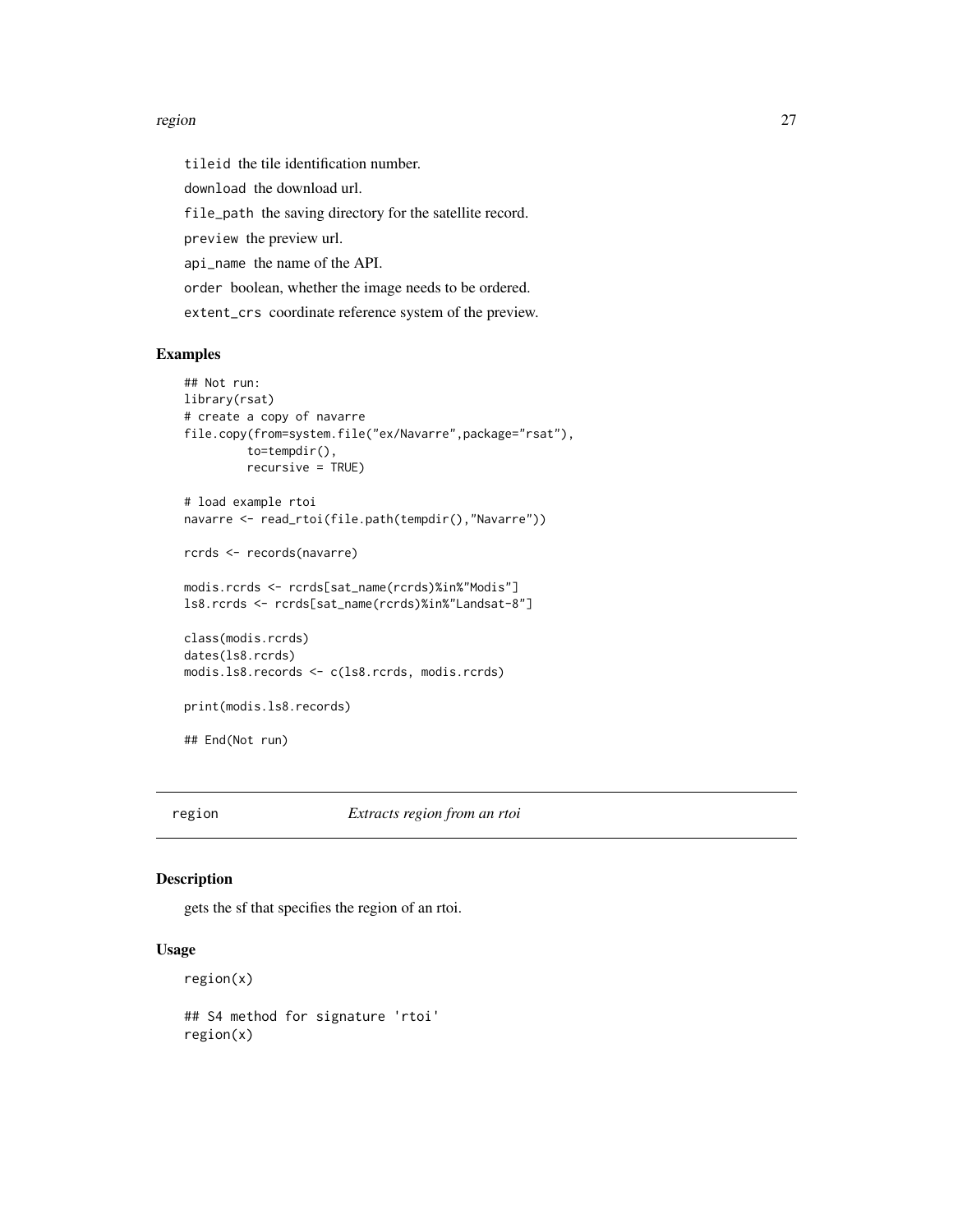#### <span id="page-27-0"></span>28 rename contract to the contract of the contract of the contract of the contract of the contract of the contract of the contract of the contract of the contract of the contract of the contract of the contract of the cont

```
region(x) \leq value## S4 replacement method for signature 'rtoi,sf'
region(x) < - value## S4 replacement method for signature 'rtoi, `NULL`'
region(x) < - value
```
### Arguments

|       | an rtoi object.                         |
|-------|-----------------------------------------|
| value | an sf object to define the region in x. |

### Value

the sf class with the region of an rtoi

### Examples

```
## Not run:
library(rsat)
# create a copy of navarre
file.copy(from=system.file("ex/Navarre",package="rsat"),
         to=tempdir(),
         recursive = TRUE)
# load example rtoi
navarre <- read_rtoi(file.path(tempdir(),"Navarre"))
# get the region from rtoi
sf.obj <- region(navarre)
plot(sf.obj)
# asign new region value
region(navarre)<-NULL
region(navarre)<-sf.obj
## End(Not run)
```
rename *Renames an* rtoi

#### Description

Renames all parameters and folder name of an rtoi.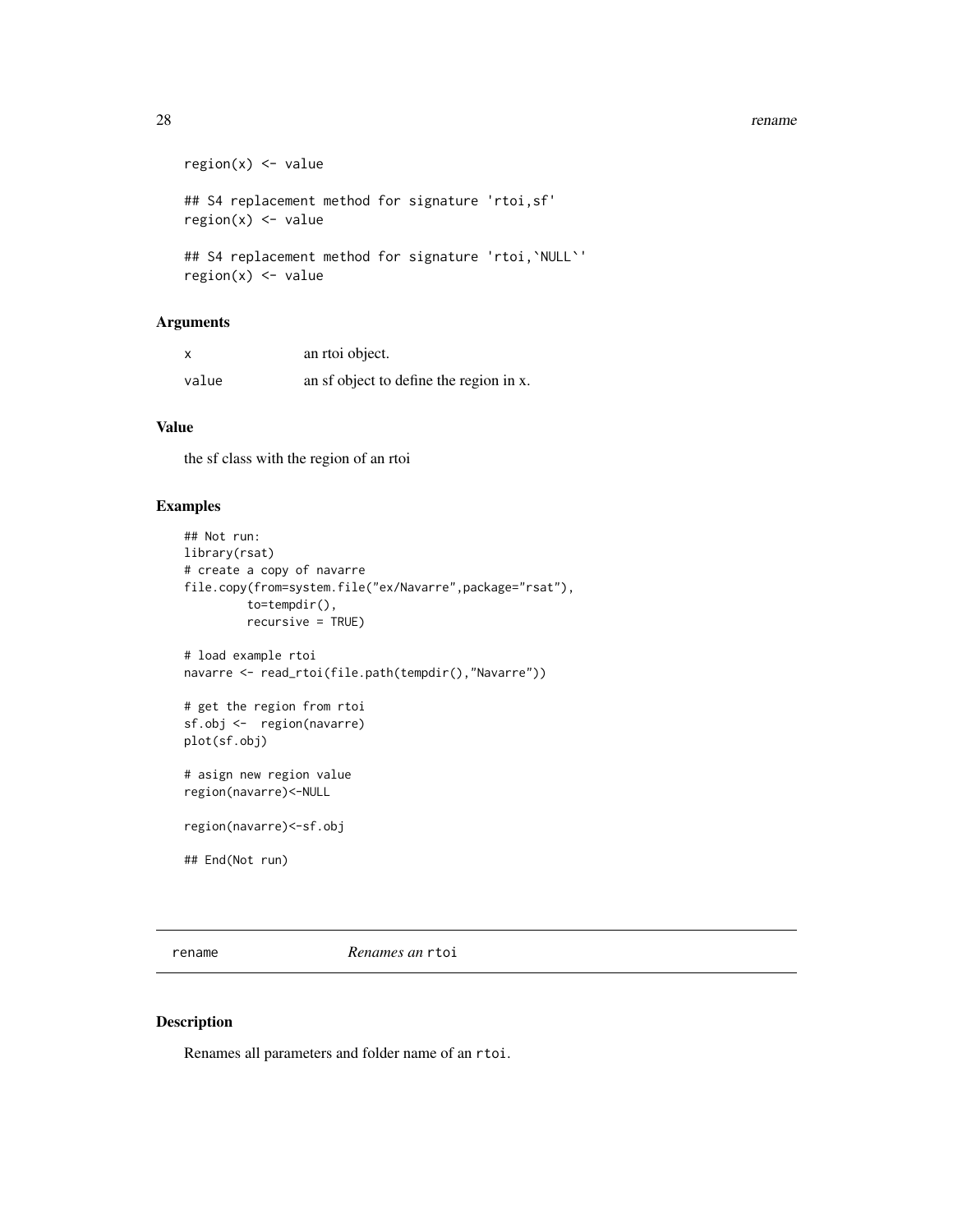<span id="page-28-0"></span>rsat 29

### Usage

rename(x, newname)

## S4 method for signature 'rtoi,character' rename(x, newname)

#### Arguments

| X       | an rtoi object                        |
|---------|---------------------------------------|
| newname | a character class to rename the rtoi. |

### Value

nothing. the changes the internal name of the rtoi

#### Examples

```
## Not run:
myrtoi <- read_rtoi("file_path/rtoir_name")
rename(myrtoi, "Navarre_BACK")
```
## End(Not run)

rsat *'rsat'*

#### Description

The goal of 'rsat' is to help you handling time-series of satellite images from multiple platforms in a local, efficient, and standardized way. The package provides tools to;

- 1. Search (run vignette("rsat1\_search",package = "rsat"))
- 2. Download (run vignette("rsat2\_download",package = "rsat"))
- 3. Customize, and (run vignette("rsat3\_customize",package = "rsat"))
- 4. Process (run vignette("rsat4\_process",package = "rsat"))

satellite images from Landsat, MODIS, and Sentinel for a region and time of interest.

### Registration

The registration in the following online portals is required to get a full access to satellite images with 'rsat';

- [USGS](https://ers.cr.usgs.gov/register) USGS is the sole science agency for the Department of the Interior of United States. Provide access to Modis Images. More information about EarthData can be found [Here.](https://www.usgs.gov)
- [EarthData:](https://urs.earthdata.nasa.gov) A repository of NASA's earth observation data-sets. More information about EarthData can be found [here.](https://earthdata.nasa.gov/earth-observation-data)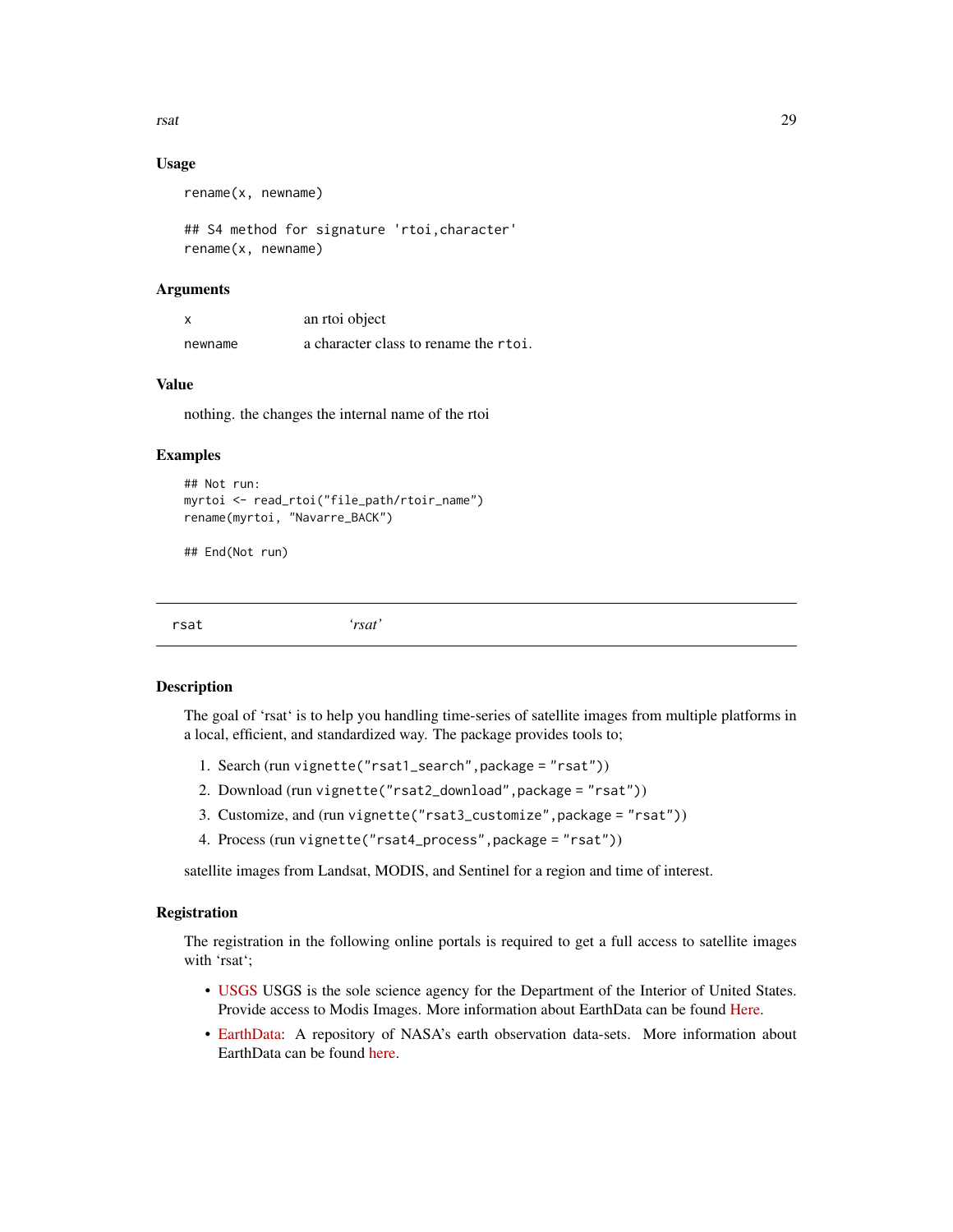<span id="page-29-0"></span>• [SciHub,](https://scihub.copernicus.eu/dhus/#/self-registration) a web service giving access to Copernicus' scientific data hub. Please go [here](https://scihub.copernicus.eu) to find more details about the data hub.

For convenience, try to use the same username and password for all of them. To satisfy the criteria of all web services make sure that the username is 4 characters long and includes a period, number or underscore. The password must be 12 character long and should include characters with at least one capital letter, and numbers.

#### Contributing

If you want to contribute by adding new features or fixing bugs in the package you can do it from our github address: <https://github.com/spatialstatisticsupna/rsat> Bug report: [https:](https://github.com/spatialstatisticsupna/rsat/issues) [//github.com/spatialstatisticsupna/rsat/issues](https://github.com/spatialstatisticsupna/rsat/issues)

rsat\_cloudMask *Create cloud mask from an rtoi*

### Description

Create cloud mask from an rtoi

#### Usage

```
rsat_cloudMask(x, ...)
```

```
## S4 method for signature 'rtoi'
rsat_cloudMask(x, products = "ALL", verbose = FALSE, overwrite = FALSE, ...)
```
#### Arguments

| X                   | rtoi object from which cloud masks are computed.                               |
|---------------------|--------------------------------------------------------------------------------|
| $\cdot \cdot \cdot$ | additional arguments                                                           |
| products            | the name of the dataset from which cloud masks are computed.                   |
| verbose             | logical argument. If TRUE, the function prints the running steps and warnings. |
| overwrite           | logical argument. If TRUE, overwrites the existing images with the same name.  |

### Value

nothing. The cloud masks will be save in the hard drive. Use get\_stars to get the variables.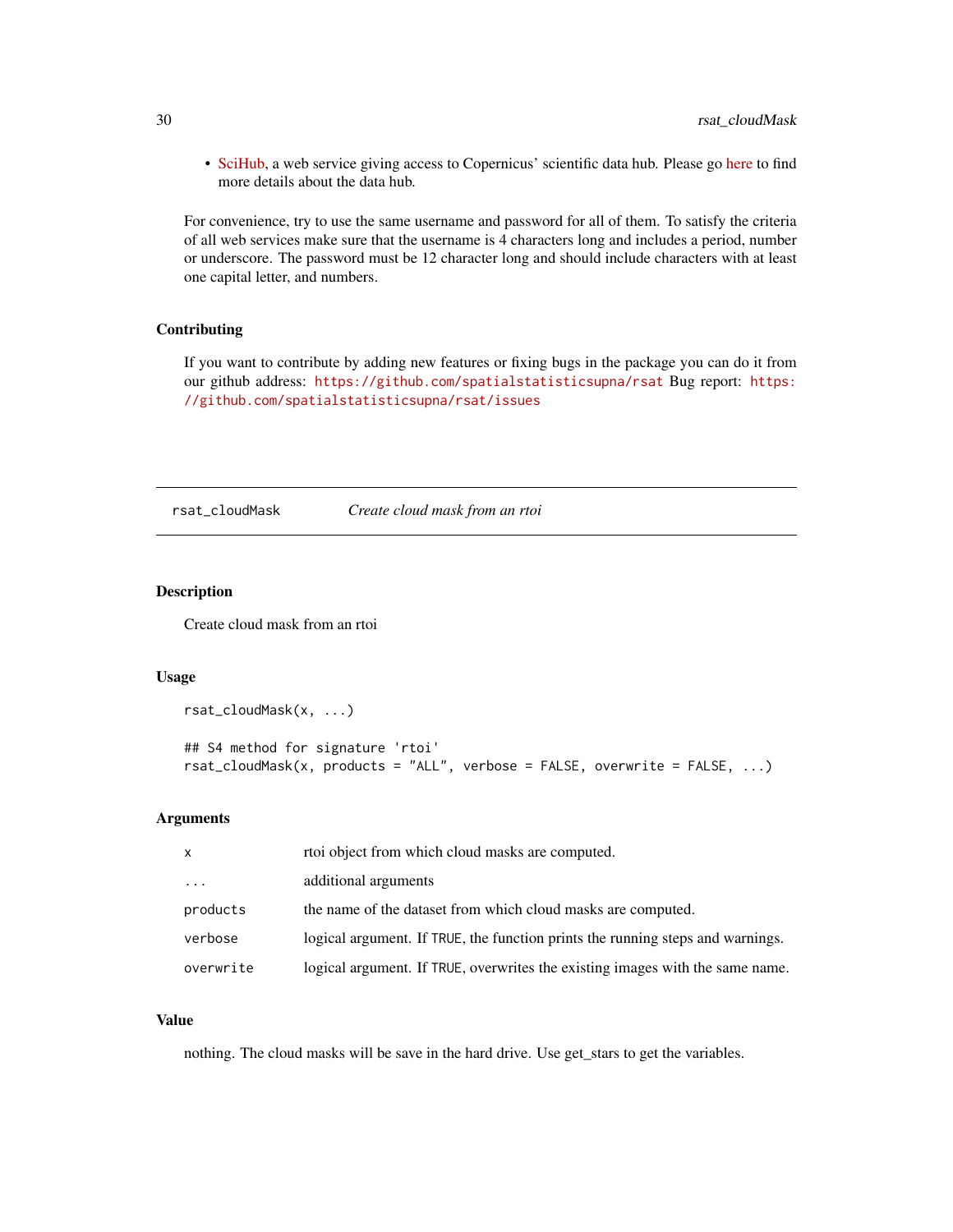### <span id="page-30-0"></span>rsat\_derive 31

### Examples

```
## Not run:
## Smooth data in rtoi
library(rsat)
# create a copy of pamplona in temp file
file.copy(from=system.file("ex/Pamplona",package="rsat"),
         to=tempdir(),
         recursive = TRUE)
# load example rtoi
pamplona <- read_rtoi(file.path(tempdir(),"Pamplona"))
rsat_cloudMask(pamplona)
rsat_list_data(pamplona)
## End(Not run)
```
rsat\_derive *Computes a remote sensing index from an* rtoi

### Description

Combines the bands from multispectral satellite products through simple math to highlight a process or material in the image.

#### Usage

```
rsat_derive(x, variable, ...)
## S4 method for signature 'rtoi,character'
rsat_derive(
 x,
 variable,
 product,
 dates,
 fun,
 overwrite = FALSE,
 verbose = FALSE,
  suppressWarnings = TRUE,
  ...
)
```
### Arguments

| x        | an r to i as the source of images. |
|----------|------------------------------------|
| variable | the name of the variable.          |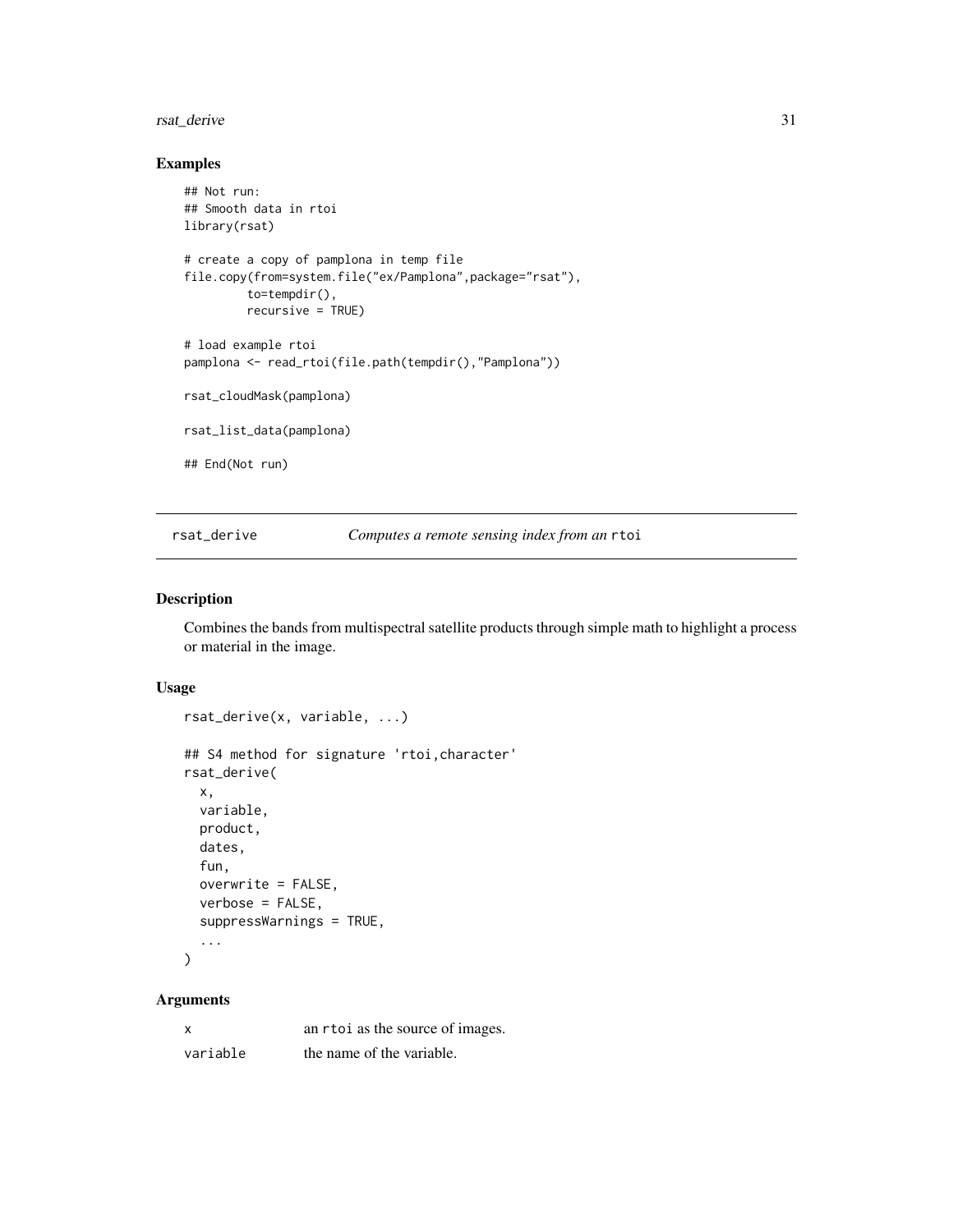| $\cdots$         | additional argument for variable deriving                                      |
|------------------|--------------------------------------------------------------------------------|
| product          | the name of the product from which the index is computed.                      |
| dates            | a vector of dates being considered (optional).                                 |
| fun              | a function that computes the remote sensing index.                             |
| overwrite        | logical argument. If TRUE, overwrites the existing images with the same name.  |
| verbose          | logical argument. If TRUE, the function prints the running steps and warnings. |
| suppressWarnings |                                                                                |
|                  | evaluates its expression in a context that ignores all warnings.               |

Details

The package contemplates some pre-defined indexes, which can be displayed using the show\_variables() function. To compute one of those, write its name in the variable argument. Custom indexes can be supplied through the fun argument. The function should use the name of the bands as inputs (red, green, blue, nir, swir1, or swir2) and return a single element. For instance, the Normalized Difference Snow Index would be;

NDSI = function(green, swir1) ndsi <- (green - swir1)/(green + swir1) return(ndsi)

#### Value

nothing. The derived variables will be save in the hard drive. Use get\_stars to get the variables.

```
## Not run:
library(rsat)
# create a copy of pamplona in temp file
file.copy(from=system.file("ex/Pamplona",package="rsat"),
         to=tempdir(),
         recursive = TRUE)
# load example rtoi
pamplona <- read_rtoi(file.path(tempdir(),"Pamplona"))
rsat_list_data(pamplona)
# show prefedined varibles
show_variables()
rsat_derive(pamplona, "NDVI", product = "mod09ga")
# now NDVI is processed
rsat_list_data(pamplona)
# ad-hoc variable
NDSI = function(green, swir1){
ndsi <- (green - swir1)/(green + swir1)
return(ndsi)
}
rsat_derive(pamplona, "NDSI", product = "mod09ga",fun=NDSI)
# now NDVI is processed
```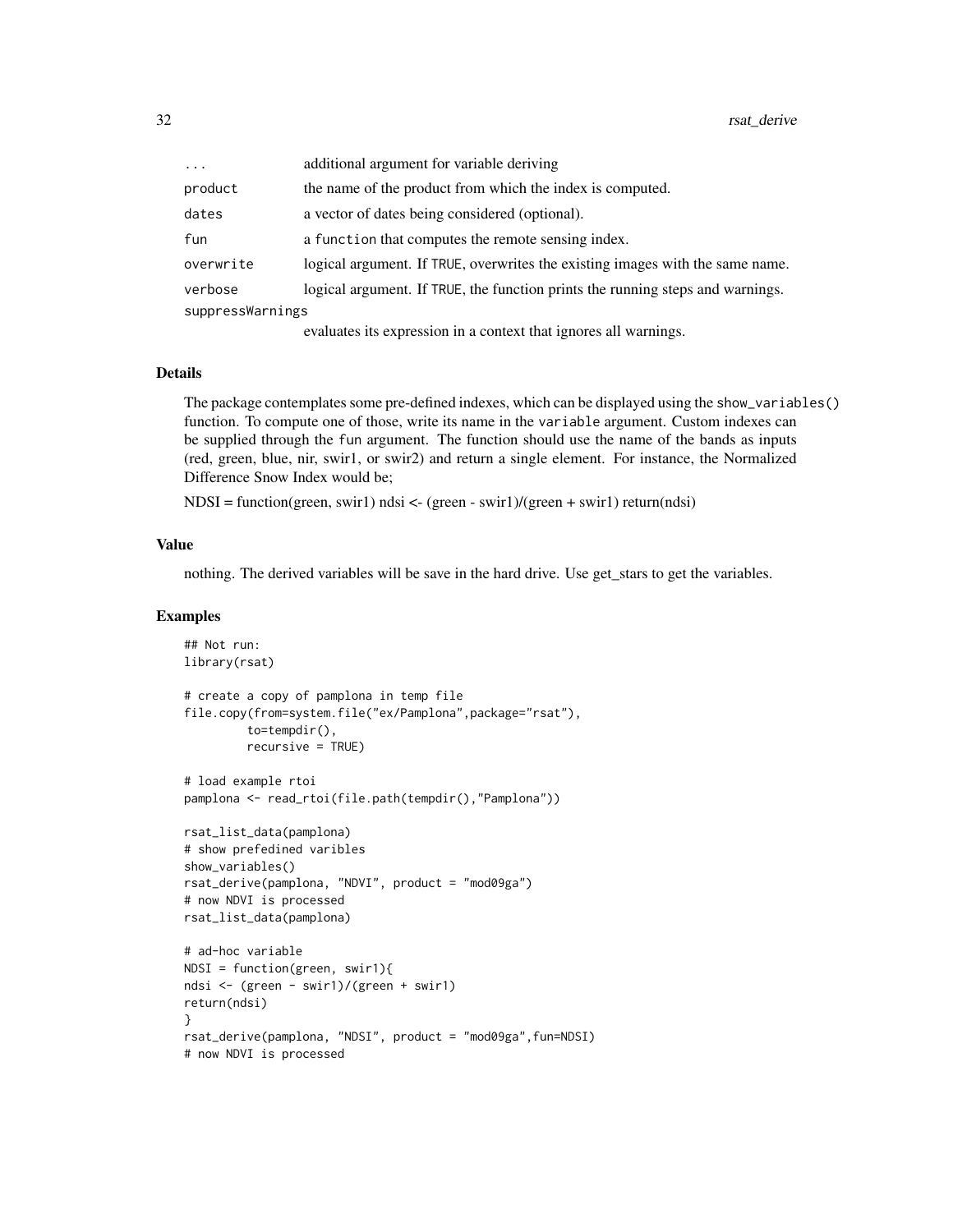### <span id="page-32-0"></span>rsat\_download 33

```
rsat_list_data(pamplona)
plot(pamplona, product="mod09ga",variable="NDSI")
## End(Not run)
```
rsat\_download *Download the images from a* records *or an* rtoi *object*

#### Description

The function saves the raw images in the database or the specified directory. It skips the images that already exist in the database or directory.

### Usage

```
rsat_download(x, ...)
## S4 method for signature 'rtoi'
rsat_download(x, db_path, verbose = FALSE, test.mode = FALSE, ...)## S4 method for signature 'records'
rsat_download(x, out.dir, verbose = FALSE, test.mode = FALSE, ...)
```
### Arguments

| $\mathsf{x}$ | a records or an rtoi object.                                                   |
|--------------|--------------------------------------------------------------------------------|
| $\cdots$     | additional arguments.                                                          |
| db_path      | path to the database. By default, the path is defined by the rtoi.             |
| verbose      | logical argument. If TRUE, the function prints the running steps and warnings. |
| test.mode    | logical argument. If TRUE, the function gets test data from github.            |
| out.dir      | path where the outputs are stored when using a records.                        |

### Value

nothing. Downloads the images into your database

### Examples

```
## Not run:
library(rsat)
# create a copy of navarre in temp file
file.copy(from=system.file("ex/Navarre",package="rsat"),
         to=tempdir(),
         recursive = TRUE)
```
# load example rtoi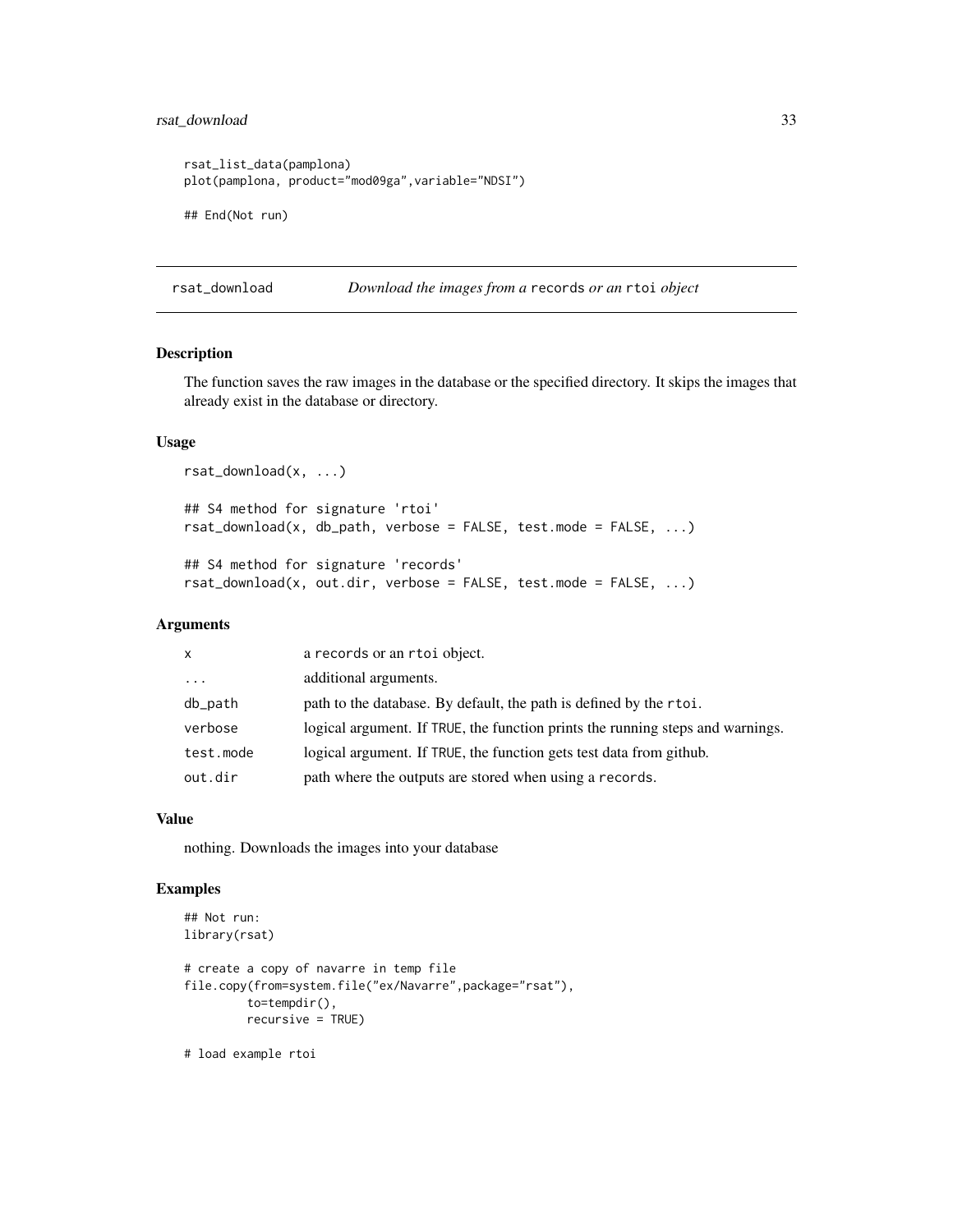```
navarre <- read_rtoi(file.path(tempdir(),"Navarre"))
# assign the path of the database
set_database(file.path(tempdir(),"DATABASE"))
rsat_download(navarre)
rcrds <- records(navarre)
rsat_download(rcrds)
## End(Not run)
```
rsat\_get\_raster *Loads into R a time series of images regarding an rtoi, satellite product, and remote sensing index.*

### Description

Loads into R a time series of images regarding an rtoi, satellite product, and remote sensing index.

#### Usage

```
rsat_get_raster(x, p, v, s, ...)
## S4 method for signature 'rtoi'
rsat_get_raster(x, p, v, s, ...)
rsat_get_SpatRaster(x, p, v, s, ...)
## S4 method for signature 'rtoi'
rsat_get_SpatRaster(x, p, v, s, ...)
rsat\_get\_stars(x, p, v, s, ...)## S4 method for signature 'rtoi'
rsat\_get\_stars(x, p, v, s, ...)
```
#### Arguments

| $\mathsf{x}$ | an rtoi.                                                 |
|--------------|----------------------------------------------------------|
| p            | a character with the name of the satellite data product. |
| v            | a character with the name of the index.                  |
| -S           | a character with the name of the stage wanted.           |
|              | additional arguments.                                    |

### Value

a raster stack.

<span id="page-33-0"></span>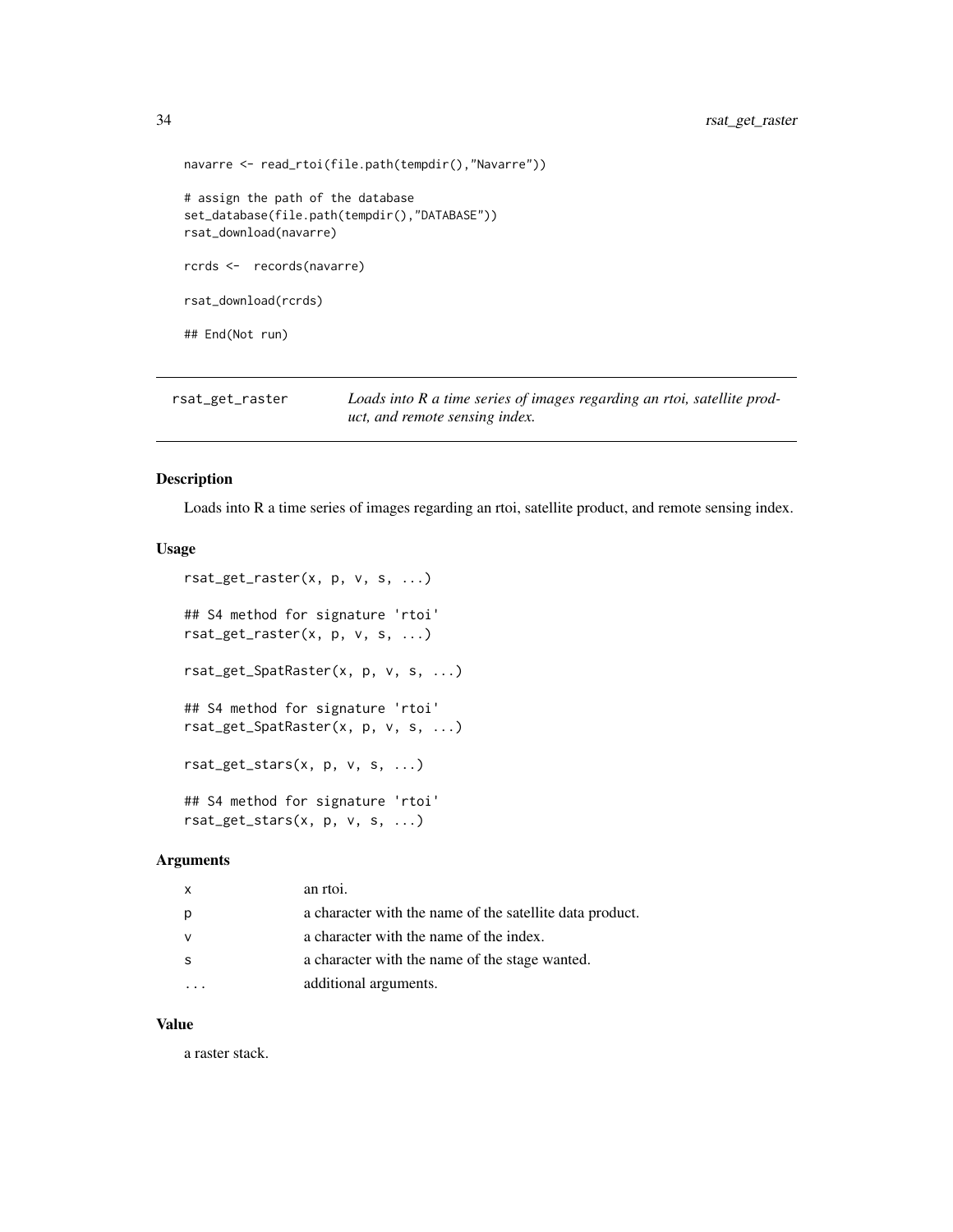### <span id="page-34-0"></span>rsat\_list\_data 35

#### Examples

```
## Not run:
library(rsat)
# load example rtoi
file.copy(from=system.file("ex/PamplonaDerived",package="rsat"),
         to=tempdir(),
         recursive = TRUE)
# load example rtoi
pamplona.derived <- read_rtoi(file.path(tempdir(),"PamplonaDerived"))
# print available variables
rsat_list_data(pamplona.derived)
# get RasterStack from raster package
suppressWarnings(mod.ndvi.raster <-
           rsat_get_raster(pamplona.derived, "mod09ga", "NDVI"))
plot(mod.ndvi.raster)
# get spatraster from terra package
mod.ndvi.rast <- rsat_get_SpatRaster(pamplona.derived, "mod09ga", "NDVI")
plot(mod.ndvi.rast)
# get stars from stars package
suppressWarnings(mod.ndvi.stars <-
rsat_get_stars(pamplona.derived, "mod09ga", "NDVI"))
plot(mod.ndvi.stars)
## get any band in rtoi
# list available data
rsat_list_data(pamplona.derived)
# select band 1: MODIS_Grid_500m_2D_sur_refl_b01_1
mod.ndvi.rast <- rsat_get_SpatRaster(pamplona.derived,
                                     "mod09ga",
                                     "MODIS_Grid_500m_2D_sur_refl_b01_1")
plot(mod.ndvi.rast)
## End(Not run)
```
<span id="page-34-1"></span>rsat\_list\_data *List the information available for an* rtoi

### Description

Displays the existing products, bands, and processing levels for a given rtoi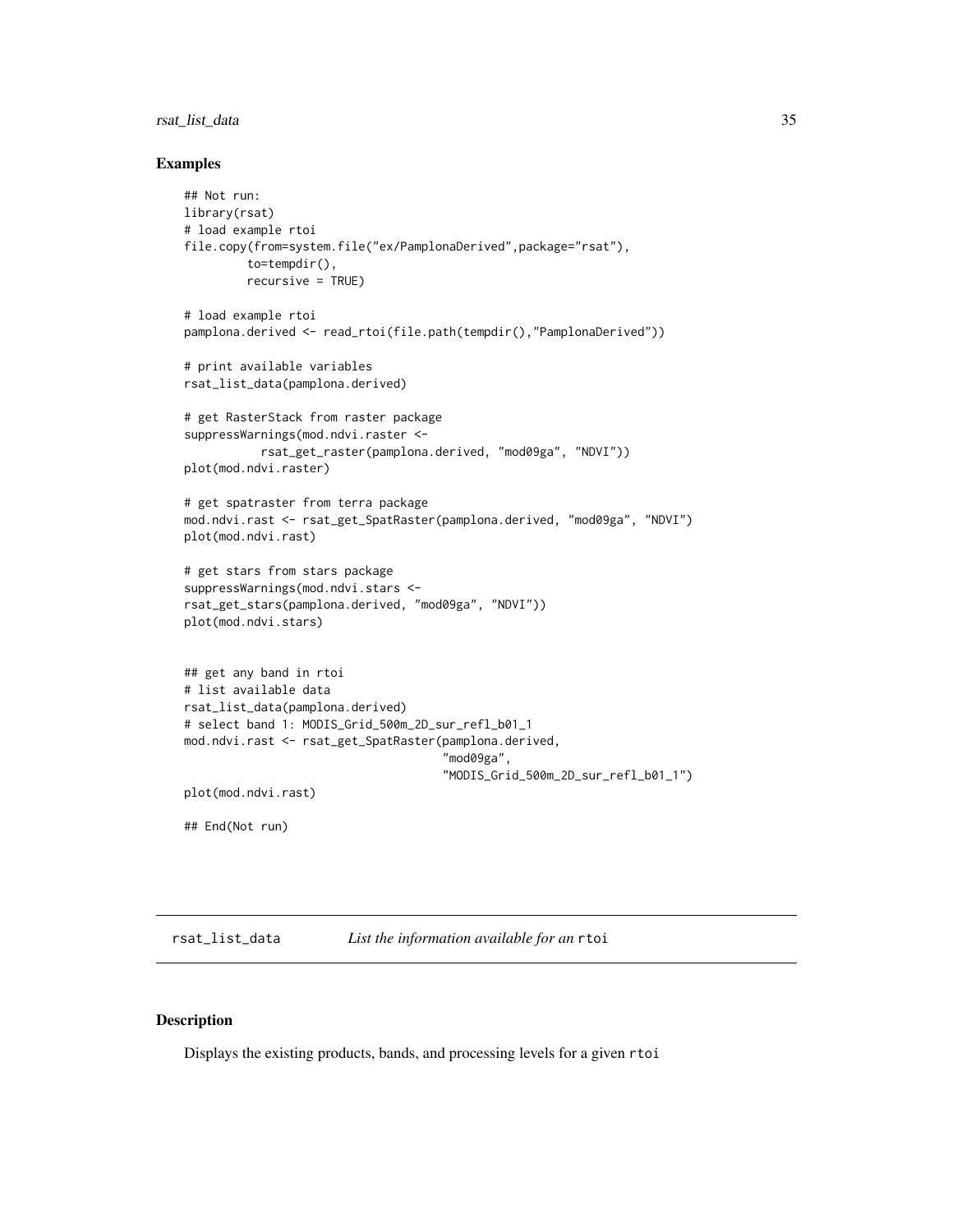#### Usage

```
rsat_list_data(x, ...)
```

```
## S4 method for signature 'rtoi'
rsat_list_data(x, ...)
```
### Arguments

| x                       | an rtoi object.       |
|-------------------------|-----------------------|
| $\cdot$ $\cdot$ $\cdot$ | additional arguments. |

### Value

a data.frame of the available information.

```
## Not run:
file.copy(from=system.file("ex/Navarre",package="rsat"),
         to=tempdir(),
         recursive = TRUE)
# load example rtoi
navarre <- read_rtoi(file.path(tempdir(),"Navarre"))
print(navarre)
# print empty rtoi
rsat_list_data(navarre)
file.copy(from=system.file("ex/Pamplona",package="rsat"),
         to=tempdir(),
         recursive = TRUE)
# load example rtoi
pamplona <- read_rtoi(file.path(tempdir(),"Pamplona"))
print(pamplona)
rtoi.data <- rsat_list_data(pamplona)
# print mosaicked bands
print(rtoi.data)
# print mosaicked bands + derived NDVI
file.copy(from=system.file("ex/PamplonaDerived",package="rsat"),
         to=tempdir(),
         recursive = TRUE)
# load example rtoi
pamplona.derived <- read_rtoi(file.path(tempdir(),"PamplonaDerived"))
rsat_list_data(pamplona.derived)
```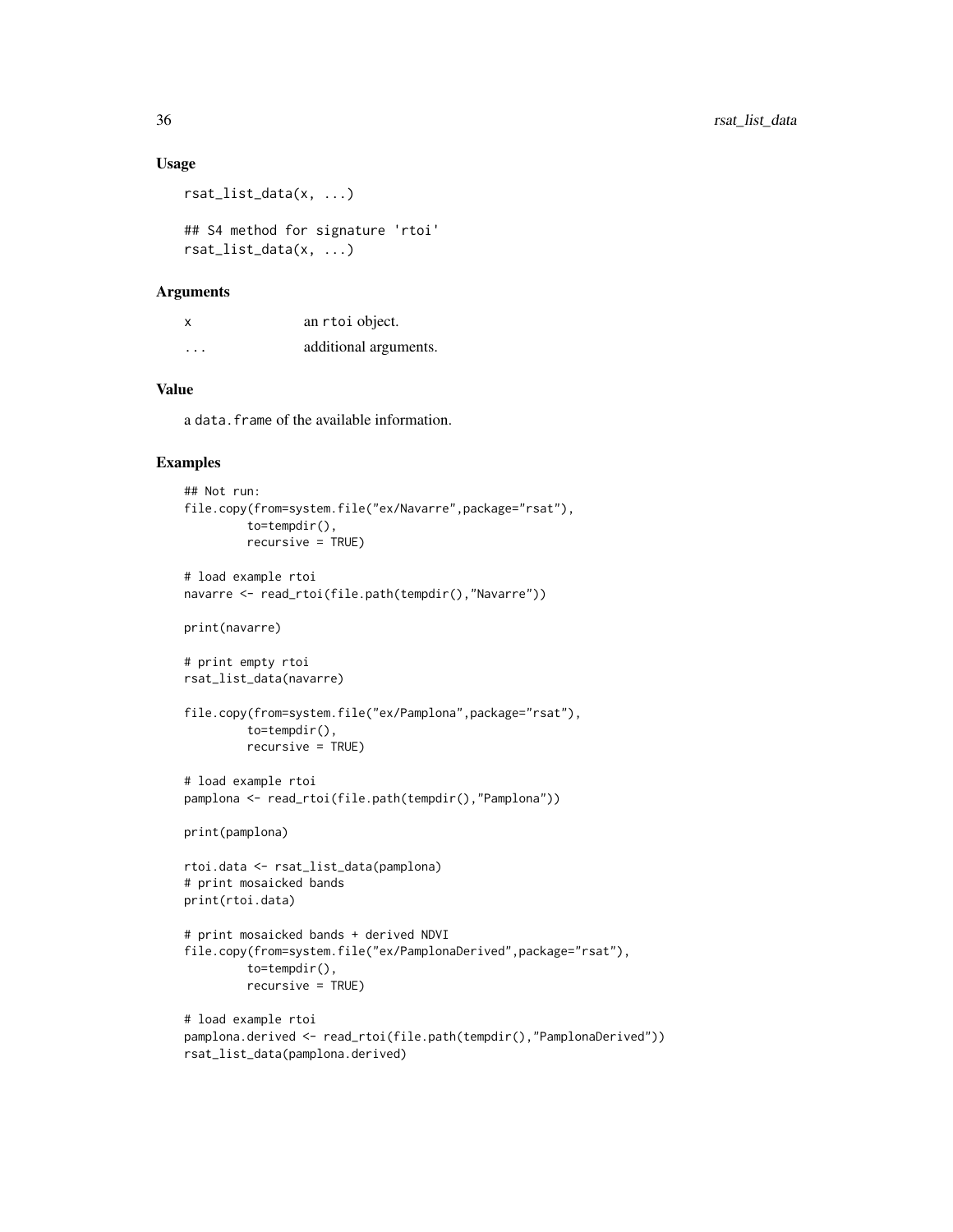<span id="page-36-0"></span>## End(Not run)

### rsat\_mosaic *Mosaic the tiles intersecting the region of interest*

### Description

Satellite measurements are divided into indivisible units called tiles. The mosaic function binds and crops the tiles to generate a single image of the region of interest for each date.

#### Usage

```
rsat_mosaic(x, ...)
## S4 method for signature 'rtoi'
rsat_mosaic(x, ...)
## S4 method for signature 'records'
rsat_mosaic(
 x,
 out_path,
 db_path,
 bfilter,
 warp = "extent",
 region,
 overwrite = FALSE,
  ...
)
```
### Arguments

| $\mathsf{x}$ | an rtoi object.                                                                                 |
|--------------|-------------------------------------------------------------------------------------------------|
| $\ddots$     | additional arguments.                                                                           |
| out_path     | path to save the mosaicked images. By default, the path is defined by x.                        |
| db_path      | path to the database. By default, the path is defined by x.                                     |
| bfilter      | a vector of bands to. If not supplied, all are used.                                            |
| warp         | character. If equal to "extent", it also crops the images around the rtoi. Use ""<br>otherwise. |
| region       | an sf object. Region for cropping the images around. By default, the path is<br>defined by x.   |
| overwrite    | logical argument. If TRUE, overwrites the existing images with the same name.                   |

### Value

nothing. Mosaics the downloaded images and stored them on the hard disk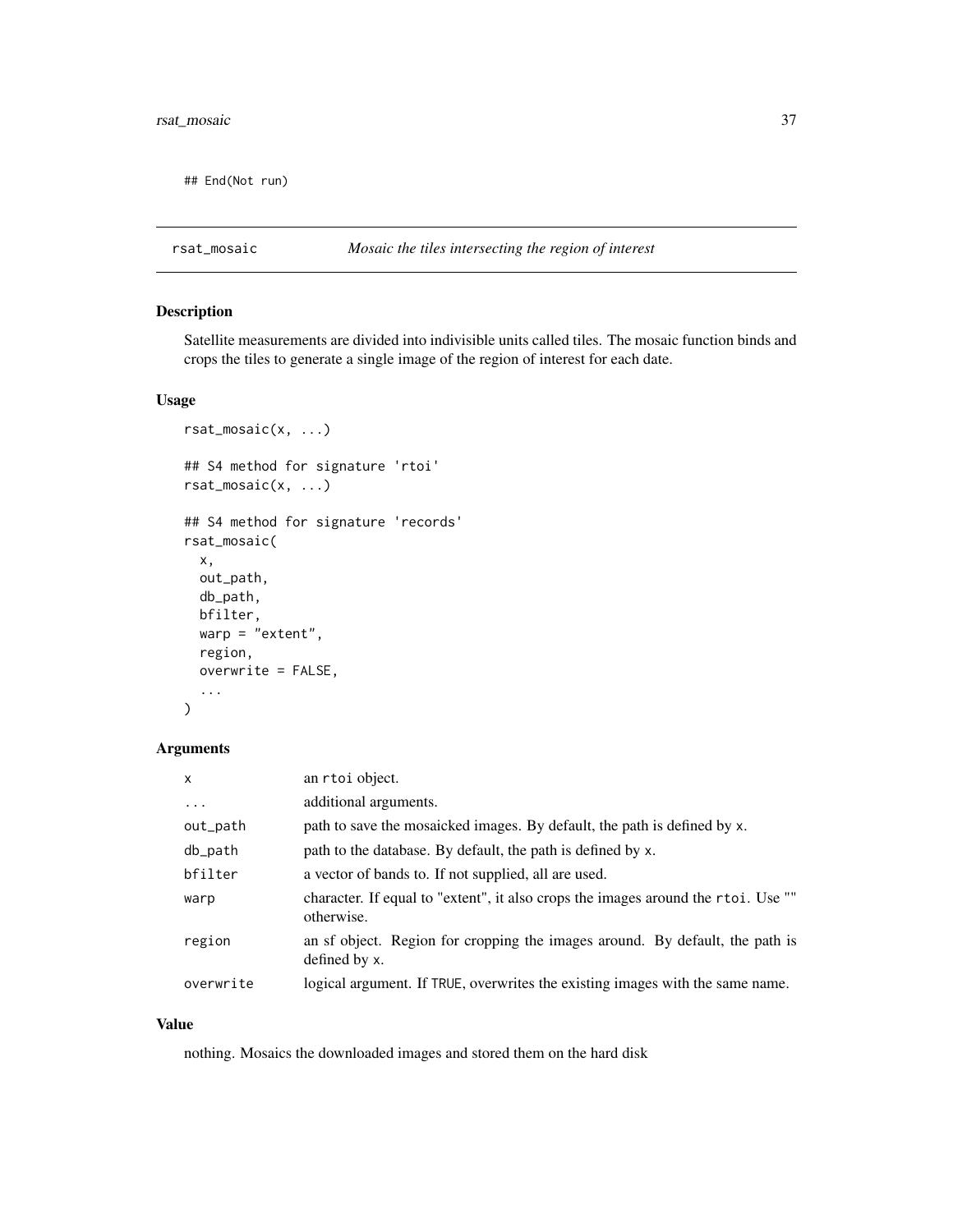### Examples

```
## Not run:
library(rsat)
# load navarre sf from the package
data(ex.navarre)
# set the credentials
set_credentials("username", "password")
# path where the region is stored
rtoi.path <- tempdir()
# path where downloads are stored
db.path <- file.path(tempdir(), "DATABASE")
navarre <- new_rtoi(
  "Navarre",
 ex.navarre,
 rtoi.path,
  db.path
) #'
# Landsat-5
rsat_search(
  region = navarre,
  product = "LANDSAT_TM_C1",
  dates = as.Date("1988-08-01") + seq(1, 35)
)
rsat_download(navarre)
rsat_mosaic(navarre, overwrite = T)
rsat_list_data(navarre)
## End(Not run)
```
rsat\_preview *Preview a* records *or an* rtoi *object*

### Description

Preview a records or an rtoi object

### Usage

```
rsat_preview(x, n, ...)
## S4 method for signature 'rtoi,Date'
rsat_preview(x, n, lpos = c(3, 2, 1), add.layer = FALSE, verbose = FALSE, ...)
```
<span id="page-37-0"></span>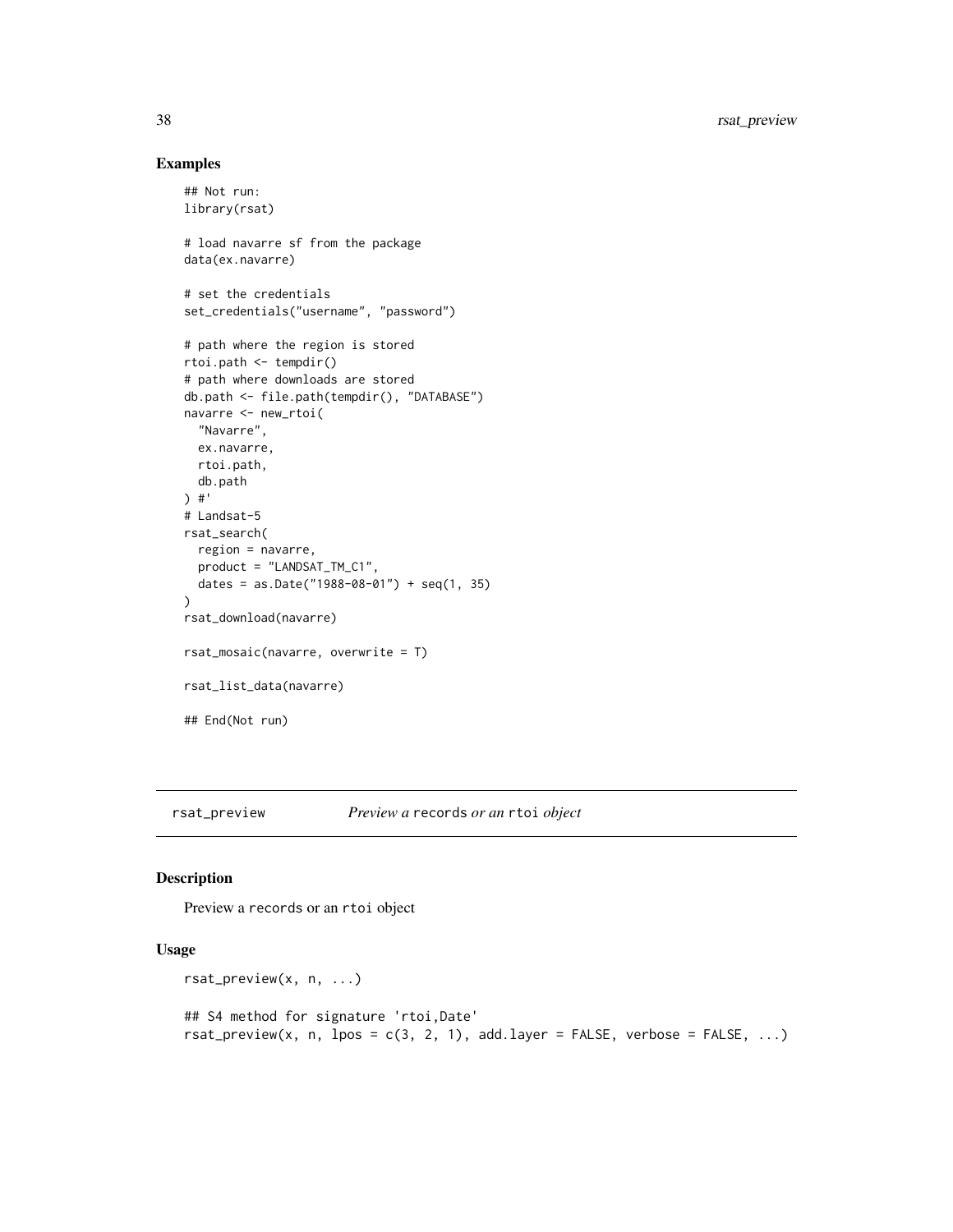```
## S4 method for signature 'rtoi,missing'
rsat_preview(x, n, lpos = c(3, 2, 1), add.layer = FALSE, verbose = FALSE, ...)
## S4 method for signature 'records, Date'
rsat_preview(
 x,
 n,
 lpos = c(3, 2, 1),tmp_dir = file.path(tempdir()),
 add.layer = FALSE,
 verbose = FALSE,
  get.map = TRUE,
  ...
\mathcal{L}## S4 method for signature 'records,numeric'
rsat_preview(
 x,
 n,
 lpos = c(3, 2, 1),tmp_dir = file.path(tempdir()),
  add.layer = FALSE,
 verbose = FALSE,
 getmap = TRUE,...
)
```
### Arguments

| x         | a records or an rtoi object.                                                                                 |
|-----------|--------------------------------------------------------------------------------------------------------------|
| n         | the date expressed as the temporal index in the time series.                                                 |
| $\cdots$  | additional arguments                                                                                         |
| lpos      | vector argument. Defines the position of the red-green-blue layers to enable a<br>false color visualization. |
| add.layer | logical argument. If TRUE, the function plots the image on an existing map.                                  |
| verbose   | logical argument. If TRUE, the function prints the running steps and warnings.                               |
| tmp_dir   | character argument. The directory where preview images are located.                                          |
| get.map   | logical argument. If TRUE, the function return the leaflet map.                                              |

#### Value

nothing. Previews the region in the viewer.

### Examples

## Not run: library(rsat)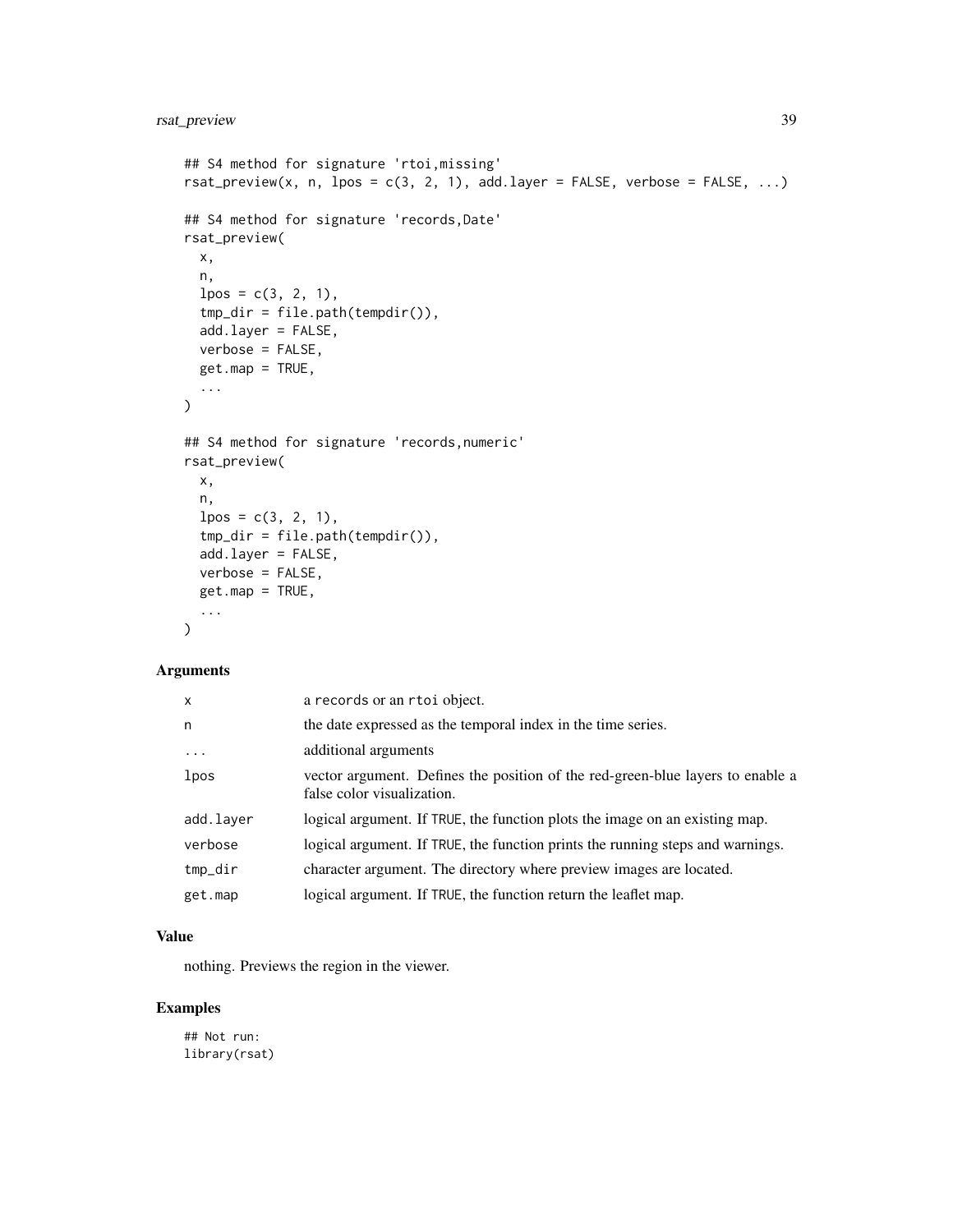```
# load example rtoi
file.copy(from=system.file("ex/Navarre",package="rsat"),
         to=tempdir(),
         recursive = TRUE)
navarre <- read_rtoi(file.path(tempdir(),"Navarre"))
set_credentials("username", "password")
set_database(file.path(tempdir(), "DATABASE"))
# by default the first date in rtoi is previewed
rsat_preview(navarre)
preview.dates <- dates(navarre)
# use add.layer to preview images of several days
rsat_preview(navarre,preview.dates[2],add.layer = TRUE)
# you can also preview records
rcrds <- records(navarre)
rsat_preview(rcrds, n = 1)
## End(Not run)
```
rsat\_search *Search satellite images*

#### Description

Search satellite images concerning a particular location, data product, and date interval. The function returns a records object if the region is a sf. If an rtoi is used, the function returns nothing and the records are added to the rtoi.

### Usage

```
rsat_search(region, product, ...)
## S4 method for signature 'rtoi, character'
rsat_search(region, product, verbose = FALSE, test.mode = FALSE, ...)
## S4 method for signature 'sf,character'
rsat_search(region, product, verbose = FALSE, test.mode = FALSE, ...)
```
#### Arguments

| region   | a Spatial $\star$ , Raster $\star$ , sf or rtoi class objects defining the region of interest. |
|----------|------------------------------------------------------------------------------------------------|
| product  | a character vector of product names.                                                           |
| $\cdots$ | additional arguments for searching                                                             |

<span id="page-39-0"></span>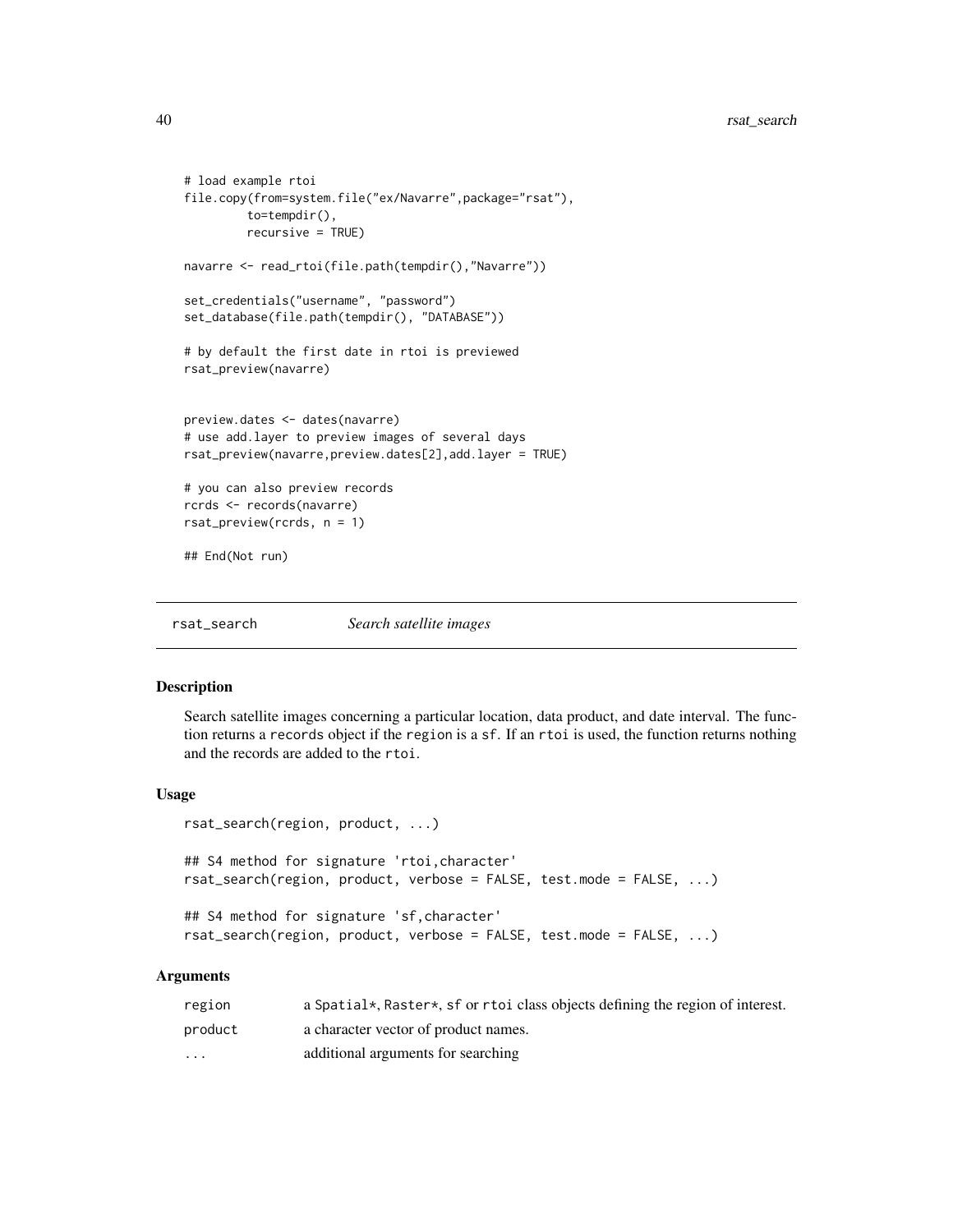#### Details

MODIS images are found through the [NASA Common Metadata Repository](https://lpdaacsvc.cr.usgs.gov/services/inventory) (CMR). The inventory of MODIS products can be found [here.](https://modis.gsfc.nasa.gov/data/dataprod/) The catalog shows the product short names and detailed information. MODIS surface reflectance products are named 'mod09ga' and 'myd09ga' for Terra and Aqua satellites. By the time rsat is released, NASA carries out the maintenance of its website on Wednesdays, which may cause an error when connecting to their server.

We use [ESA's powered API](https://scihub.copernicus.eu/) ('SciHub') to find Sentinel images. The catalog of Sentinel-2 and -3 products can be found [here](https://sentinel.esa.int/web/sentinel/missions/sentinel-2/data-products) and [here,](https://sentinels.copernicus.eu/web/sentinel/missions/sentinel-3/data-products) respectively. Sentinel-2 and -3 surface reflectance product names are referred to as 'S2MSI2A' and 'SY\_2\_SYN\_\_\_'.

Landsat images are accessed via the [Machine-to-Machine API.](https://m2m.cr.usgs.gov/) Details about the Landsat products can be found [here.](https://www.usgs.gov/landsat-missions/product-information) The names of Landsat products are 'LANDSAT\_TM\_C1', 'LANDSAT\_ETM\_C1', and 'LANDSAT\_8\_C1' for missions 4-5, 7, and 8.

#### Value

nothing if x is an rtoi, records class if you search a region.

```
## Not run:
library(rsat)
set_credentials("username", "password")
# search navarre images using sf
record.list <- rsat_search(
  region = ex.navarre,
  product = "mod09ga",
  dates = as.Date("2011-01-01") + seq(1, 10, 1)
)
# creating a new rtoi
rtoi.path <- tempdir()
navarre <- new_rtoi(
  "Navarre", # name of the region
  ex.navarre, # sf of the region
  rtoi.path
) # path for the rtoi
# see the number of records in navarre
print(navarre)
# search modis images using rtoi
rsat_search(
  region = navarre,
  product = "mod09ga",
  dates = as.Date("2011-01-01") + seq(1, 10, 1)
)
```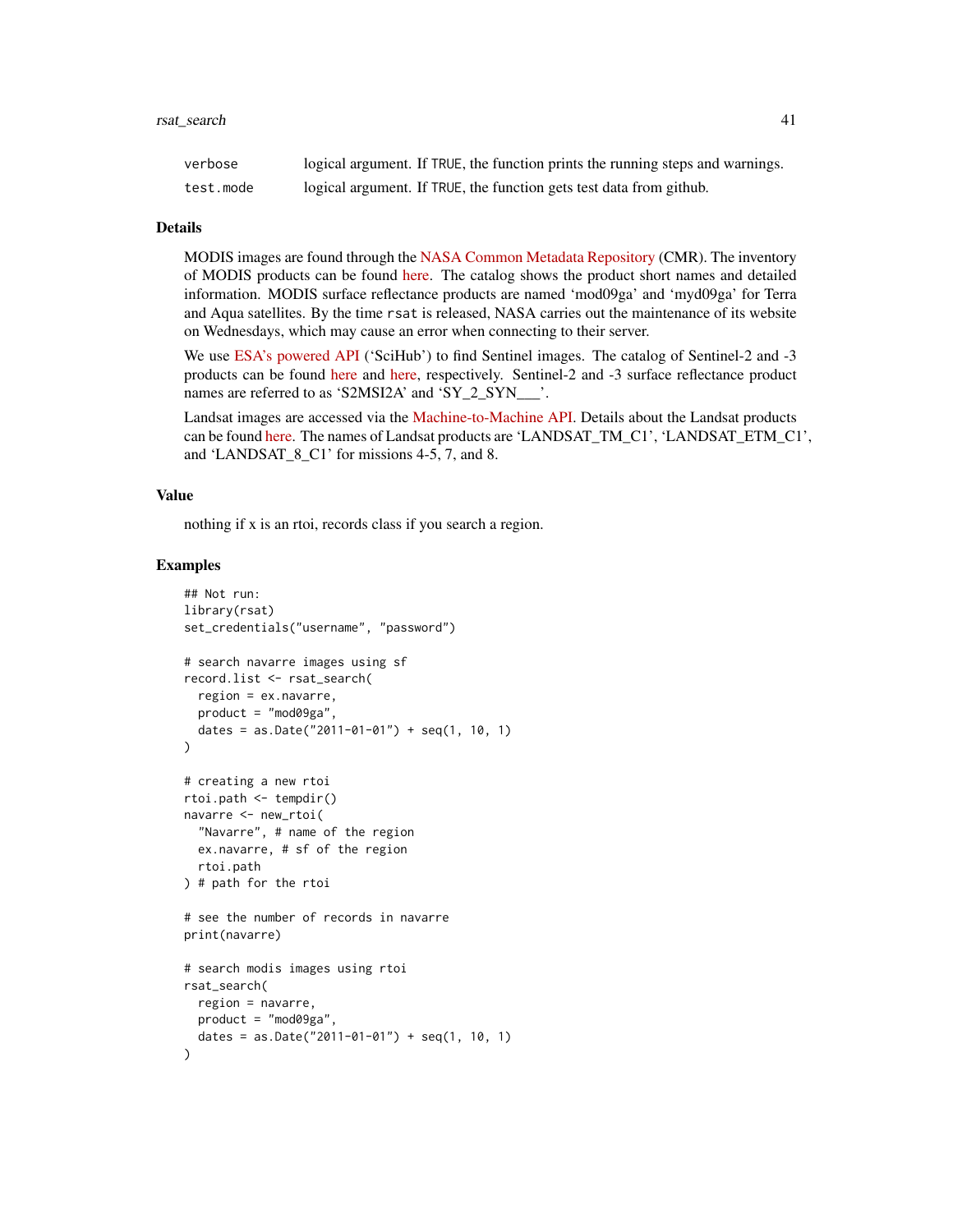```
# see the number of records in navarre
print(navarre)
# search landsat images using rtoi
rsat_search(
 region = navarre,
  product = "LANDSAT_8_C1",
  dates = as.Date("2016-01-01") + seq(1, 30, 1)
\lambda# see the number of records in navarre
print(navarre)
# search sentinel-2 (level 1 and level 2) images using rtoi
rsat_search(
  region = navarre,
  product = c("S2MSI1C", "S2MSI2A"),
  dates = as.Date("2016-01-01") + seq(1, 30, 1)
\lambda# see the number of records in navarre
print(navarre)
# search sentinel-3 level-2 images using rtoi
rsat_search(
  region = navarre,
  product = "OL_2_LFF_1",
  dates = as.Date("2019-01-01") + seq(1, 2, 1)
\mathcal{L}# search sentinel-1 level-2 images using rtoi
rsat_search(
  region = navarre,
  product = "GRD",
  dates = as.Date("2019-01-01") + seq(1, 2, 1)
\lambda# search Landsat-5 images using rtoi
rsat_search(
  region = navarre,
  product = "LANDSAT_TM_C1",
  dates = as.Date("1988-08-01") + seq(1, 35)
)
print(navarre)
# get all records from rtoi
navarre.records <- records(navarre)
print(navarre.records)
## End(Not run)
```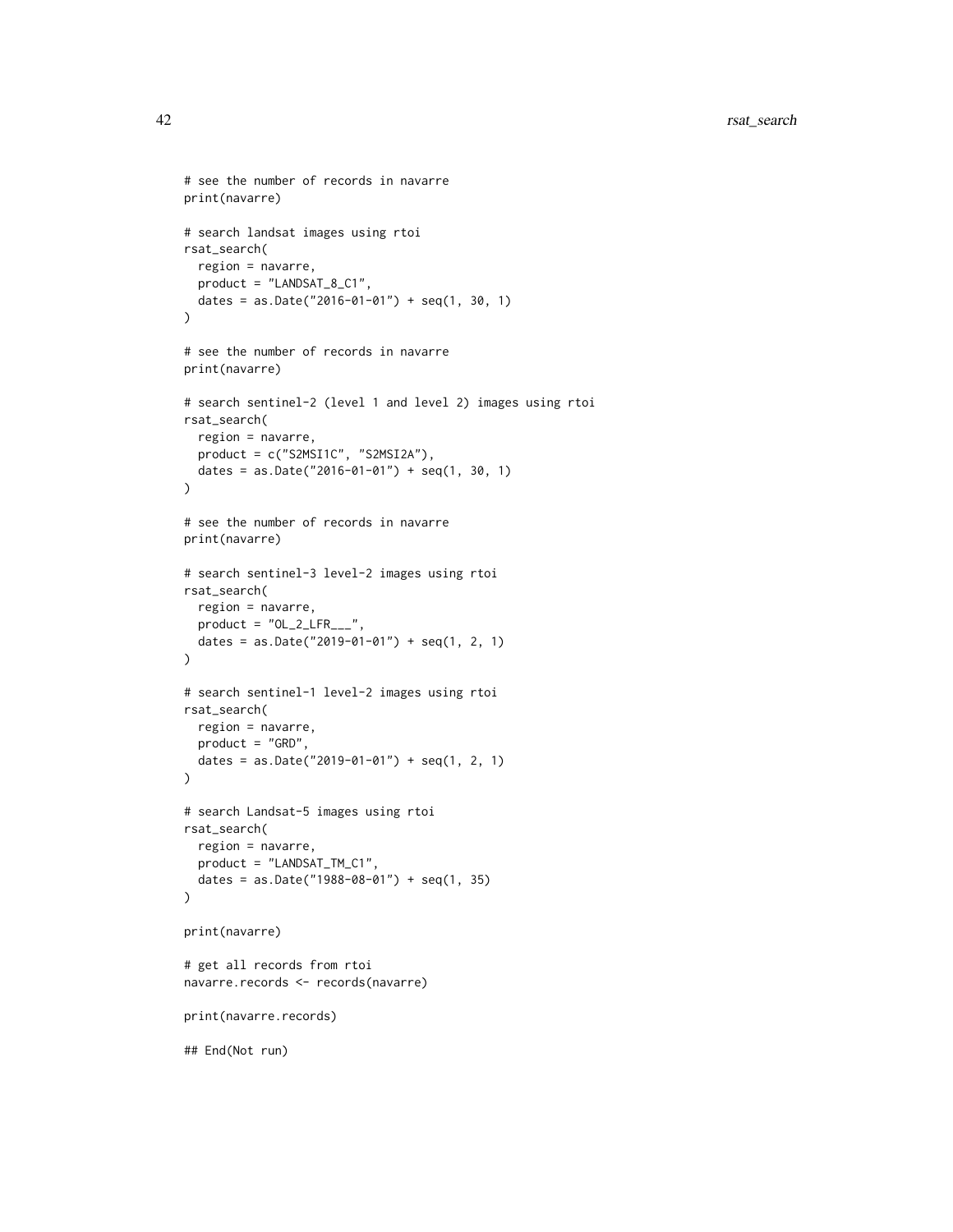<span id="page-42-1"></span><span id="page-42-0"></span>rsat\_smoothing\_images *Fill data gaps and smooth outliers in a time series of satellite images*

#### Description

apply\_ima is the implementation of a spatio-temporal method called Interpolation of Mean Anomalies(IMA) for gap filling and smoothing satellite data (Militino et al. 2019). smoothing\_images is the implementation of a spatio temporal method called image mean anomaly (IMA) for gap filling and smoothing satellite data (Militino et al. 2019).

#### Usage

```
rsat_smoothing_images(x, method, ...)
## S4 method for signature 'rtoi,character'
rsat_smoothing_images(
 x,
 method,
 product = "ALL",satellite = "ALL",
 stage = "ALL",variable = "ALL",
  test.mode = FALSE,
  ...
)
```

```
## S4 method for signature 'SpatRaster,character'
rsat_smoothing_images(x, method, ...)
```
### Arguments

| X      | rtoi or RastespatRaster containing a time series of satellite images.                                                                       |
|--------|---------------------------------------------------------------------------------------------------------------------------------------------|
| method | character argument. Defines the method used for processing the images, e.a.<br>"IMA".                                                       |
| .      | arguments for nested functions:                                                                                                             |
|        | • Img2Fill a vector defining the images to be filled/smoothed.                                                                              |
|        | • r. dates a vector of dates for the layers in x. Mandatory when layer names<br>of x do not contain their capturing dates "YYYYJJJ" format. |
|        | • nDays a numeric argument with the number of previous and subsequent<br>days of the temporal neighborhood.                                 |
|        | • nYears a numeric argument with the number of previous and subsequent<br>years of the temporal neighborhood.                               |
|        | • a Filter a vector of lower and upper quantiles defining the outliers in the<br>anomalies. Ex. $c(0.05, 0.95)$ .                           |
|        | • fact a numeric argument specifying the aggregation factor of the anoma-<br>lies.                                                          |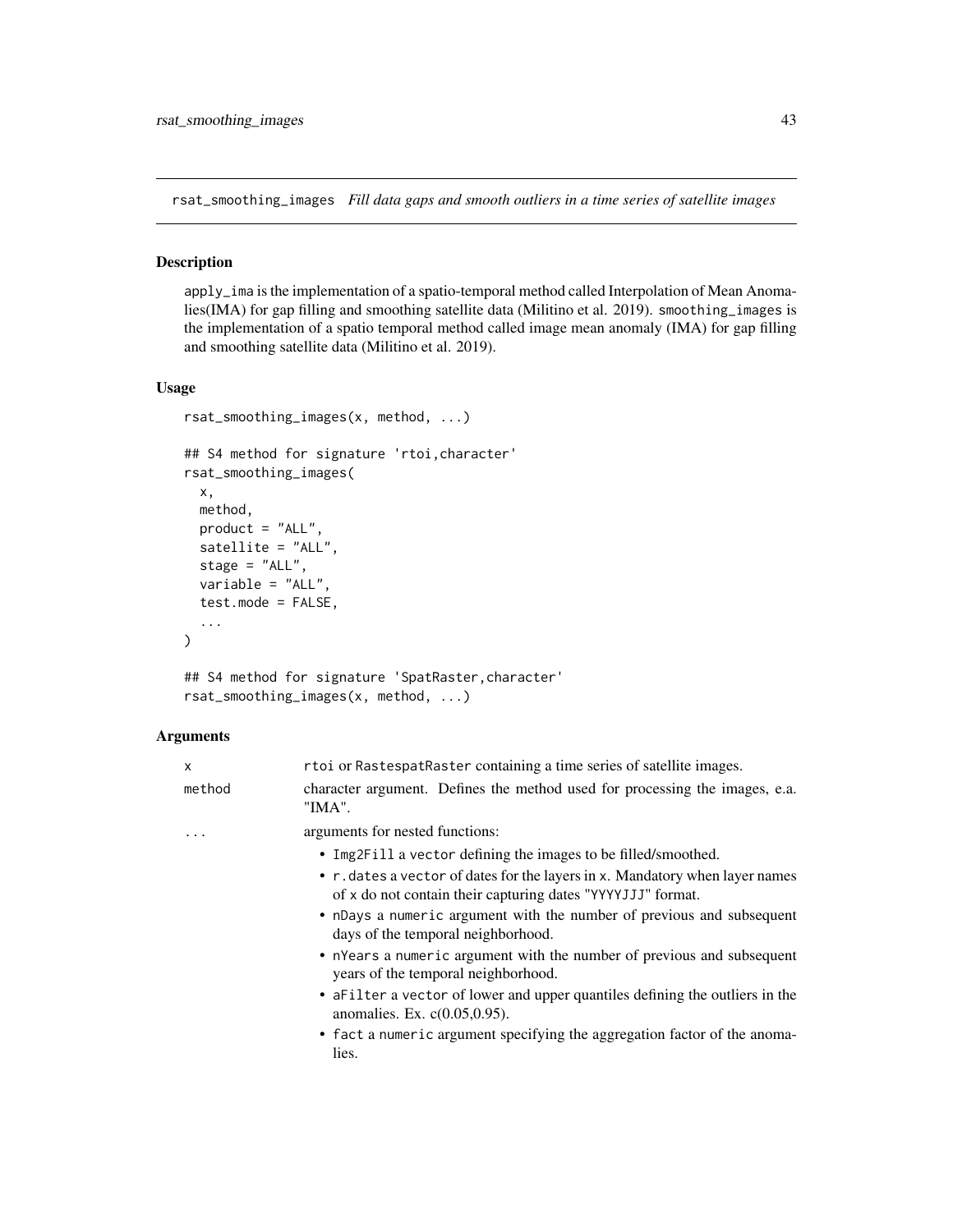<span id="page-43-0"></span>

|           | • fun a function used to aggregate the image of anomalies. Both mean<br>(default) or median are accepted.                                                                                                           |
|-----------|---------------------------------------------------------------------------------------------------------------------------------------------------------------------------------------------------------------------|
|           | • snow mode logical argument. If TRUE, the process is parallelized using the<br>functionalities from the 'raster' package.                                                                                          |
|           | • predictSE calculate the standard error instead the prediction.                                                                                                                                                    |
|           | • factSE the fact used in the standard error prediction.                                                                                                                                                            |
|           | • out .name the name of the folder containing the smoothed/filled images<br>when saved in the Hard Disk Device (HDD).                                                                                               |
|           | • only.na logical argument. If TRUE only fills the NA values. FALSE by de-<br>fault.                                                                                                                                |
| product   | character argument. The name of the product to be processed. Check the name<br>of the parameter with rsat_list_data function. Check the name of the param-<br>eter with rsat_list_data function. By default, "ALL". |
| satellite | character argument. The name of the satellite to be processed. Check the name<br>of the parameter with rsat_list_data function. By default, "ALL".                                                                  |
| stage     | character argument. The name of the processed stage of the data. Check the<br>name of the parameter with rsat_list_data function. By default, "ALL".                                                                |
| variable  | character argument. The name of the variable to be processed. Check the name<br>of the parameter with rsat_list_data function. By default, "ALL".                                                                   |
| test.mode | logical argument. If TRUE, the function runs some lines to test rsat_smoothing_images<br>with rtoi object.                                                                                                          |
|           |                                                                                                                                                                                                                     |

#### Details

This filling/smoothing method was developed by Militino et al. (2019). IMA fills the gaps borrowing information from an adaptable temporal neighborhood. Two parameters determine the size of the neighborhood; the number of days before and after the target image (nDays) and the number of previous and subsequent years (nYears). Both parameters should be adjusted based on the temporal resolution of the of the time-series of images. We recommend that the neighborhood extends over days rather than years, when there is little resemblance between seasons. Also, cloudy series may require larger neighborhoods.

IMA gives the following steps; (1) creates a representative image from the temporal neighborhood of the target image (image to be filled/smoothed) e.g., doing the mean, median, etc. for each pixel's time-series (fun), (2) the target and representative images are subtracted giving an image of anomalies, (3) the anomalies falling outside the quantile limits (aFilter) are considered outliers and therefore removed, (4) it aggregates the anomaly image into a coarser resolution (fact) to reveal potential spatial dependencies, (5) the procedure fits a spatial model (thin plate splines or TPS) to the anomalies which is then used to interpolate the values at the original resolution, and (6) the output is the sum of the interpolated anomalies and the average image.

### Value

a RastespatRaster with the filled/smoothed images.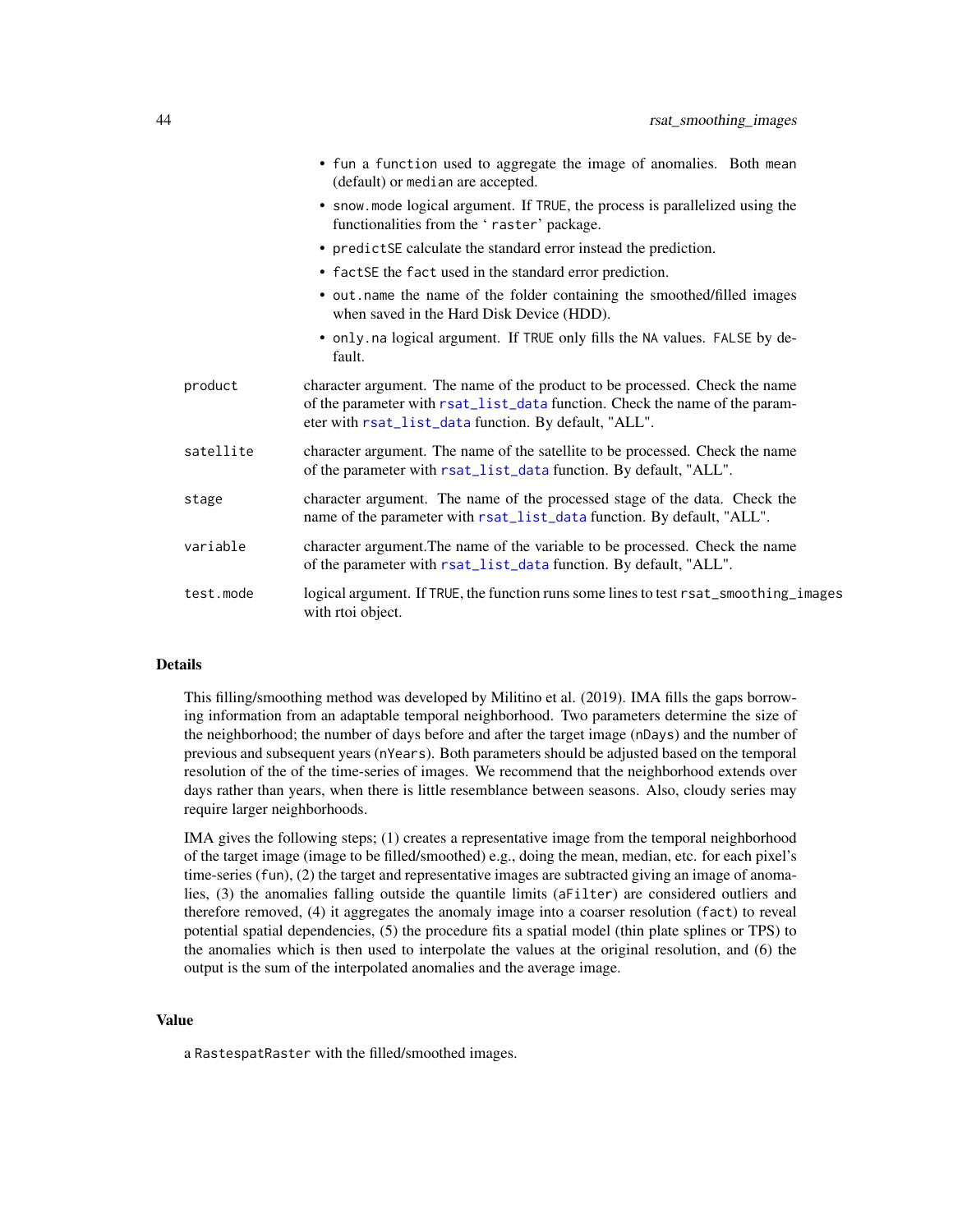#### References

Militino AF, Ugarte MD, Perez-Goya U, Genton MG (2019). "Interpolation of the Mean Anomalies for Cloud-Filling in Land Surface Temperature (LST) and Normalized Difference Vegetation Index (NDVI)." *IEEE Transactions on Geoscience and Remote Sensing. (Open-Access)*. [http://dx.](http://dx.doi.org/10.1109/TGRS.2019.2904193) [doi.org/10.1109/TGRS.2019.2904193](http://dx.doi.org/10.1109/TGRS.2019.2904193).

```
## Not run:
## Smooth data in rtoi
library(rsat)
require(terra)
# create a copy of pamplona in temp file
file.copy(from=system.file("ex/PamplonaDerived",package="rsat"),
         to=tempdir(),
         recursive = TRUE)
# load example rtoi
pamplona <- read_rtoi(file.path(tempdir(),"PamplonaDerived"))
rsat_smoothing_images(pamplona,
                      method = "IMA"variable="NDVI"
\lambdarsat_list_data(pamplona)
# get smoothed
smoothed <- rsat_get_SpatRaster(pamplona,p="mod09ga",v="NDVI",s="IMA")
plot(smoothed)
# get original
original <- rsat_get_SpatRaster(pamplona,p="mod09ga",v="NDVI",s="variables")
plot(original)
plot(smoothed[[1]]-original[[1]])
## smooth user defined SpatRaster dataset
require(terra)
data(ex.ndvi.navarre)
# load an example of NDVI time series in Navarre
ex.ndvi.navarre <- rast(ex.ndvi.navarre)
# the raster stack with the date in julian format as name
plot(ex.ndvi.navarre)
# smoothin and fill all the time series
tiles.mod.ndvi.filled <- rsat_smoothing_images(ex.ndvi.navarre,
  method = "IMA")
# show the filled images
plot(tiles.mod.ndvi.filled)
# plot comparison of the cloud and the filled images
tiles.mod.ndvi.comp <- c(
```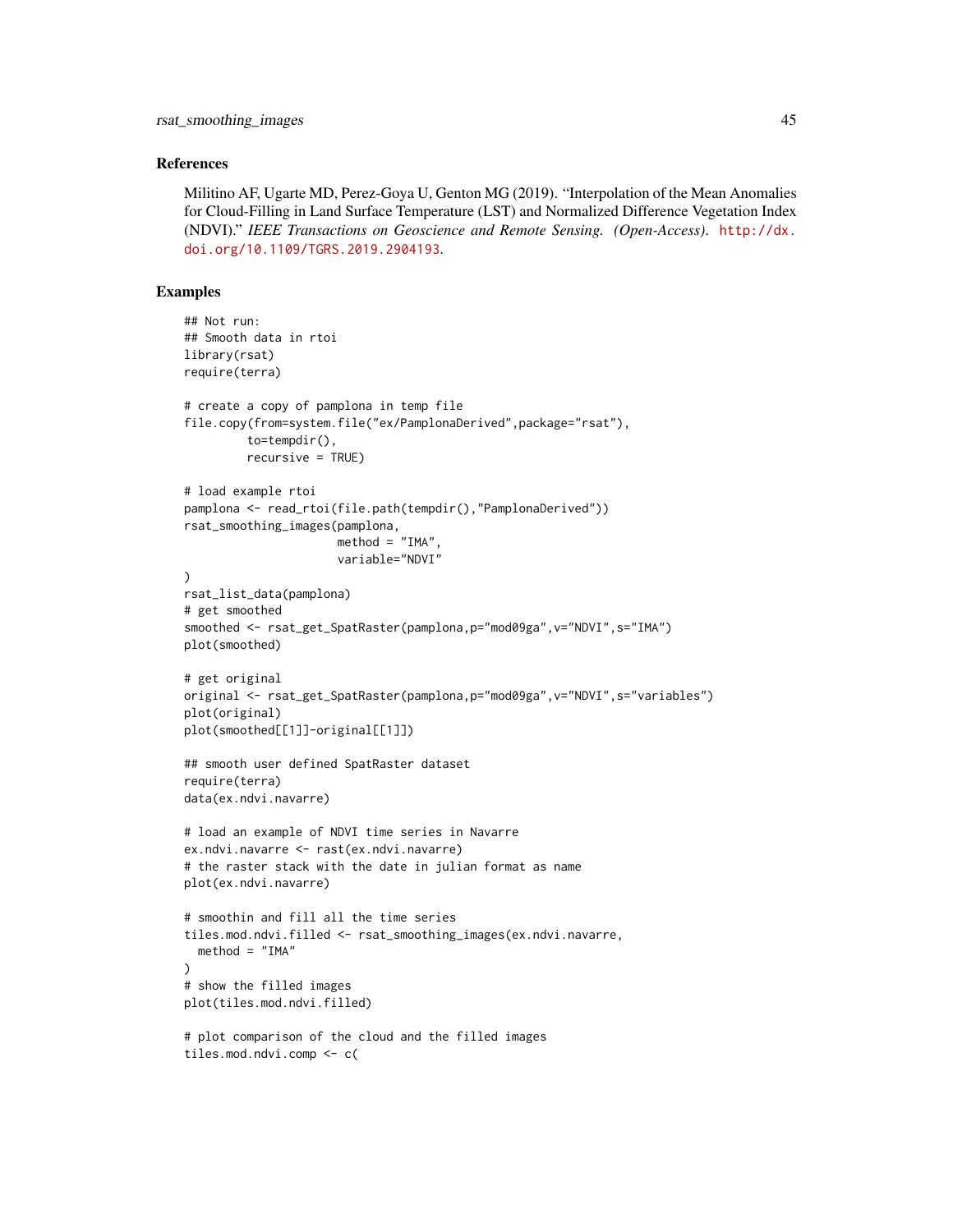46 rtoi-class

```
ex.ndvi.navarre[[1]], tiles.mod.ndvi.filled[[1]],
 ex.ndvi.navarre[[2]], tiles.mod.ndvi.filled[[2]]
)
plot(tiles.mod.ndvi.comp)
## End(Not run)
```
#### rtoi-class *Region and Time Of Interest (*rtoi*)*

### Description

It is a proxy object to store metadata about satellite imagery covering a spatial region over a time period. Images can come from multiple missions/programs and its purpose is to help managing heterogeneous datasets.

### Details

An rtoi object manages two main folders called database and rtoi. The database is meant to work as a local, generic, and organized archive of raw satellite data retrieved with the download() function. The rtoi folder contains processed information for a particular region and time of interest. When mosaic() is called, the function crops and mosaics the relevant raw images from the database and saves the results in the rtoi folder. This folder also contains a region.rtoi file which saves metadata about the region/time of interest and satellite imagery available.

#### Fields

name a character with the name of the region of interest.

rtoi\_path a character with the path to the rtoi folder.

region an sf with the region of interest.

records the satellite records available for your region and time of interest.

db\_path a character with the path to the database.

```
## Not run:
data(ex.navarre)
## Create an rtoi with database
# path where the region is stored
rtoi.path <- tempdir()
# path where downloads are stored
db.path <- file.path(tempdir(), "DATABASE")
navarre <- new_rtoi(
 name = "Navarre_rtoi",
 region = ex.navarre,
 rtoi_path = rtoi.path,
 db<sub>-path</sub> = db.path
```
<span id="page-45-0"></span>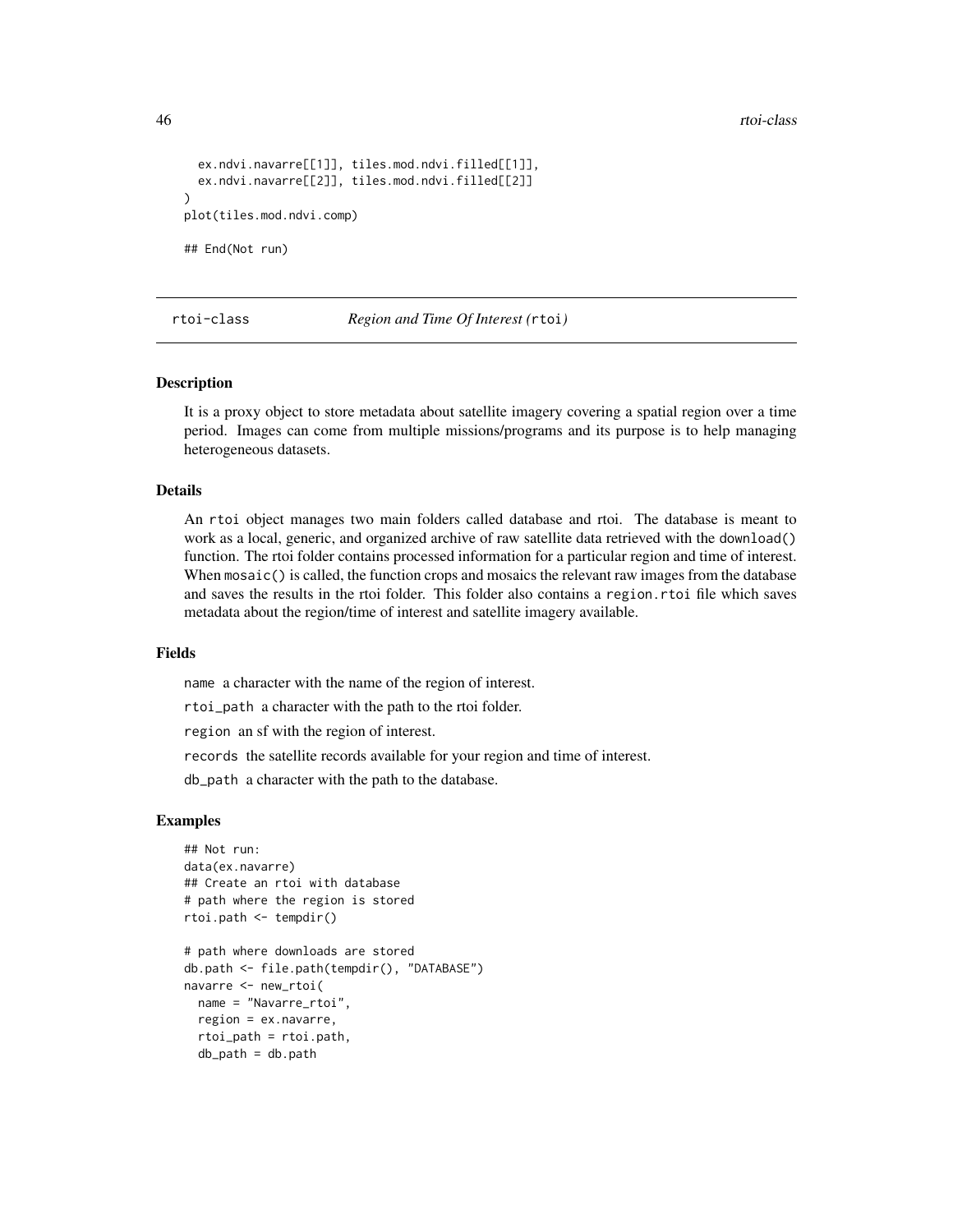<span id="page-46-0"></span>sat\_name 47

```
)
print(navarre)
## Create an rtoi without database
navarre2 <- new_rtoi(
 name = "Navarre_rtoi2",
 region = ex.navarre,
  rtoi_path = rtoi.path
\lambdaprint(navarre2)
## End(Not run)
```
sat\_name *Get the name of the satellite(s) from a* records *or an* rtoi

### Description

Get the name of the satellite(s) from a records or an rtoi

### Usage

sat\_name(x)

## S4 method for signature 'records' sat\_name(x)

## S4 method for signature 'rtoi' sat\_name(x)

#### Arguments

x a records or an rtoi object.

### Value

the name of the satellite

```
## Not run:
# load example rtoi
file.copy(from=system.file("ex/Navarre",package="rsat"),
         to=tempdir(),
        recursive = TRUE)
```

```
navarre <- read_rtoi(file.path(tempdir(),"Navarre"))
```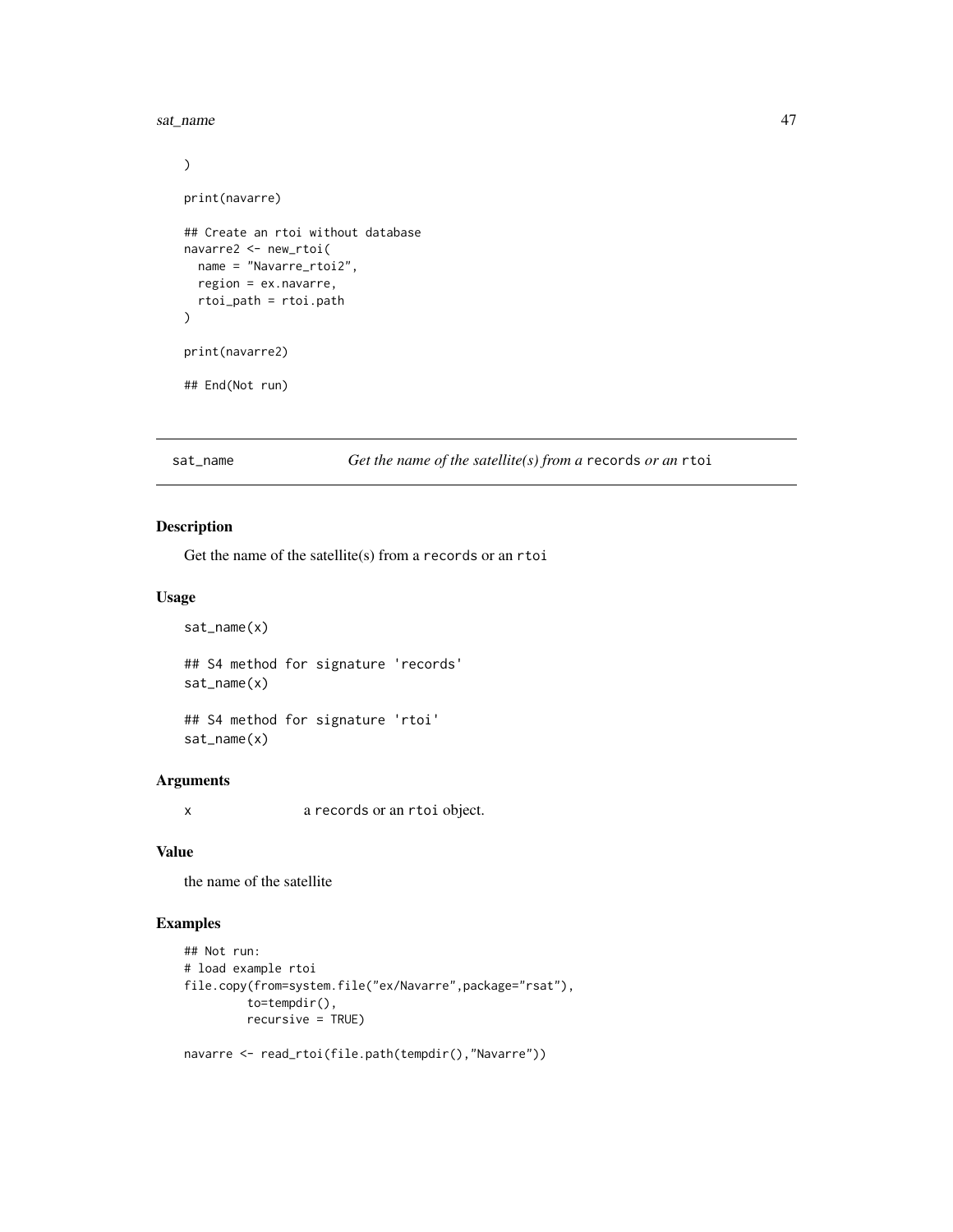# get the records rcds <- records(navarre) # coerce the records to dataframe sat\_name(rcds)

## End(Not run)

set\_credentials *Saves the credentials for the web services*

### Description

Saves the credentials for the web services

### Usage

set\_credentials(user, pass, credential)

## S4 method for signature 'character, character, missing' set\_credentials(user, pass)

## S4 method for signature 'character, character, character' set\_credentials(user, pass, credential)

#### Arguments

| user       | character argument. Defines the username of an api platform to search or down-<br>load images                    |
|------------|------------------------------------------------------------------------------------------------------------------|
| pass       | character argument. Defines the password of an api platform to search and<br>download images                     |
| credential | optional argument to specify the name of the platform. Valid names are earth-<br>data, scihub, scihubs5p, or ALL |

### Value

nothing. set the credentials in the package environment variable

```
print_credentials()
set_credentials("example", "example")
print_credentials()
set_credentials("example", "example", "earthdata")
print_credentials()
```
<span id="page-47-0"></span>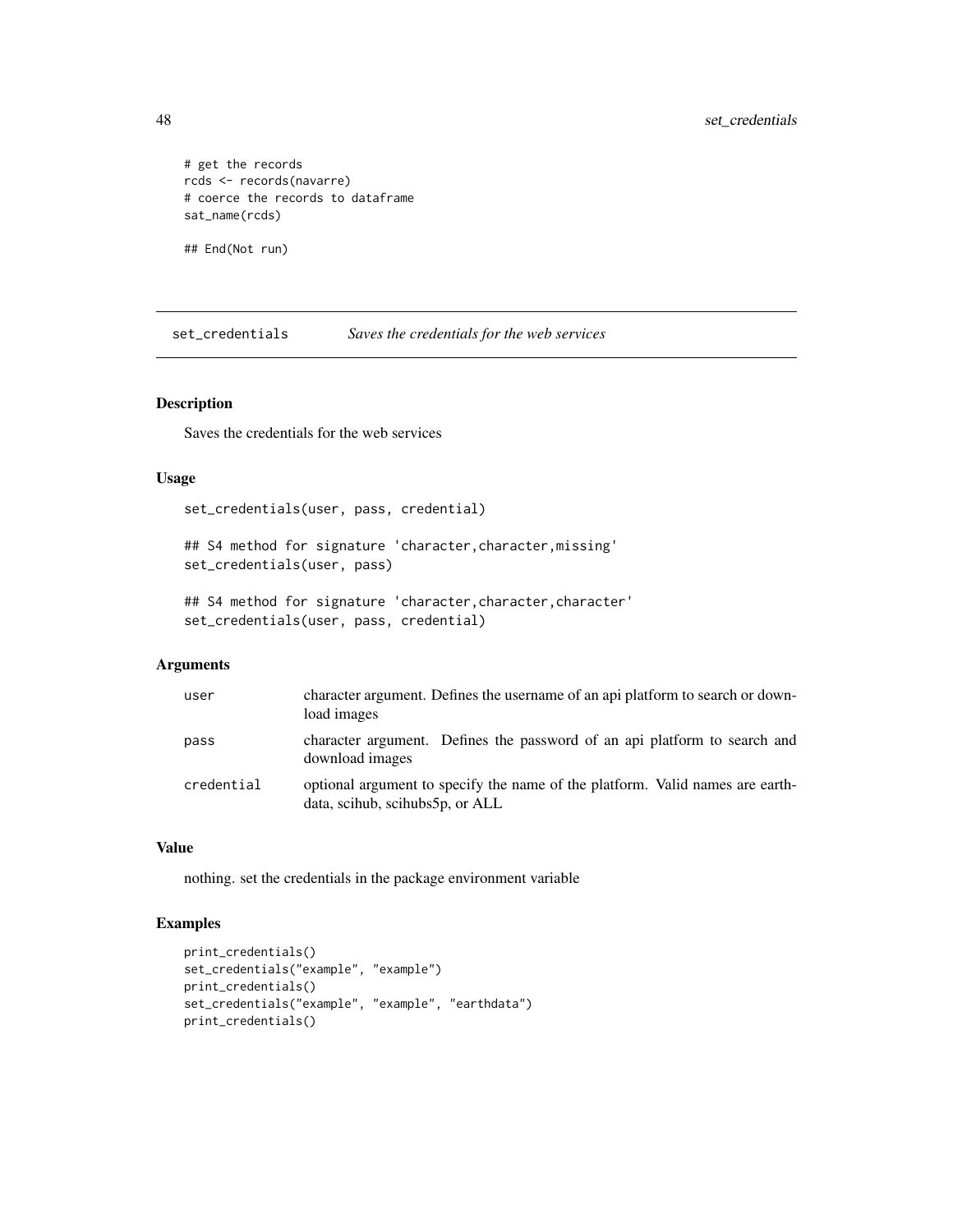<span id="page-48-0"></span>show,extent\_crs-method

*Show an Object*

### Description

Display the object, by printing, plotting or whatever suits its class. This function exists to be specialized by methods. The default method calls showDefault.

#### Usage

```
## S4 method for signature 'extent_crs'
show(object)
## S4 method for signature 'records'
show(object)
## S4 method for signature 'rtoi'
show(object)
## S4 method for signature 'variables'
show(object)
```
#### Arguments

object Any R object

### Value

show returns an invisible NULL.

### Examples

```
## Not run:
## load example rtoi
file.copy(from=system.file("ex/Navarre",package="rsat"),
         to=tempdir(),
         recursive = TRUE)
```

```
navarre <- read_rtoi(file.path(tempdir(),"Navarre"))
```
## The method will now be used for automatic printing of navarre navarre

## get records rcds <- records(navarre)

rcds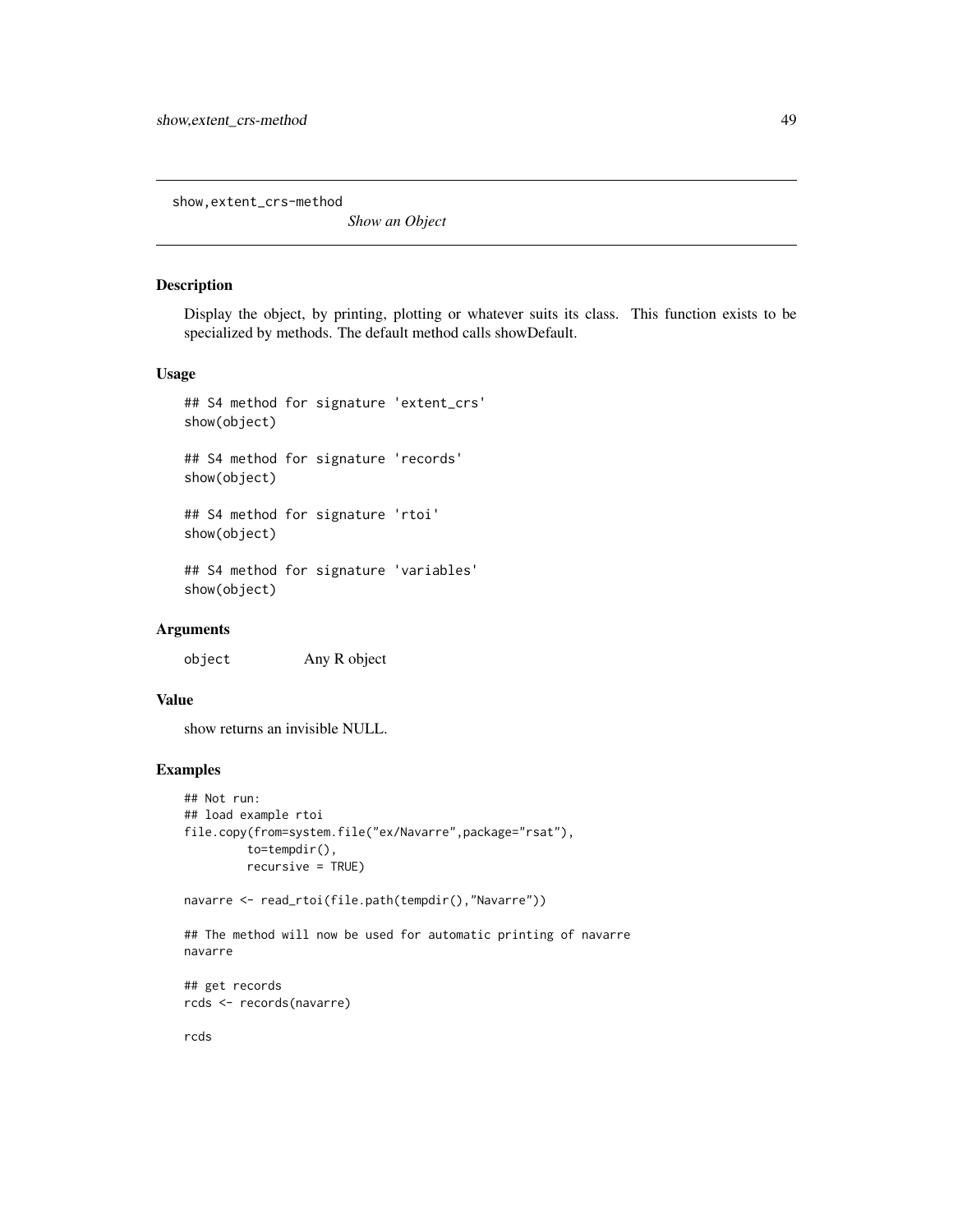<span id="page-49-0"></span>## End(Not run)

show\_variables *List the variables and satellites supported by* rsat

### Description

Displays the satellites and variable method

### Usage

```
show_variables(...)
```
## S4 method for signature 'ANY' show\_variables()

#### Arguments

... arguments for nestering functions

### Value

prints supported satellites and derived variables information.

### Examples

show\_variables()

subset, records-method *Filter the satellite records of a* records *or an* rtoi

### Description

Filter the satellite records of a records or an rtoi

### Usage

```
## S4 method for signature 'records'
subset(x, subset, select)
```
#### Arguments

| x      | a records or an rtoi object.                        |
|--------|-----------------------------------------------------|
| subset | character argument indicating the name of the slot. |
| select | character with the value for subsetting.            |

### Value

filtered records class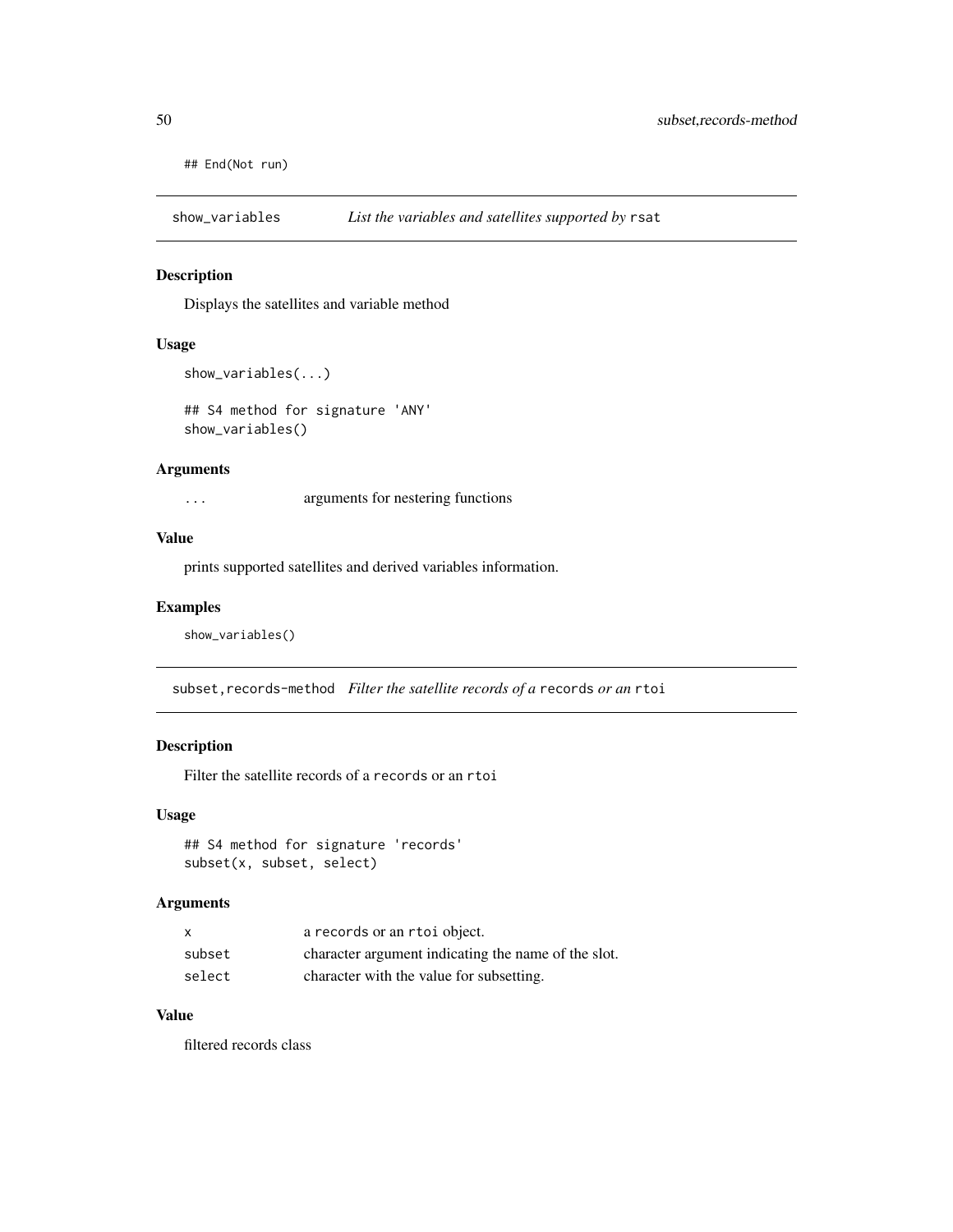<span id="page-50-0"></span>test\_function *Testing function*

### Description

Function used for testing some internal functions in continuous integration.

#### Usage

test\_function()

### Examples

test\_function()

unique, records, ANY-method

*Extract unique elements*

### Description

It returns a records like x but with duplicate elements/rows removed.

### Usage

## S4 method for signature 'records,ANY' unique(x)

### Arguments

x a records object.

### Value

unique elements in records class

### Examples

```
## Not run:
# load example rtoi
file.copy(from=system.file("ex/Navarre",package="rsat"),
         to=tempdir(),
         recursive = TRUE)
navarre <- read_rtoi(file.path(tempdir(),"Navarre"))
```
# get the records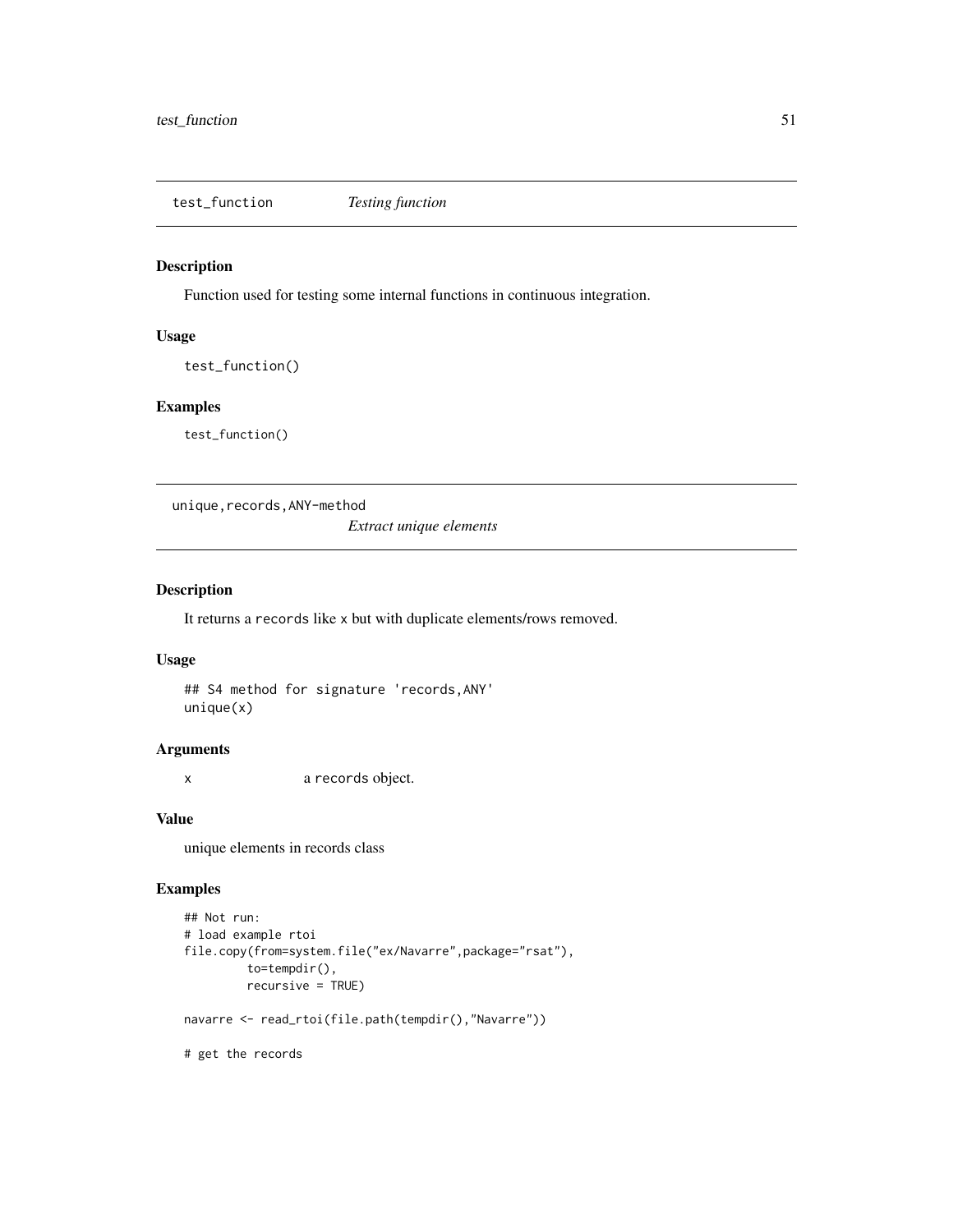```
rcds <- records(navarre)
duplicate.records <- c(rcds[1],rcds[1])
length(duplicate.records)
print(duplicate.records)
single.record <- unique(duplicate.records)
length(single.record)
print(single.record)
```
## End(Not run)

[,extent\_crs,ANY,ANY,ANY-method

*Extract or replace parts of an object*

### Description

Operators acting on vectors, matrices, arrays and lists to extract or replace parts.

### Usage

```
## S4 method for signature 'extent_crs,ANY,ANY,ANY'
x[i]
## S4 replacement method for signature 'extent_crs, ANY, ANY, ANY'
x[i] <- value
## S4 method for signature 'records,ANY,ANY,ANY'
x[i]
## S4 replacement method for signature 'records, ANY, ANY, ANY'
x[i] <- value
```
#### Arguments

|       | object from which to extract element(s) or in which to replace element(s). |
|-------|----------------------------------------------------------------------------|
|       | numeric argument. The the position of the element to select/modify.        |
| value | a records argument. The slot of the records to be changed.                 |

### Value

returns a selected value

<span id="page-51-0"></span>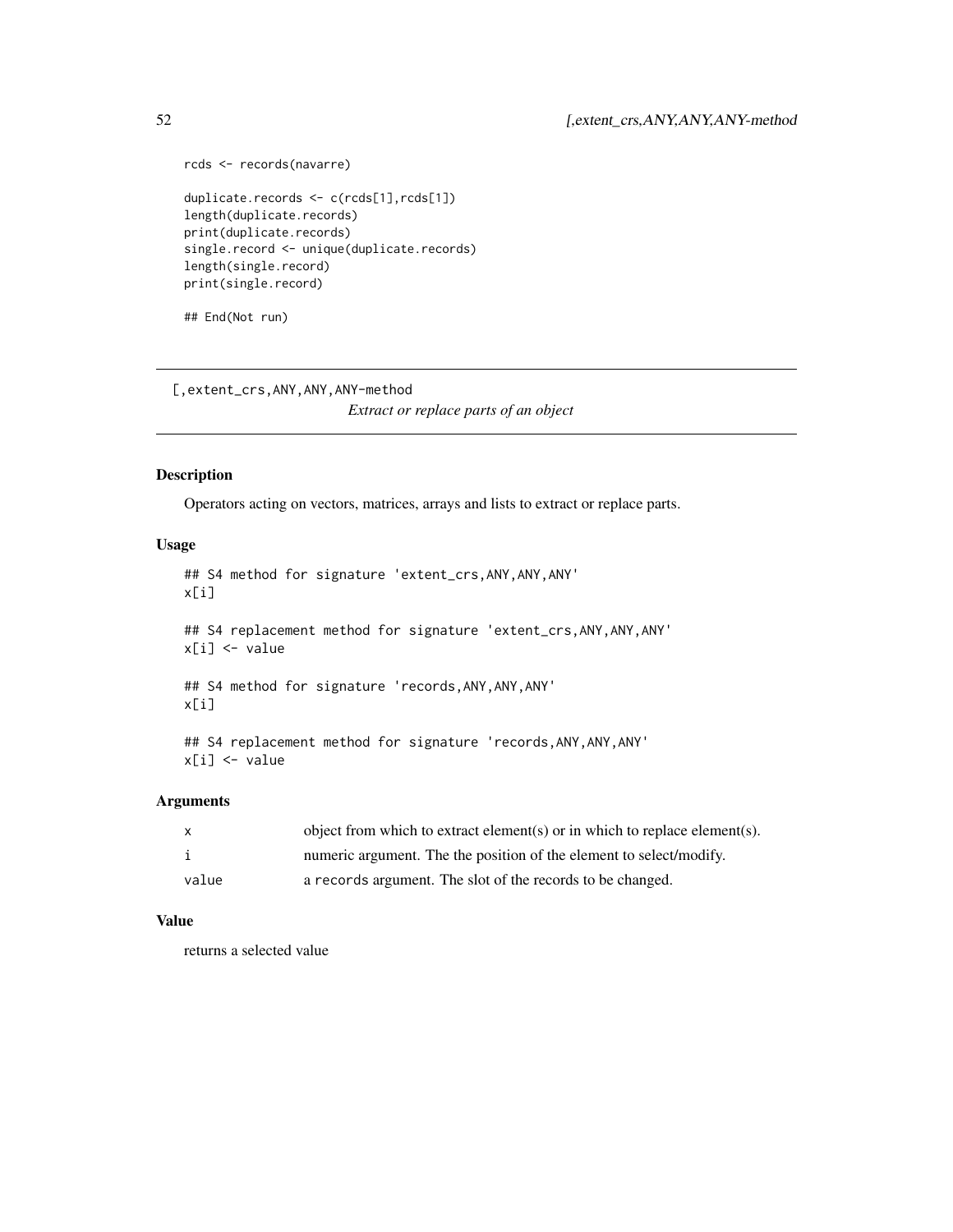# <span id="page-52-0"></span>**Index**

∗ data ex.dem.navarre, [7](#page-6-0) ex.madrid, [7](#page-6-0) ex.manhattan, [7](#page-6-0) ex.navarre, [7](#page-6-0) ex.ndvi.navarre, [8](#page-7-0) '[<-',records,records *(*[,extent\_crs,ANY,ANY,ANY-method*)*, [52](#page-51-0) [,extent\_crs, ANY, ANY, ANY-method, [52](#page-51-0) [,records,ANY,ANY,ANY-method *(*[,extent\_crs,ANY,ANY,ANY-method*)*, [52](#page-51-0) [<-,extent\_crs,ANY,ANY,ANY-method *(*[,extent\_crs,ANY,ANY,ANY-method*)*, [52](#page-51-0) [<-,records,ANY,ANY,ANY-method *(*[,extent\_crs,ANY,ANY,ANY-method*)*, [52](#page-51-0) as.data.frame,extent\_crs *(*as.data.frame,extent\_crs-method*)*,

[3](#page-2-0) as.data.frame,extent\_crs-method, [3](#page-2-0) as.data.frame, records-method *(*as.data.frame,extent\_crs-method*)*, [3](#page-2-0) as.records, [4](#page-3-0) as.records,data.frame *(*as.records*)*, [4](#page-3-0)

as.records,data.frame-method *(*as.records*)*, [4](#page-3-0)

c *(*c,extent\_crs-method*)*, [5](#page-4-0) c,extent\_crs-method, [5](#page-4-0) c,records-method *(*c,extent\_crs-method*)*, [5](#page-4-0) character, *(*new\_record*)*, [16](#page-15-0) character,sf,character,character *(*new\_rtoi*)*, [18](#page-17-0)

character,sf,character,character,records *(*new\_rtoi*)*, [18](#page-17-0) character,sf,character,character,records,size *(*new\_rtoi*)*, [18](#page-17-0) cloud\_mask,rtoi *(*rsat\_cloudMask*)*, [30](#page-29-0) Date, *(*new\_record*)*, [16](#page-15-0) dates, [6](#page-5-0) dates,records-method *(*dates*)*, [6](#page-5-0) dates,rtoi-method *(*dates*)*, [6](#page-5-0) dates<- *(*dates*)*, [6](#page-5-0) dates<-,records-method *(*dates*)*, [6](#page-5-0) ex.dem.navarre, [7](#page-6-0) ex.madrid, [7](#page-6-0) ex.manhattan, [7](#page-6-0) ex.navarre, [7](#page-6-0) ex.ndvi.navarre, *[7](#page-6-0)*, [8](#page-7-0) extent\_crs *(*new\_record*)*, [16](#page-15-0) get\_api\_name, [8](#page-7-0) get\_api\_name,records *(*get\_api\_name*)*, [8](#page-7-0) get\_api\_name,records-method *(*get\_api\_name*)*, [8](#page-7-0) get\_database, [9](#page-8-0) get\_database,missing-method *(*get\_database*)*, [9](#page-8-0) get\_database,rtoi *(*get\_database*)*, [9](#page-8-0) get\_database,rtoi-method *(*get\_database*)*, [9](#page-8-0) get\_dir, [10](#page-9-0) get\_dir,records *(*get\_dir*)*, [10](#page-9-0) get\_dir,records-method *(*get\_dir*)*, [10](#page-9-0) get\_dir,rtoi *(*get\_dir*)*, [10](#page-9-0) get\_dir,rtoi-method *(*get\_dir*)*, [10](#page-9-0) get\_download, [11](#page-10-0) get\_download,records-method *(*get\_preview*)*, [13](#page-12-0) get\_order, [12](#page-11-0) get\_order,records-method *(*get\_dir*)*, [10](#page-9-0)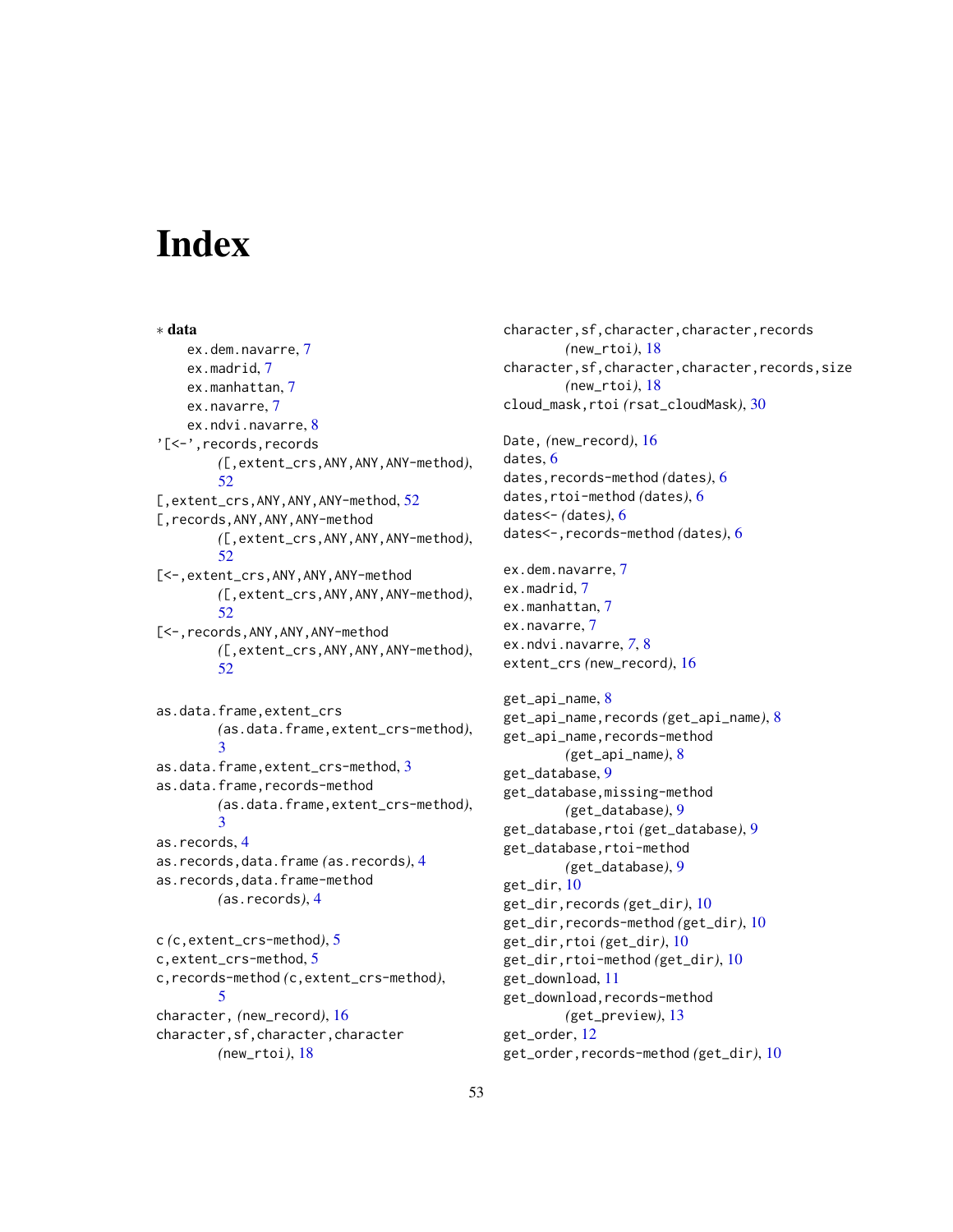```
get_order<- (get_order), 12
get_order<-,records (get_order), 12
get_order<-,records-method (get_order),
         12get_preview, 13
get_preview,records (get_preview), 13
get_preview,records-method
        (get_preview), 13
length,extent_crs-method, 14
length,records-method
        (length,extent_crs-method), 14
logical, (new_record), 16
missing (new_record), 16
15
names,rtoi (names,records-method), 15
names,rtoi-method
        (names,records-method), 15
names<-,rtoi,character
        (names,records-method), 15
names<-,rtoi,character-method
        (names,records-method), 15
new_record, 16
new_record, (new_record), 16
new_record,character,character,Date,character,character,_2character,numeric,numeric,character,character,c<br>- character,character,character,Date,character,_0character,_2character,numeric,numeric,character,character,c
        (new_record), 16
new_record,character,character,Date,character,character,character,numeric,qumeric,character,character,character,<br>read_rtoi\,
        (new_record), 16
new_rtoi, 18
new_rtoi,character,sf,character,character,missing,missing-method
records,rtoi (records), 25
        (new_rtoi), 18
new_rtoi,character,sf,character,character,records,missing-method
records,rtoi-method (records), 25
        (new_rtoi), 18
new_rtoi,character,sf,character,character,records,numeric-method
records<-,rtoi,records (records), 25
        (new_rtoi), 18
new_rtoi,character,sf,character,missing,missing
records<-,rtoi,records-method
        (new_rtoi), 18
new_rtoi,character,sf,character,missing,missing,missing-method
region, 27
        (new_rtoi), 18
numeric, (new_record), 16
plot,character (plot,rtoi,Date-method),
         19
plot,records (plot,rtoi,Date-method), 19
plot,records,ANY-method
        (plot,rtoi,Date-method), 19
plot,rtoi,character-method
        (plot,rtoi,Date-method), 19
                                                 plot,rtoi,Date-method, 19
                                                 plot,rtoi,missing
                                                          (plot,rtoi,Date-method), 19
                                                 plot,rtoi,missing-method
                                                          (plot,rtoi,Date-method), 19
                                                 print,api (print,api-method), 22
                                                 print,api-method, 22
                                                 print,extent_crs (print,api-method), 22
                                                 print,extent_crs-method
                                                          (print,api-method), 22
                                                 print,records (print,api-method), 22
                                                 print,records-method
                                                          (print,api-method), 22
                                                 print,rtoi-method (print,api-method), 22
                                                 print,variables-method
                                                          (print,api-method), 22
                                                 print_credentials, 23
                                                 print_credentials,ANY-method
                                                          (print_credentials), 23
                                                 product, 24
                                                 product, records (product)24
                                                 product,records-method (product), 24
                                                 product,rtoi (product), 24
                                                 product,rtoi-method (product), 24
                                                 read_rtoi,character (read_rtoi), 24
                                                          24
                                                 records, 25
                                                  26
                                                 records<- (records), 25
                                                          (records), 25
                                                  region,rtoi (region), 27
                                                 region,rtoi-method (region), 27
                                                 region<- (region), 27
                                                 region<-,rtoi (region), 27
                                                 region<-,rtoi,NULL (region), 27
                                                 region<-,rtoi,NULL-method (region), 27
                                                 region<-,rtoi,sf (region), 27
                                                 region<-,rtoi,sf-method (region), 27
                                                 rename, 28
                                                 rename,rtoi,character (rename), 28
```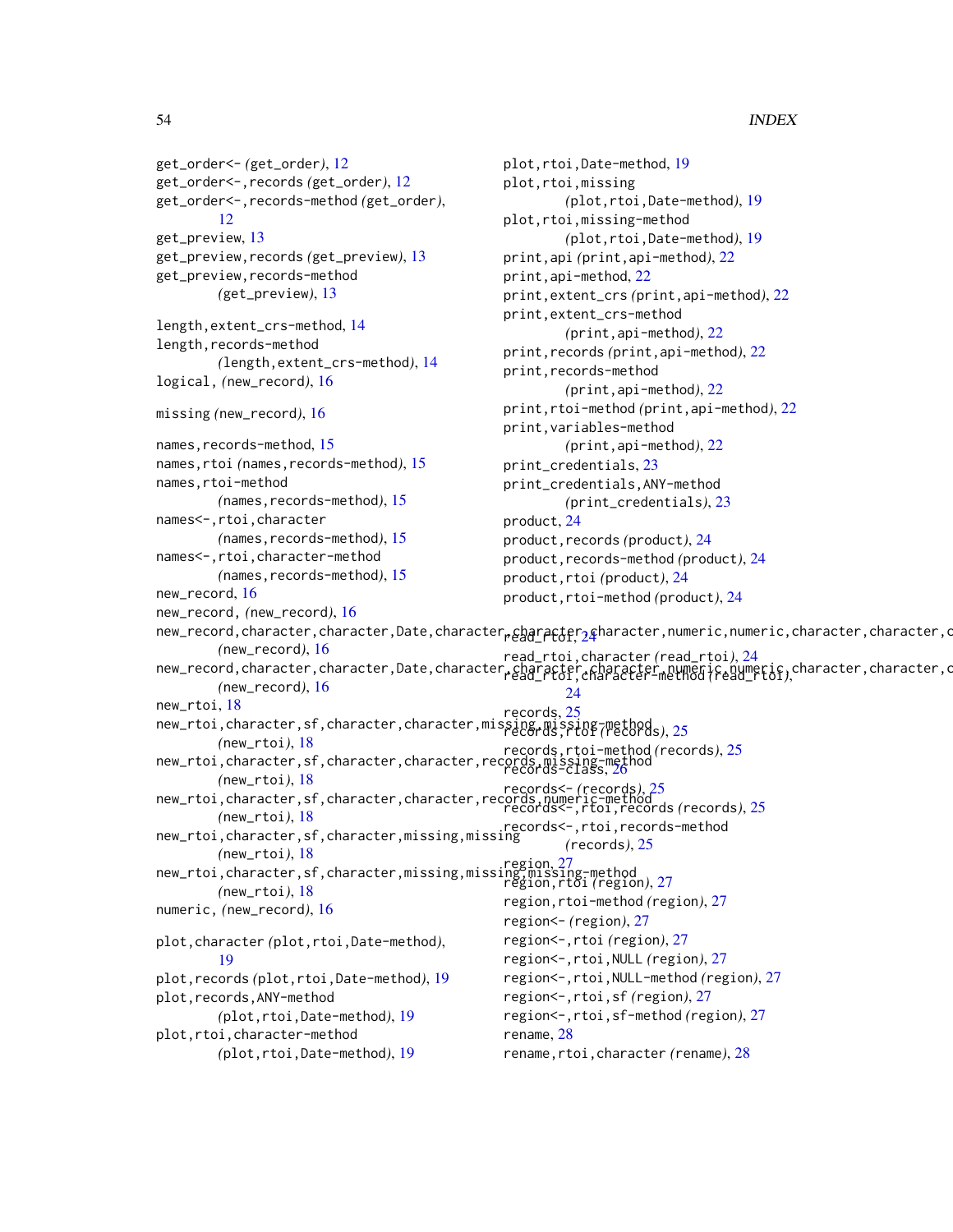#### INDEX 55

rename,rtoi,character-method *(*rename*)*, [28](#page-27-0) rsat, [29](#page-28-0) rsat\_cloudMask, [30](#page-29-0) rsat\_cloudMask,rtoi-method *(*rsat\_cloudMask*)*, [30](#page-29-0) rsat\_derive, [31](#page-30-0) rsat\_derive,rtoi,character *(*rsat\_derive*)*, [31](#page-30-0) rsat\_derive,rtoi,character-method *(*rsat\_derive*)*, [31](#page-30-0) rsat\_download, [33](#page-32-0) rsat\_download,records *(*rsat\_download*)*, [33](#page-32-0) rsat\_download,records-method *(*rsat\_download*)*, [33](#page-32-0) rsat\_download,rtoi *(*rsat\_download*)*, [33](#page-32-0) rsat\_download,rtoi-method *(*rsat\_download*)*, [33](#page-32-0) rsat\_get\_raster, [34](#page-33-0) rsat\_get\_raster,rtoi *(*rsat\_get\_raster*)*, [34](#page-33-0) rsat\_get\_raster,rtoi-method *(*rsat\_get\_raster*)*, [34](#page-33-0) rsat\_get\_SpatRaster *(*rsat\_get\_raster*)*, [34](#page-33-0) rsat\_get\_SpatRaster,rtoi *(*rsat\_get\_raster*)*, [34](#page-33-0) rsat\_get\_SpatRaster,rtoi-method *(*rsat\_get\_raster*)*, [34](#page-33-0) rsat\_get\_stars *(*rsat\_get\_raster*)*, [34](#page-33-0) rsat\_get\_stars,rtoi *(*rsat\_get\_raster*)*, [34](#page-33-0) rsat\_get\_stars,rtoi-method *(*rsat\_get\_raster*)*, [34](#page-33-0) rsat\_list\_data, [35,](#page-34-0) *[44](#page-43-0)* rsat\_list\_data,rtoi *(*rsat\_list\_data*)*, [35](#page-34-0) rsat\_list\_data,rtoi-method *(*rsat\_list\_data*)*, [35](#page-34-0) rsat\_mosaic, [37](#page-36-0) rsat\_mosaic,records *(*rsat\_mosaic*)*, [37](#page-36-0) rsat\_mosaic,records-method *(*rsat\_mosaic*)*, [37](#page-36-0) rsat\_mosaic,rtoi-method *(*rsat\_mosaic*)*, [37](#page-36-0) rsat\_mosaic,sf,character *(*rsat\_mosaic*)*, [37](#page-36-0) rsat\_preview, [38](#page-37-0)

rsat\_preview,records,date *(*rsat\_preview*)*, [38](#page-37-0) rsat\_preview,records,Date-method *(*rsat\_preview*)*, [38](#page-37-0) rsat\_preview,records,numeric-method *(*rsat\_preview*)*, [38](#page-37-0) rsat\_preview,rtoi,date *(*rsat\_preview*)*, [38](#page-37-0) rsat\_preview,rtoi,Date-method *(*rsat\_preview*)*, [38](#page-37-0) rsat\_preview,rtoi,missing *(*rsat\_preview*)*, [38](#page-37-0) rsat\_preview,rtoi,missing-method *(*rsat\_preview*)*, [38](#page-37-0) rsat\_preview,rtoi,numeric *(*rsat\_preview*)*, [38](#page-37-0) rsat\_search, [40](#page-39-0) rsat\_search,rtoi,character *(*rsat\_search*)*, [40](#page-39-0) rsat\_search,rtoi,character-method *(*rsat\_search*)*, [40](#page-39-0) rsat\_search,sf,character *(*rsat\_search*)*, [40](#page-39-0) rsat\_search,sf,character-method *(*rsat\_search*)*, [40](#page-39-0) rsat\_smoothing\_images, *[7](#page-6-0)*, [43](#page-42-0) rsat\_smoothing\_images,rtoi,character *(*rsat\_smoothing\_images*)*, [43](#page-42-0) rsat\_smoothing\_images,rtoi,character-method *(*rsat\_smoothing\_images*)*, [43](#page-42-0) rsat\_smoothing\_images,SpatRaster,character-method *(*rsat\_smoothing\_images*)*, [43](#page-42-0) rtoi-class, [46](#page-45-0) sat\_name, [47](#page-46-0) sat\_name,records *(*sat\_name*)*, [47](#page-46-0) sat\_name,records-method *(*sat\_name*)*, [47](#page-46-0) sat\_name,rtoi *(*sat\_name*)*, [47](#page-46-0) sat\_name,rtoi-method *(*sat\_name*)*, [47](#page-46-0)

set\_credentials, [48](#page-47-0) set\_credentials,character,character,character *(*set\_credentials*)*, [48](#page-47-0) set\_credentials,character,character,character-method *(*set\_credentials*)*, [48](#page-47-0) set\_credentials, character, character, missing *(*set\_credentials*)*, [48](#page-47-0) set\_credentials,character,character,missing-method *(*set\_credentials*)*, [48](#page-47-0)

set\_database *(*get\_database*)*, [9](#page-8-0)